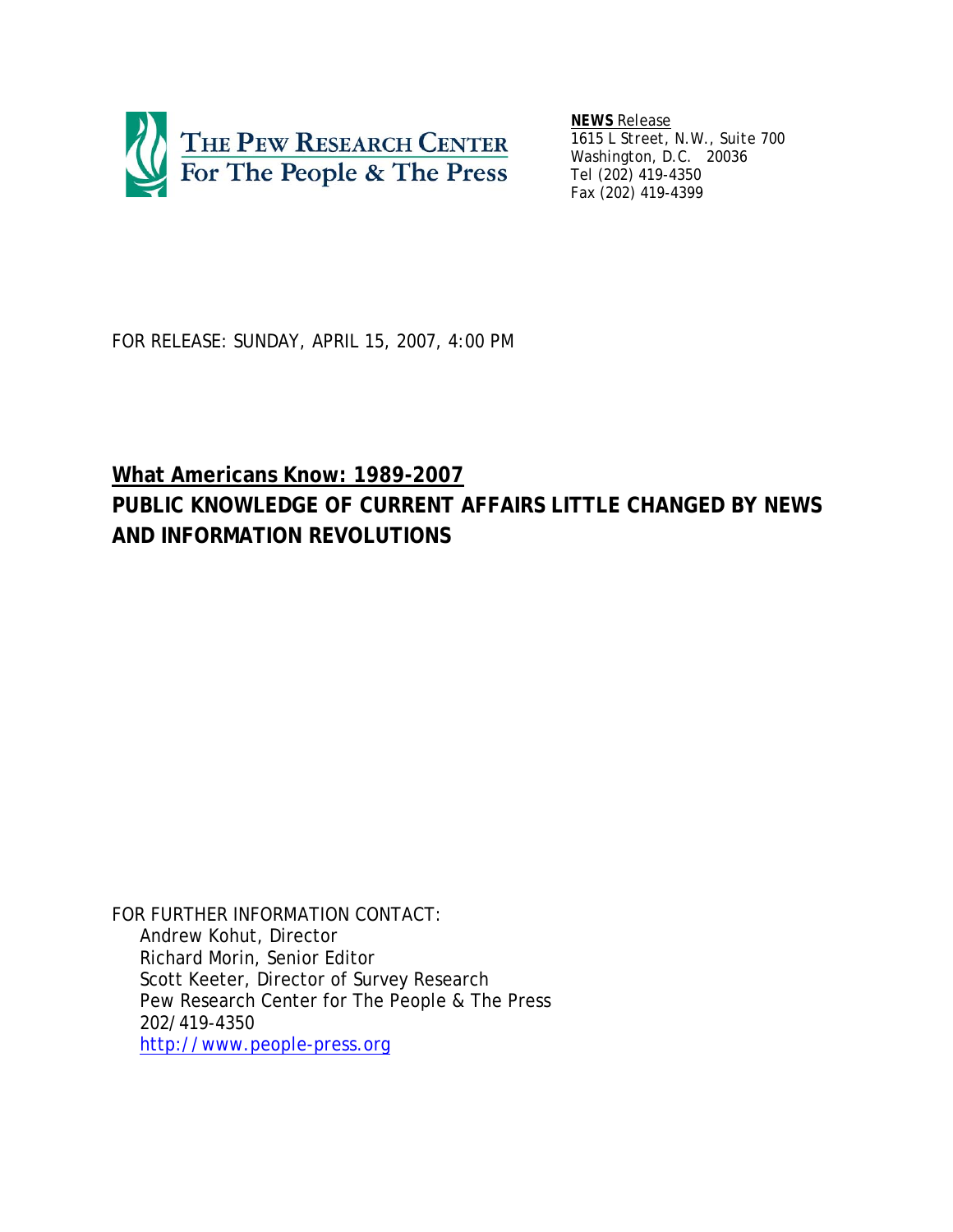# **What Americans Know: 1989-2007 PUBLIC KNOWLEDGE OF CURRENT AFFAIRS LITTLE CHANGED BY NEWS AND INFORMATION REVOLUTIONS**

Since the late 1980s, the emergence of 24-hour cable news as a dominant news source and the explosive growth of the internet have led to major changes in the American public's news habits. But a new nationwide survey finds that the coaxial and digital revolutions and attendant changes in news audience behaviors have had little impact on how much Americans know about national and international affairs.

On average, today's citizens are about as able to name their leaders, and are about as aware of major news events, as was the public nearly 20 years ago. The new survey includes nine questions that are either identical or roughly comparable to questions asked in the late 1980s and early 1990s. In 2007, somewhat fewer were able to name their governor, the vice president, and the president of Russia, but more respondents than in the earlier era gave correct answers to questions pertaining to national politics.

In 1989, for example, 74% could come up with Dan Quayle's name when asked who the vice president is. Today, somewhat fewer (69%) are able to recall Dick Cheney. However, more Americans now know that the chief justice of the Supreme Court is generally considered a conservative and that Democrats control Congress than knew these things in 1989. Some of the largest knowledge differences between the two time periods may reflect differences in the amount of press coverage of a particular issue or public figure at the time the surveys were taken. But taken as a whole the findings suggest little change in overall levels of public knowledge.

| Political Knowledge - Then and Now                                                                                                                                                                                        |      |      |       |  |
|---------------------------------------------------------------------------------------------------------------------------------------------------------------------------------------------------------------------------|------|------|-------|--|
|                                                                                                                                                                                                                           | 1989 | 2007 | Diff  |  |
| Percent who could name                                                                                                                                                                                                    | %    | %    |       |  |
| The current vice president                                                                                                                                                                                                | 74   | 69   | -5    |  |
| Their state's governor                                                                                                                                                                                                    | 74   | 66   | -8    |  |
| The president of Russia*                                                                                                                                                                                                  | 47   | 36   | $-11$ |  |
| Percent who know                                                                                                                                                                                                          |      |      |       |  |
| America has a trade deficit                                                                                                                                                                                               | 81   | 68   | - 13  |  |
| The party controlling the House                                                                                                                                                                                           | 68   | 76   | +8    |  |
| The Chief Justice is conservative                                                                                                                                                                                         | 30   | 37   | $+7$  |  |
| Percent who could identify                                                                                                                                                                                                |      |      |       |  |
| Tom Foley/Nancy Pelosi                                                                                                                                                                                                    | 14   | 49   | $+35$ |  |
| Richard Cheney/ Robert Gates                                                                                                                                                                                              | 13   | 21   | +8    |  |
| John Poindexter/Scooter Libby^                                                                                                                                                                                            | 60   | 29   | $-31$ |  |
| *President of Russia trend from February 1994<br>^John Poindexter trend from April 1990 at the conclusion<br>of his trial for involvement in the Iran-Contra affair while<br>in the Reagan administration from 1985-1986. |      |      |       |  |

The survey provides further evidence that changing news formats are not having a great deal of impact on how much the public knows about national and international affairs. The polling does find the expected correlation between how much citizens know and how avidly they watch, read, or listen to news reports. The most knowledgeable third of the public is four times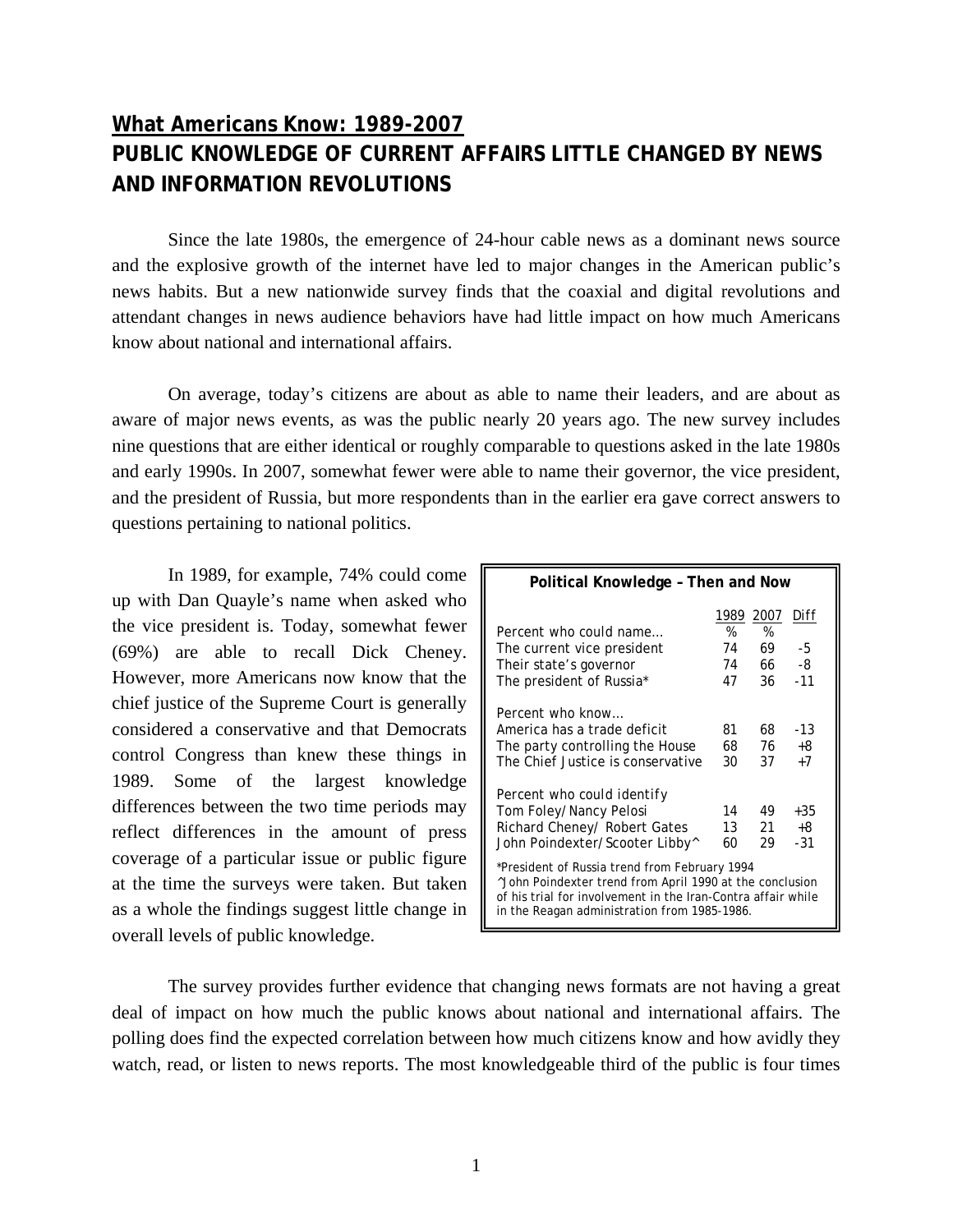more likely than the least knowledgeable third to say they enjoy keeping up with the news "a lot."

There are substantial differences in the knowledge levels of the audiences for different news outlets. However, there is no clear connection between news *formats* and what audiences know. Well-informed audiences come from cable (Daily Show/Colbert Report, O'Reilly Factor), the internet (especially major newspaper websites), broadcast TV (NewsHour with Jim Lehrer) and radio (NPR, Rush Limbaugh's program). The less informed audiences also frequent a mix of formats: broadcast television (network morning news shows, local news), cable (Fox News Channel), and the internet (online blogs where people discuss news events).

Aside from news media use, demographic characteristics, especially education, continue to be strongly associated with how much Americans know about the larger world. However, despite the fact that

| Knowledge Levels by News Source                                                                                                                                                                                                                                    |                                                                                      |  |                                                                                                                                   |  |
|--------------------------------------------------------------------------------------------------------------------------------------------------------------------------------------------------------------------------------------------------------------------|--------------------------------------------------------------------------------------|--|-----------------------------------------------------------------------------------------------------------------------------------|--|
| Nationwide                                                                                                                                                                                                                                                         | Knowledge level<br>High<br>Mod<br>Low<br>%<br>%<br>$\%$<br>$31 \quad 34 = 100$<br>35 |  |                                                                                                                                   |  |
| Among the regular audience of<br>Daily Show/Colbert Report<br>Major newspaper websites<br>NewsHour with Jim Lehrer<br>O'Reilly Factor<br>National Public Radio<br>Rush Limbaugh's radio show                                                                       | 54<br>54<br>53<br>51<br>51<br>50                                                     |  | $25 \quad 21 = 100$<br>$26 \quad 20 = 100$<br>$19 \t 28=100$<br>$32 \quad 17 = 100$<br>$27 \quad 22 = 100$<br>$29 \quad 21 = 100$ |  |
| News magazines<br>TV news websites<br>Daily newspaper<br>C <sub>NN</sub><br>News from Google, Yahoo, etc.                                                                                                                                                          | 48<br>44<br>43<br>41<br>41                                                           |  | $27 \quad 25 = 100$<br>$33 \quad 23 = 100$<br>$31 \quad 26 = 100$<br>$30 \quad 29 = 100$<br>$35 \quad 24 = 100$                   |  |
| Network evening news<br>Online news discussion blogs<br>Local TV news<br><b>Fox News Channel</b><br>Network morning shows                                                                                                                                          | 38<br>37<br>35<br>35<br>34                                                           |  | $33 \quad 29 = 100$<br>$26 \quad 37 = 100$<br>$33 \quad 32 = 100$<br>$30 \quad 35 = 100$<br>$36 \quad 30 = 100$                   |  |
| How to read this table:<br>Nationwide, 35% of Americans score in the high<br>knowledge category (answering at least 15 of 23<br>questions correctly.) Among regular viewers of the Daily<br>Show and Colbert Report, 54% scored in the high<br>knowledge category. |                                                                                      |  |                                                                                                                                   |  |

education levels have risen dramatically over the past 20 years, public knowledge has not increased accordingly.

These are the principal findings of an in-depth Pew Research Center survey that interviewed a representative national sample of 1,502 adults between Feb.1-13, 2007. Respondents were asked to identify public figures who had recently been in the news. They also were asked questions that measured how much they knew about important and widely covered news events. Awareness of public figures varied widely.

More than nine-in-ten Americans (93%) could identify Arnold Schwarzenegger as the California governor or a former action-movie star – both responses were counted as correct in the scoring. An equally large proportion of the public identified Hillary Clinton as a U.S. senator, a former first lady, a Democratic leader, or a candidate for president. Clear majorities can also correctly identify Secretary of State Condoleezza Rice (65%) and Sen. Barack Obama (61%). House Speaker Nancy Pelosi is recognized by about half of the public (49%).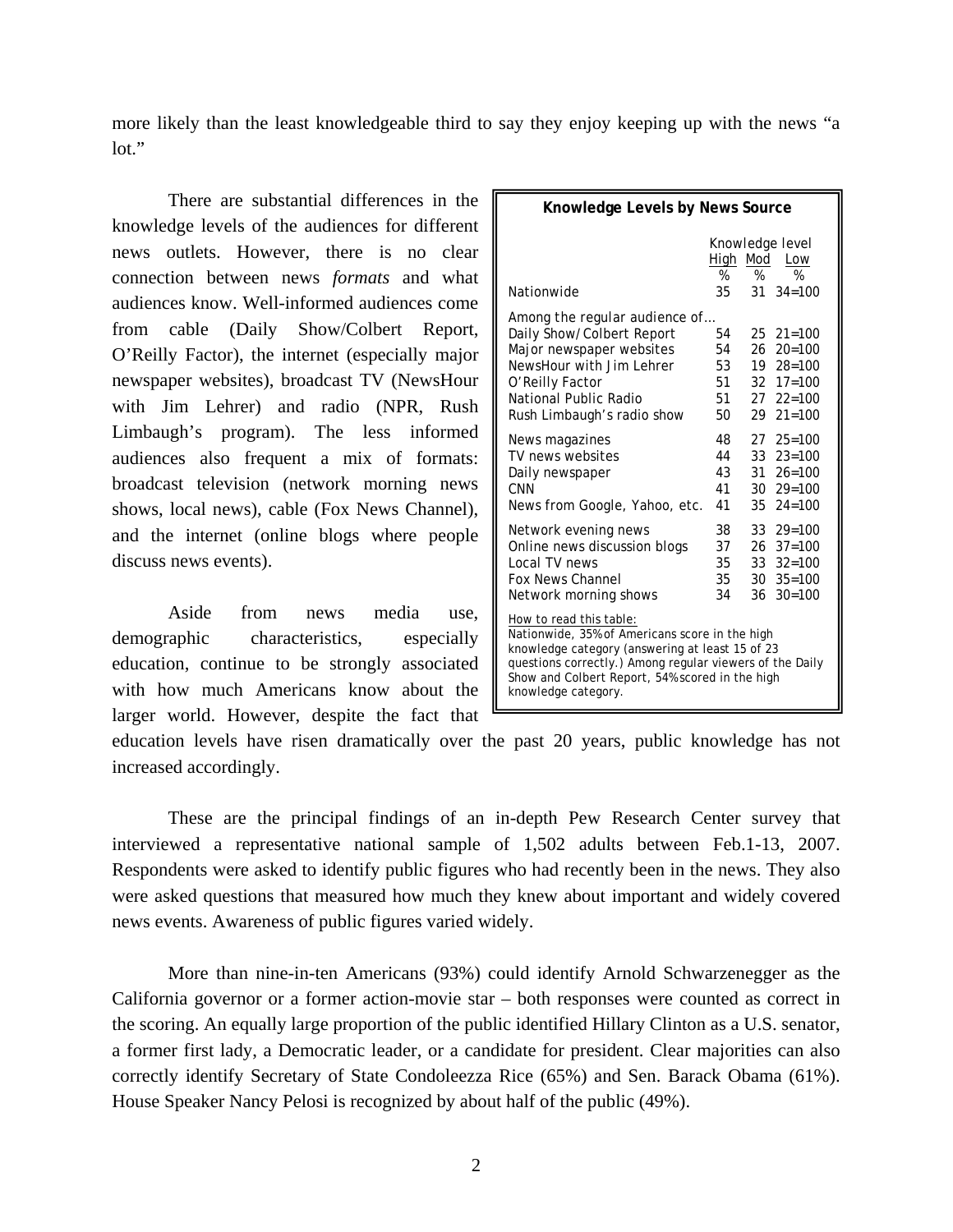Other prominent national figures and world leaders are not as well known. When asked to name the president of Russia, just 36% recalled Vladimir Putin. Only about three-in-ten (29%) could correctly identify former White House aide Scooter Libby; the survey was conducted during Libby's trial – but before his conviction – on perjury and obstruction of justice charges.

Public knowledge of news events also varies widely. Nearly nine-in-ten (88%) knew that as part of his revised Iraq strategy, President Bush planned to increase U.S. military forces in the country. But only one-in-four Americans (24%) are aware that both houses of Congress passed legislation to increase the minimum wage



and 34% knew that Congress voted to raise the minimum wage to \$7.25 an hour.

Distinct patterns emerge when these results are analyzed by key demographic groups. Education proves to be the single best predictor of knowledge. Holding all other factors equal, levels of knowledge rise with each additional year of formal schooling. At the extremes, these educational differences are dramatic: People with postgraduate degrees answer, on average, about 17 of the 23 questions correctly, while those who did not finish high school



average only about eight correct answers.

Other demographic differences are also striking. Men, on average, knew more than women, all other factors being equal. Older Americans – particularly those 50 years old or older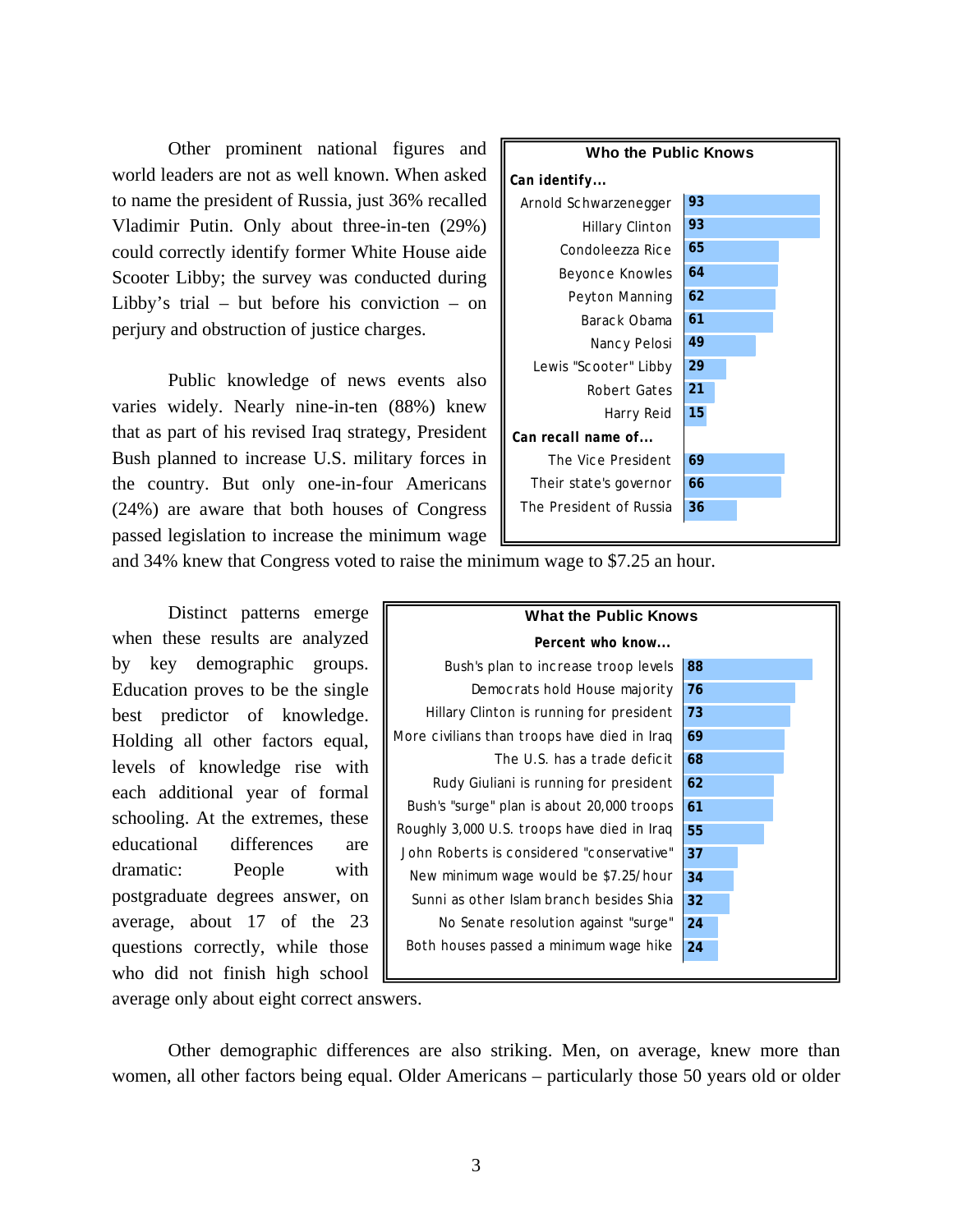– did better than younger people. Whites scored better than blacks, while more affluent Americans knew more than those with lower household incomes.

As part of the Pew Knowledge Project, people are invited to test their own news IQ by taking an interactive knowledge quiz now available on the Pew Research Center website. The short quiz includes versions of the some of the same questions that were included in the national poll. Participants will instantly learn how they did on the quiz in comparison with the general public as well as with people like them. To take the quiz, click on this link:

# http://pewresearch.org/newsiq/

# **Grading the Public**

 $\overline{a}$ 

To measure overall knowledge levels, a core group of 23 of the 26 questions was used to form a knowledge index. Each correct answer counted as one point, producing a scale that ranges from zero – no correct answers – to 23, a perfect score. Each respondent received a score based on the number of questions he or she answered correctly.<sup>1</sup>

Eight people out of the 1,502 respondents answered all 23 questions correctly. At the other end of the spectrum, five people failed to answer a single question correctly. The average respondent got about 12 of the 23 questions right, or slightly more than half. 10 percent answered 20 or more questions accurately – and 5% got more than 20 questions wrong or said they did not know the answer.

| Final Exam:<br>How Americans Scored on<br>the Pew Knowledge Quiz |    |  |  |  |
|------------------------------------------------------------------|----|--|--|--|
| Correctly answered                                               |    |  |  |  |
| at least* $\mathbb{R}$                                           | %  |  |  |  |
| 20 questions                                                     | 10 |  |  |  |
| 15 questions                                                     | 35 |  |  |  |
| 12 questions                                                     | 52 |  |  |  |
| 10 questions                                                     | 66 |  |  |  |
| 7 questions                                                      | 83 |  |  |  |
| 5 questions                                                      | 92 |  |  |  |
| 1 question                                                       | 99 |  |  |  |
| *Out of 23 core questions. A total                               |    |  |  |  |
| of 26 knowledge questions were                                   |    |  |  |  |
| asked, including three that did not                              |    |  |  |  |
| directly test knowledge of political                             |    |  |  |  |
| or world affairs.                                                |    |  |  |  |

Using a common school grading scale in which 90% correct is the minimum necessary to receive an A, 80% for a B, 70% for a C, 60% for a D and less than 60% is a failing grade, Americans did not fare too well. Fully half would have failed, while only about one-in-six would have earned an A or B. While such a scale is useful in the classroom, it may be a poor way to judge whether people are sufficiently informed. Opinions vary about what people "should" know about news events, and a different mix of questions could easily have produced very different results.

 $<sup>1</sup>$  Three questions were excluded from the scoring because they did not measure knowledge of political or world affairs. These</sup> questions included one that asked respondents to identify singer and actress Beyonce Knowles and a similar question about professional football star Peyton Manning. Responses to a third question about the roots of the conflict in Iraq did not correlate with knowledge about politics, current events or international affairs, and as a result this question was dropped from the scale.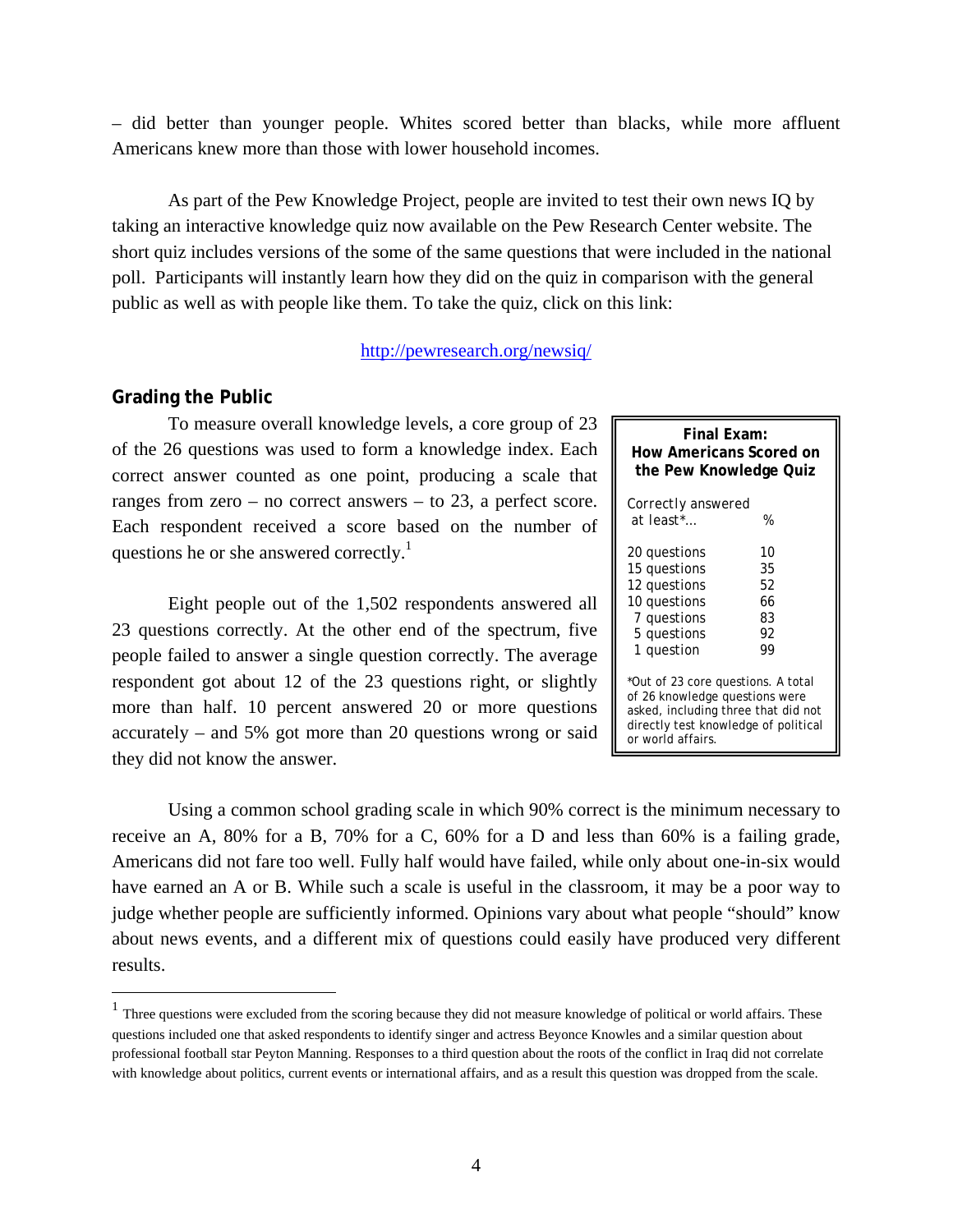In fact, an experiment conducted in conjunction with this survey suggests that when people are given a "multiple-choice" version of key questions, the proportion who selected the correct response increased, sometimes dramatically.

For example, only 36% were able to volunteer Putin's name when asked in the February poll, "Who is the president of Russia?" But 60% correctly selected Putin when the question was asked this way in the test survey: "Can you tell me who is the president of Russia? Is it Boris Yeltsin, Vladimir Putin, Mikhail Gorbachev, or is it someone else?" Similarly, only 21% correctly answered that Robert Gates is the secretary of defense in the February survey, compared with 37% who did so when asked to choose whether Gates was the defense secretary, a senator from Michigan, the chairman of General Motors or held another job.

On other questions, the differences attributable to alternative formats were less dramatic. About threein-four (76%) were able to volunteer unaided that the Democrats controlled the House of Representatives. When on the test respondents were asked which political party controlled the House, followed by the prompt: "Is it the Democratic Party or the Republican Party," 82% answered correctly, a six-percentage point increase.

The results do not suggest possible explanations for the differences. Some of the gap may be explained by lucky guessing on the part of people who heard the correct choice along with some incorrect alternatives. Or perhaps asking people to volunteer an answer causes some to grow anxious and momentarily forget the right answer, or simply to say they do not know in order to hurry the interview along.

| <b>Recall Versus Recognition</b>                                                                                                                                                                                                    |                                 |
|-------------------------------------------------------------------------------------------------------------------------------------------------------------------------------------------------------------------------------------|---------------------------------|
| Open-Ended Question                                                                                                                                                                                                                 |                                 |
| Can you tell me the name<br>of the president of Russia?<br>Yes, Vladimir Putin<br>Yes, other incorrect<br>No, don't know<br><b>Multiple Choice Question</b>                                                                         | $\%$<br>36<br>3<br>61<br>100    |
| Who is the President of Russia?<br>Is it (read names)<br>(A) Vladimir Putin<br>(B) Boris Yeltsin<br>(C) Mikhail Gorbachev<br>(D) or is it someone else<br>Don't know (Vol.)                                                         | 60<br>7<br>7<br>8<br>18<br>100  |
| Open-Ended Question                                                                                                                                                                                                                 |                                 |
| Can you tell me who Robert<br>Gates is?<br>Yes, Secretary of Defense<br>Yes, other incorrect<br>No, don't know                                                                                                                      | 21<br>16<br>63<br>100           |
| Multiple Choice Question                                                                                                                                                                                                            |                                 |
| Is Robert Gates (read options)<br>(A) The U.S. Secretary of Defense<br>(B) A senator from Michigan<br>(C) The chairman of General Motors<br>(D) or is he someone else<br>Don't know (Vol.)                                          | 37<br>5<br>3<br>24<br>31<br>100 |
| In multiple-choice versions the order of the<br>first three choices are randomized. Multiple<br>choice versions were asked on a separate<br>survey for comparison purposes, and are not<br>included in the overall knowledge scale. |                                 |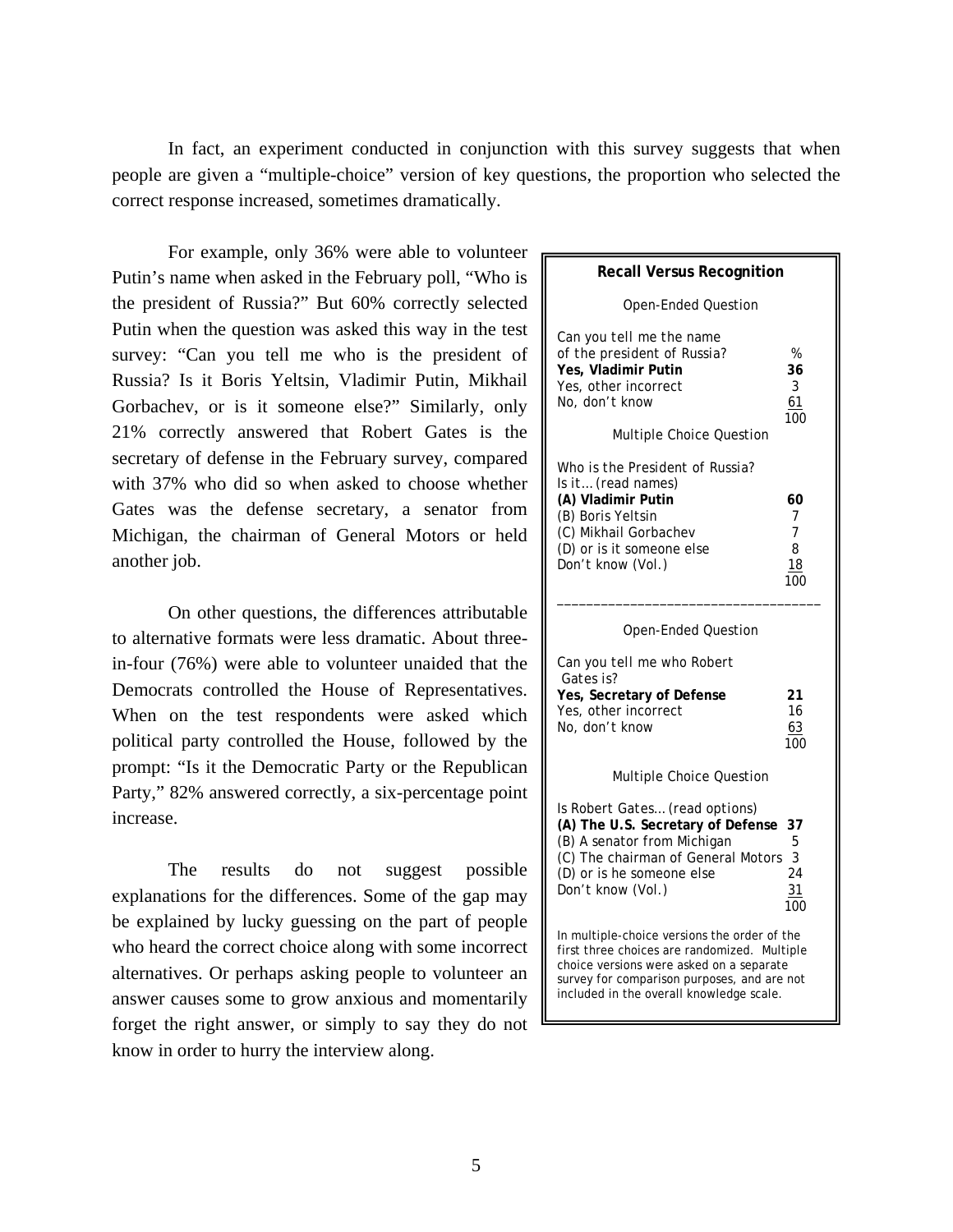# **Demographic Differences in What Americans Know**

To compare knowledge levels between demographic groups, the sample was divided into roughly equal thirds on the basis of how many of the 23 questions they answered correctly. About 35% of the sample answered 15 or more correct out of 23 core questions. For purposes of this analysis, they were classified as the "High" knowledge group. About 31% answered 10 to 14 questions correctly, and they were classified as having "Medium" levels of knowledge. Those who got nine or fewer questions right were assigned to the "Low" knowledge group.

Using this yardstick, differences in knowledge levels among core demographic groups stand out in sharp relief. More than six-in-ten college graduates (63%) fall into the high knowledge group, compared with 20% of those with a high school education or less – among the largest disparities observed in the survey. At the other end of the scale, half of those who had no more than a high school diploma (49%) are in the low knowledge group while only about one-in-ten college graduates (11%) fare as poorly.

Traditionally, men are more likely than women to say they closely follow politics and international affairs, and the results of the knowledge survey appear to reflect this divide. Nearly half of all men (45%) score in the top third, compared with 25% of women. Among those at the bottom third of the scale, women (42%) outnumber men (26%). Whites are more likely to be represented in the top group, while a larger proportion of blacks than whites (44% vs. 31%) fall into the low-knowledge group.

Dramatic differences emerge when the results are broken down by age. Young people know the least: Only 15% percent of 18-29 year-olds are among the most informed third of the public, compared with 43% of those ages 65 and older. But it is not these oldest respondents who know the most. Instead, it is people in the age group younger than them – those ages  $50-64$  –

| College Grads, Men, Boomers More<br>Likely to be 'High Knowledge'                                                                                                                                                                                                                                                                                           |           |                                |            |  |
|-------------------------------------------------------------------------------------------------------------------------------------------------------------------------------------------------------------------------------------------------------------------------------------------------------------------------------------------------------------|-----------|--------------------------------|------------|--|
|                                                                                                                                                                                                                                                                                                                                                             | High<br>% | Knowledge Level<br>Medium<br>% | Low<br>%   |  |
| Total                                                                                                                                                                                                                                                                                                                                                       | 35        | 31                             | $34 = 100$ |  |
| High school or less                                                                                                                                                                                                                                                                                                                                         | 20        | 31                             | 49         |  |
| Some college                                                                                                                                                                                                                                                                                                                                                | 34        | 35                             | 31         |  |
| College graduate                                                                                                                                                                                                                                                                                                                                            | 63        | 26                             | 11         |  |
| Men                                                                                                                                                                                                                                                                                                                                                         | 45        | 29                             | 26         |  |
| Women                                                                                                                                                                                                                                                                                                                                                       | 25        | 33                             | 42         |  |
| 18-29                                                                                                                                                                                                                                                                                                                                                       | 15        | 29                             | 56         |  |
| 30-49                                                                                                                                                                                                                                                                                                                                                       | 35        | 32                             | 33         |  |
| $50 - 64$                                                                                                                                                                                                                                                                                                                                                   | 47        | 31                             | 22         |  |
| $65+$                                                                                                                                                                                                                                                                                                                                                       | 43        | 29                             | 28         |  |
| White                                                                                                                                                                                                                                                                                                                                                       | 37        | 32                             | 31         |  |
| Black                                                                                                                                                                                                                                                                                                                                                       | 24        | 32                             | 44         |  |
| Less than \$20,000                                                                                                                                                                                                                                                                                                                                          | 14        | 26                             | 60         |  |
| \$20,000-\$29,999                                                                                                                                                                                                                                                                                                                                           | 19        | 36                             | 45         |  |
| \$30,000-\$49,999                                                                                                                                                                                                                                                                                                                                           | 35        | 34                             | 31         |  |
| \$50,000-\$74,999                                                                                                                                                                                                                                                                                                                                           | 39        | 33                             | 28         |  |
| \$75,000-\$99,999                                                                                                                                                                                                                                                                                                                                           | 46        | 35                             | 19         |  |
| \$100,000+                                                                                                                                                                                                                                                                                                                                                  | 55        | 29                             | 16         |  |
| Republicans                                                                                                                                                                                                                                                                                                                                                 | 36        | 38                             | 26         |  |
| Democrats                                                                                                                                                                                                                                                                                                                                                   | 37        | 32                             | 31         |  |
| Independents                                                                                                                                                                                                                                                                                                                                                | 38        | 26                             | 36         |  |
| Northeast                                                                                                                                                                                                                                                                                                                                                   | 39        | 34                             | 27         |  |
| South                                                                                                                                                                                                                                                                                                                                                       | 32        | 29                             | 39         |  |
| Midwest                                                                                                                                                                                                                                                                                                                                                     | 34        | 34                             | 32         |  |
| West                                                                                                                                                                                                                                                                                                                                                        | 37        | 28                             | 35         |  |
| * Those who correctly answered 15 or more<br>questions out of 23 were classified as having<br>a "High" level of knowledge. Those who<br>correctly answered ten to 14 questions were<br>classified as "Medium" while those who<br>correctly answered nine or fewer were<br>classified as having "Low" levels of<br>knowledge about politics and news events. |           |                                |            |  |

who are slightly more likely to finish among the third of the sample who know the most (47% vs. 43%) and less likely to be represented among those who know the least (22% vs. 28%). This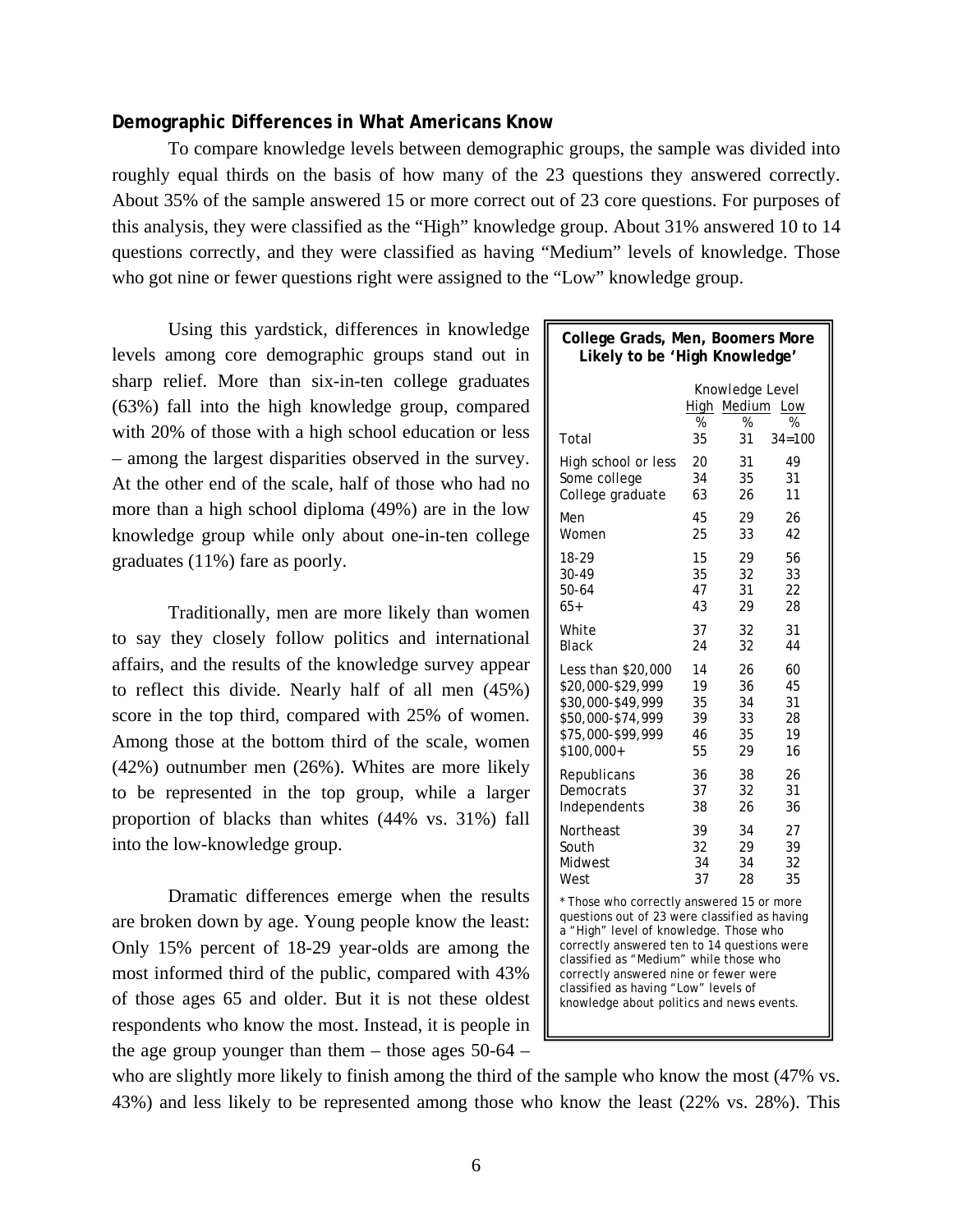difference likely is caused by the very different life circumstances of the two oldest age groups. Many of those 65 and older are retired from work, and health problems as well as lifestyle changes can disproportionately work to diminish the interest or ability of some in this generation to keep up with the news.

More affluent Americans also are disproportionately represented in the high-knowledge group, a difference that held even after level of schooling, age, gender and race were taken into consideration in the analysis. A clear majority (55%) of those with household incomes of \$100,000 or more are among the third of the sample that knew the most, compared with just 14% of those with household incomes of \$20,000 or less.

Republicans and Democrats are equally likely to be represented in the high-knowledge group. But significantly fewer Republicans (26%) than Democrats (31%) fall into the third of the public that knows the least.

The survey also suggests that people who know more about politics and world events also tend to correctly identify popular celebrities. For example, nearly eight-inten respondents (78%) in the high-knowledge group could identify football star Peyton Manning, compared with 45% of those in the low-knowledge group. Similarly, those conversant with politics and world affairs also are more likely to correctly describe singer and actress Beyonce Knowles. While based on only two questions, these finding do suggest that more informed people may know a bit about a wide variety of subjects, including pop culture.

| Informed About Current Events -<br>Also Sports & Pop Music |                              |                                                |                             |  |
|------------------------------------------------------------|------------------------------|------------------------------------------------|-----------------------------|--|
| Could identify<br>Peyton Manning<br>Yes<br>N٥              | High<br>%<br>78<br>22<br>100 | Knowledge Level<br>Med<br>%<br>62<br>38<br>100 | Low<br>%<br>45<br>55<br>100 |  |
| Could identify<br><b>Beyonce Knowles</b><br>Yes<br>N٥      | 73<br>27<br>100              | 64<br>36<br>100                                | 54<br>46<br>100             |  |

#### **Knowledge Domains**

Knowledgeable people tend to know things about both politics and foreign affairs while less informed Americans tended to know little about either subject, the survey found. For example, nine-in-ten of those who could name Vladimir Putin as the president of Russia also could identify Barack Obama. Similarly, nine-in-10 of those who didn't know the Illinois senator also couldn't correctly name the Russian leader.

Some demographic groups also did comparatively better on questions that broadly resonated with group members. For example, the survey found that blacks generally lagged behind whites in terms of their overall political knowledge. But African Americans had no trouble recognizing either Rice or Obama: 70% of all blacks and 66% of whites could identify Rice, and both races did about equally well identifying the Illinois senator. Other results suggest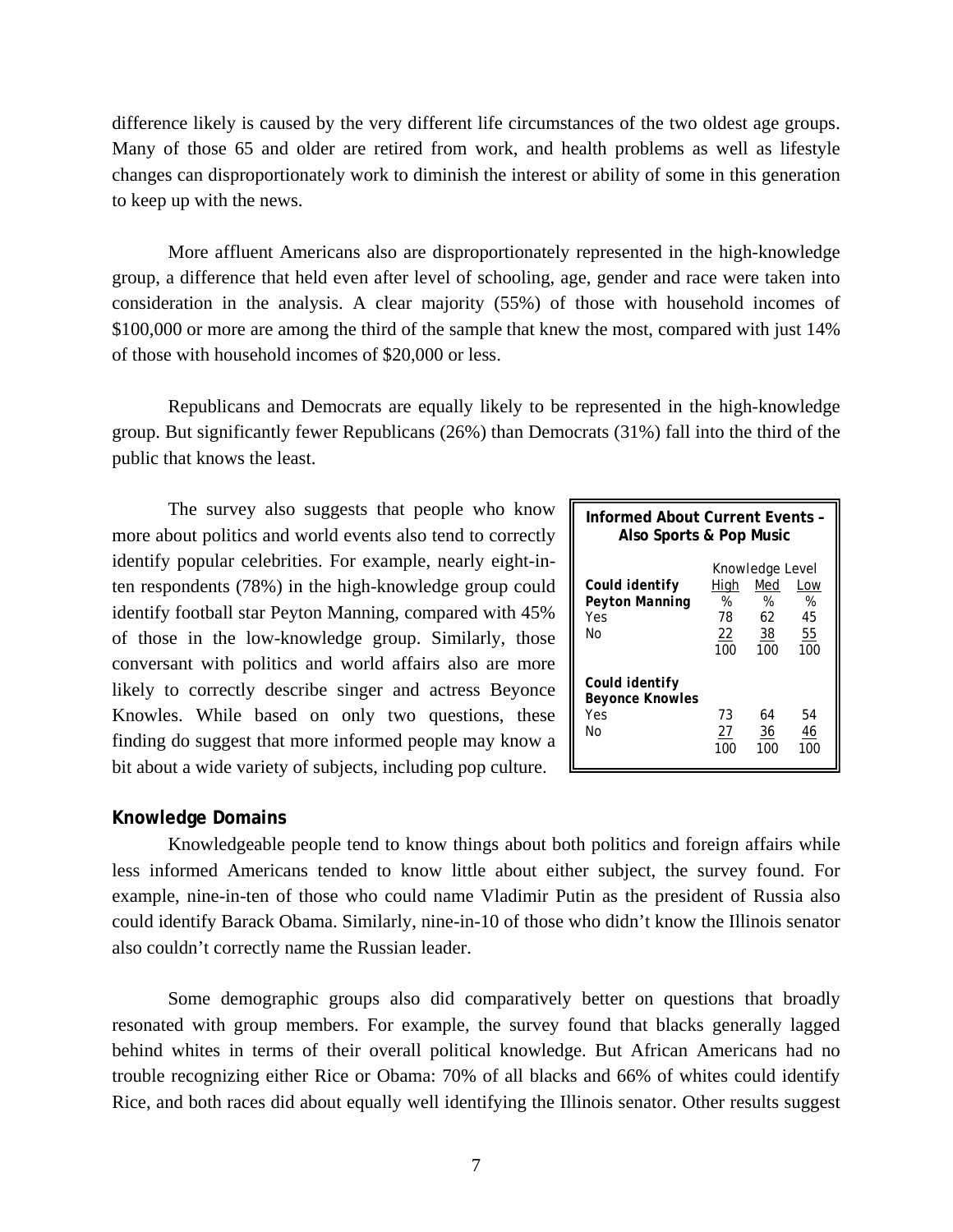that women were somewhat more likely to know more about domestic politics than they did about international affairs, while men were more likely to know about as much on both subjects.

But overall, there was a close correlation between what people knew about domestic politics and foreign affairs. Only a handful of Americans – less than 3% of the total sample – were "knowledge specialists" who knew a lot about one subject but comparatively little about the other.

# **Knowledge and Political Engagement**

More informed Americans enjoy keeping up with the news, believe they have a personal stake in what goes on in Washington, and are significantly more likely to be registered to vote than people who know less, the survey found.

Among those in the third of the sample who know the most, the overwhelming majority (90%) are registered to vote compared with about half (53%) of the least knowledgeable Americans. The knowledgeable public also is more likely to see issues debated in Washington as having a direct impact on their lives (73% vs. 59%).

Rather than being a burden, the survey suggests these informed Americans like keeping up with what's going on in the news. About seven-in-ten (69%) in the high-knowledge group say they enjoy keeping up with the news "a lot," compared with only 16% of the least informed.

| Political Engagement,<br>News Interest,<br>and Knowledge Levels |             |                  |           |  |  |  |
|-----------------------------------------------------------------|-------------|------------------|-----------|--|--|--|
|                                                                 |             | Knowledge level  |           |  |  |  |
|                                                                 | <u>High</u> | Med              | Low       |  |  |  |
| Registered                                                      | %           | %                | %         |  |  |  |
| to vote                                                         |             |                  |           |  |  |  |
| Yes                                                             | 90          | 77               | 53        |  |  |  |
| No/DK                                                           | 10<br>100   | <u>23</u><br>100 | 47<br>100 |  |  |  |
| Most issues                                                     |             |                  |           |  |  |  |
| in Washington                                                   |             |                  |           |  |  |  |
| don't affect                                                    |             |                  |           |  |  |  |
| me personally                                                   |             |                  |           |  |  |  |
| Agree                                                           | 24          | 23               | 30        |  |  |  |
| Disagree                                                        | 73          | 75               | 59        |  |  |  |
| Don't know                                                      | 3           | $\overline{2}$   | 11        |  |  |  |
|                                                                 | 100         | 100              | 100       |  |  |  |
| Enjoy keeping up                                                |             |                  |           |  |  |  |
| with the news                                                   |             |                  |           |  |  |  |
| A Int                                                           | 69          | 33               | 16        |  |  |  |
| Some                                                            | 25          | 45               | 32        |  |  |  |
| Not much                                                        | 4           | 15               | 32        |  |  |  |
| Not at all                                                      | 1           | 6                | 18        |  |  |  |
| Don't know                                                      |             | 1                | 2         |  |  |  |
|                                                                 | 100         | 100              | 100       |  |  |  |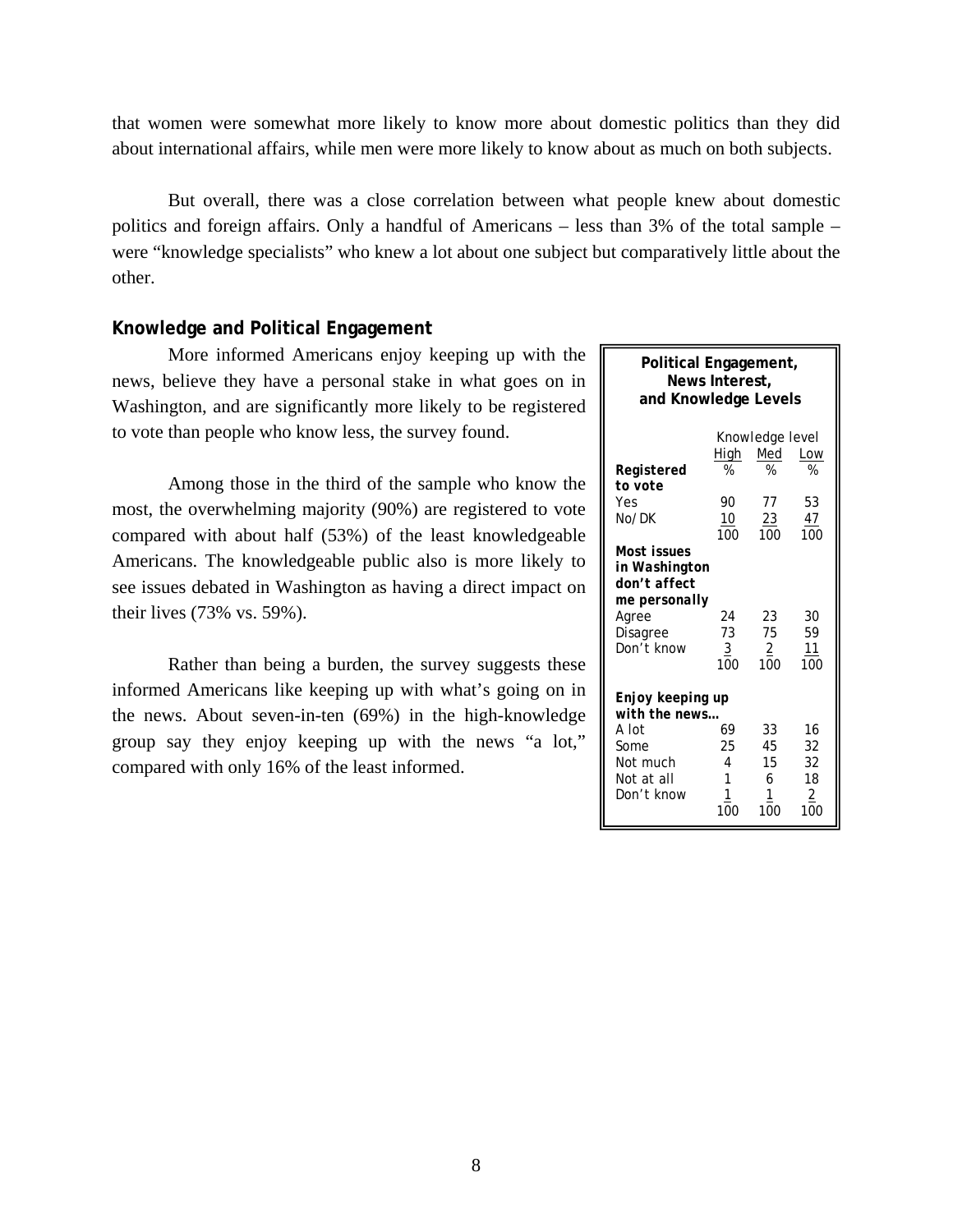# **Political Knowledge Over Time**

The public's ability to recall the names of leading political figures has not changed substantially since 1989. In the current survey, 69% correctly named Dick Cheney as the vice president. In May 1989, slightly more (74%) were able to name Dan Quayle as vice president. Somewhat fewer people could name their state's governor now than did so in 1989, but again the differences are not dramatic (66% now, 74% then).

In terms of knowledge of politics and current events, significantly fewer people now know that the U.S. buys more goods from abroad than it sells than did so in 1989 (68% now vs. 81% then). But the political climate for this issue also has changed considerably. During the late 1980s, the U.S. trade deficit – especially trade tensions with Japan – drew much greater attention from the press and politicians than they do today.

On the other hand, there are subjects about which the public is better informed now than it was in 1989. Roughly three-quarters of Americans (76%) know that the Democrats have a majority in the House of Representatives, compared with 68% in 1989. The extensive press coverage of both the Democrats' victory last fall and the new Congress may be factors in the relatively high level of public awareness of this fact. In June 1995, a few months after Republicans won control of Congress, 73% knew that the GOP had a majority in the House – the second-highest percentage correctly answering this question since 1989.

In addition, 37% know that Chief Justice John Roberts is generally considered a conservative, rather than a moderate or liberal. Somewhat fewer were aware of former Chief Justice William Rehnquist's ideological background in 1989; 30% knew he was a conservative. In both cases, however, substantial numbers were unable to offer a response about the chief justice's ideology – 50% in 1989, 48% currently.

| Changes in Knowledge Levels:<br>1989 to 2007 |            |            |              |  |
|----------------------------------------------|------------|------------|--------------|--|
| Know about                                   | 1989       | 2007       | Change       |  |
| trade deficit                                | %          | %          |              |  |
| Total                                        | 81         | 68         | -13          |  |
| Men                                          | 91         | 76         | $-15$        |  |
| Women                                        | 73         | 61         | $-12$        |  |
| H.S. or less                                 | 76         | 58         | $-18$        |  |
| Some college                                 | 92         | 74         | -18          |  |
| College grads                                | 91         | 82         | $-9$         |  |
| 18-29                                        | 76         | 63         | $-13$        |  |
| 30-49                                        | 85         | 71         | $-14$        |  |
| 50-64                                        | 86         | 76         | $-10$        |  |
| $65+$                                        | 76         | 60         | -16          |  |
| Know party with<br>House majority<br>Total   | 1989<br>68 | 2007<br>76 | Change<br>+8 |  |
| Men                                          | 73         | 81         | +8           |  |
| Women                                        | 64         | 71         | $+7$         |  |
| H.S. or less                                 | 63         | 65         | +2           |  |
| Some college                                 | 67         | 79         | +12          |  |
| College grads                                | 90         | 93         | $+3$         |  |
| 18-29                                        | 47         | 61         | $+14$        |  |
| 30-49                                        | 73         | 77         | $+4$         |  |
| 50-64                                        | 75         | 86         | $+11$        |  |
| $65+$                                        | 76         | 78         | $+2$         |  |
| <b>Know Chief Justice</b>                    |            |            |              |  |
| is a conservative                            | 1989       | 2007       | Change       |  |
| Total                                        | 30         | 37         | +7           |  |
| Men                                          | 37         | 41         | $+4$         |  |
| Women                                        | 24         | 33         | $+9$         |  |
| H.S. or less                                 | 20         | 23         | $+3$         |  |
| Some college                                 | 38         | 38         | 0            |  |
| College grads                                | 60         | 61         | $+1$         |  |
| 18-29                                        | 36         | 29         | $-7$         |  |
| 30-49                                        | 29         | 39         | +10          |  |
| 50-64                                        | 25         | 41         | +16          |  |
| $65+$                                        | 31         | 35         | $+4$         |  |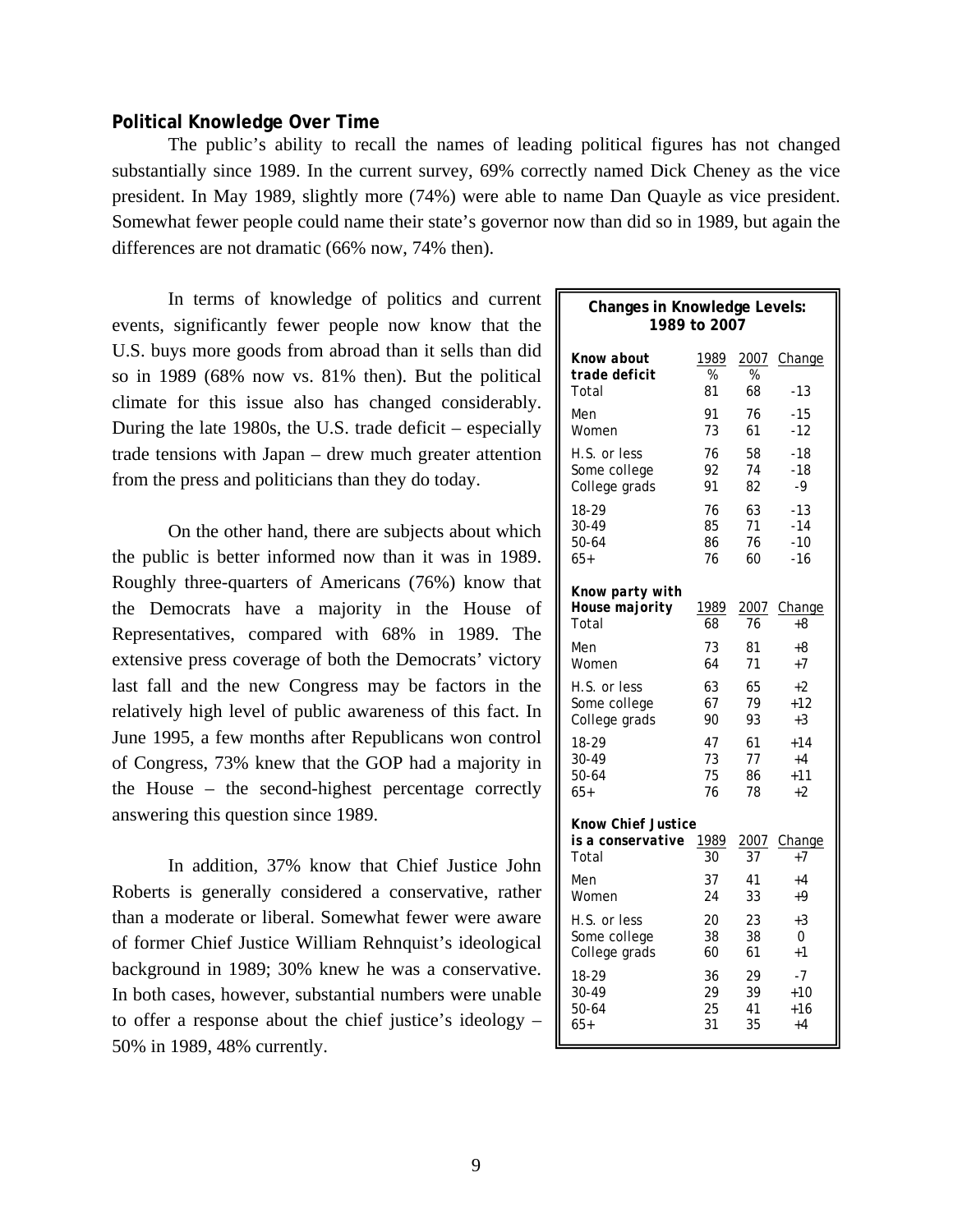Differences in news environment also are apparent in other comparisons. In early February, 29% of the public could correctly identify Lewis "Scooter" Libby, who was then facing trial for lying to federal investigators probing the unauthorized release of CIA agent Valerie Plame's name to the news media. In April, 1990, 60% of the public could identify former White House aide John Poindexter, who was then on trial for his involvement in the Iran-contra scandal, a much higher-profile, longer running and widely covered investigation than the Plame leak probe.

But a deeper analysis of the five identical questions asked in both 1989 and 2007 reveals a surprising pattern: Americans didn't do as well in 2007 compared with how similarly-educated Americans performed in 1989. Across the board, scores declined significantly among college graduates, those with some college as well as for those with a high school education or less.

For example, 74% of those with college degrees answered at least four questions correctly this year, compared with 80% in 1989. A similar pattern emerged among those who had attended college for at least a year but did not graduate: 51% in 2007 but 59% in 1989 got at least four questions right. Among those with no more than a high school diploma, the proportion getting four or five answers right declined 11 percentage points to 30%.

| High School Educated People Know Less,<br><b>But So Do College Grads</b>                                |           |           |             |  |
|---------------------------------------------------------------------------------------------------------|-----------|-----------|-------------|--|
|                                                                                                         | 1989<br>% | 2007<br>% | Change<br>% |  |
| Total with 4 or 5 correct 51                                                                            |           | 47        | -4          |  |
| High school or less<br>Some college                                                                     | 41<br>59  | 30<br>51  | -11<br>-8   |  |
| College graduate                                                                                        | 80        | 74        | -6          |  |
| Table shows percentage of respondents who correctly<br>answered 4 or 5 out of 5 questions in each year. |           |           |             |  |

What keeps the overall knowledge scores from declining is that college grads still know more than less well-educated Americans – even if they know less in absolute terms than college grads in the past – and there are proportionally more of them now than there were 18 years ago. Currently about 27% of the public are college graduates, compared with 17% in 1989. At the same time, there are fewer people who have only a high school education (50% now compared with 60% in 1989). Education still leads to increased knowledge about prominent people and events in the news – but it does not confer as much of an advantage now as it did in 1989.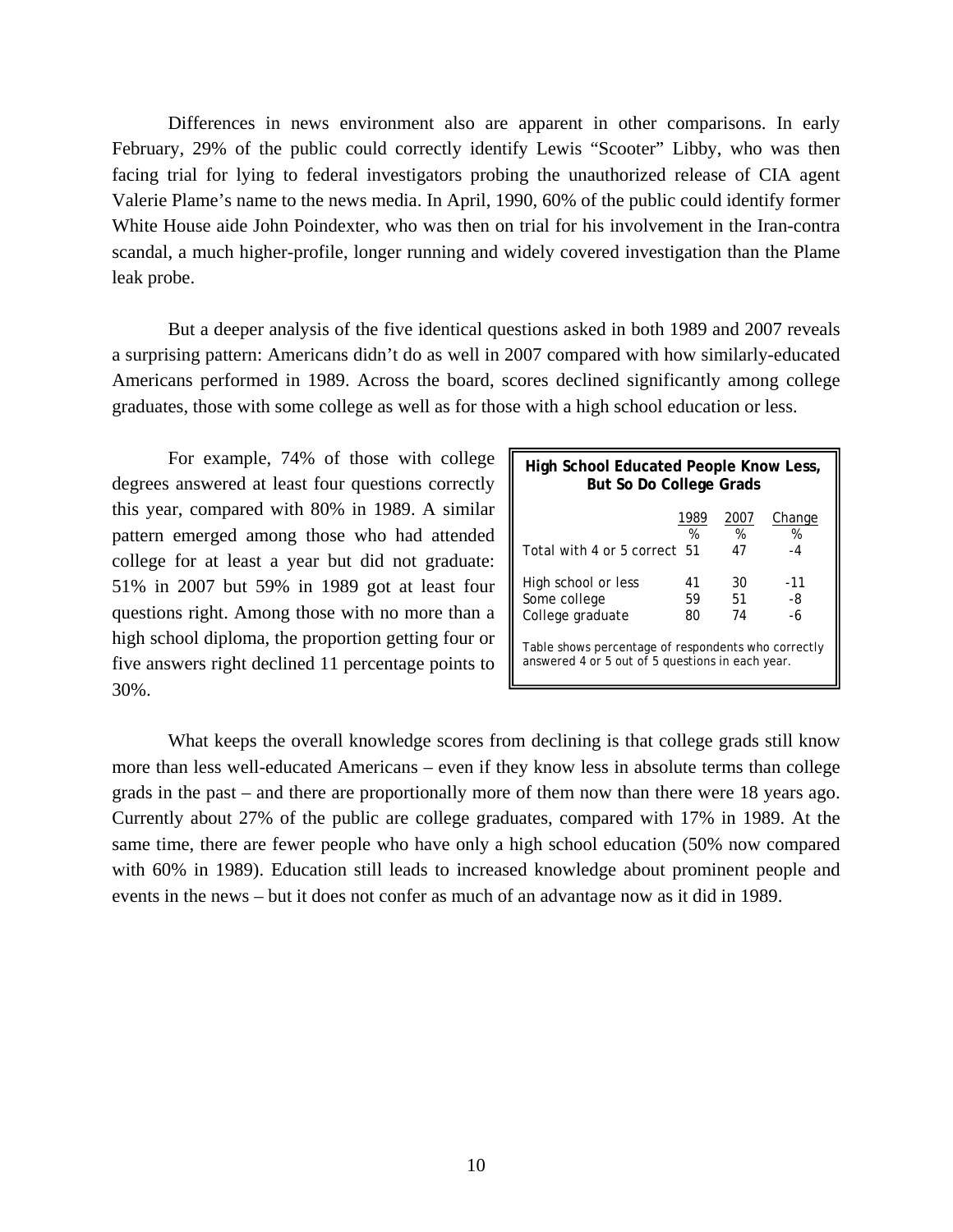# **News and Knowledge**

 $\overline{a}$ 

People inevitably must learn most of what they know about current events and political figures from the news media, since few have any direct way to obtain this information. Not surprisingly, people who say they regularly watch, read, or listen to the news know more than those who don't. And people who use more news sources know more than those who use fewer sources. The differences are dramatic. Nearly three quarters (73%) of those who say they don't

get news regularly from any news source fell into the low knowledge group – correctly answering an average of only six out of the 23 questions in the quiz. By contrast, about half of those who regularly use at least seven sources score in the high knowledge group – getting an average of 18 questions correct.

The poll's respondents were asked if they regularly watched, read, or listened to each of 16 different sources.<sup>2</sup> Nearly everyone (94%) said they regularly get news from at least one of the news sources listed, and the average number of sources regularly used was between four and five (4.6). The audience size ranged widely. Local media garnered the largest regular audiences, with majorities

| <b>Regular News Sources</b>   |                                                     |  |  |  |
|-------------------------------|-----------------------------------------------------|--|--|--|
| Local TV news                 | Percent who<br>regularly<br>watch/read/listen<br>71 |  |  |  |
| Local daily newspaper         | 54                                                  |  |  |  |
| Network evening news          | 46                                                  |  |  |  |
| <b>Fox News Channel</b>       | 43                                                  |  |  |  |
| CNN                           | 39                                                  |  |  |  |
| Network morning shows         | 34                                                  |  |  |  |
| National Public Radio         | 28                                                  |  |  |  |
| News from Google, Yahoo, etc. | 25                                                  |  |  |  |
| News magazines                | 23                                                  |  |  |  |
| TV news websites              | 22                                                  |  |  |  |
| O'Reilly Factor               | 17                                                  |  |  |  |
| Daily Show, Colbert Report    | 16                                                  |  |  |  |
| NewsHour with Jim Lehrer      | 14                                                  |  |  |  |
| Major newspaper websites      | 12                                                  |  |  |  |
| Online news discussion blogs  | 11                                                  |  |  |  |
| Rush Limbaugh's radio show    | 8                                                   |  |  |  |

reporting that they regularly watched local television news (71%) and read a daily newspaper (54%). Other television sources were also popular, with somewhat fewer than half watching network evening news (46%), the Fox News Channel (43%), and CNN (39%). About one third of respondents (34%) said they regularly watched the major network morning news shows.

Three more specialized television sources attracted smaller audiences. Fewer than one-infive said they regularly watch "The O'Reilly Factor" with Bill O'Reilly (17%), comedy news shows like the Daily Show and the Colbert Report (16%), or the NewsHour with Jim Lehrer  $(14\%)$ .

Nearly four-in-ten people (37%) regularly use at least one type of internet news source, either the news pages of major search engines such as Google or Yahoo (25%), the websites of the television news organizations (22%), or the websites of major national newspapers such as

<sup>&</sup>lt;sup>2</sup> This question ("regularly or not") produces somewhat higher audience estimates than are found in Pew's biennial media consumption survey, which offers respondents the choice of "regularly, sometimes, hardly ever, or never." For example, last year's survey found 22% saying they were regular viewers of CNN; in the current survey, 39% did so. Similar differences are found for most of the sources tested.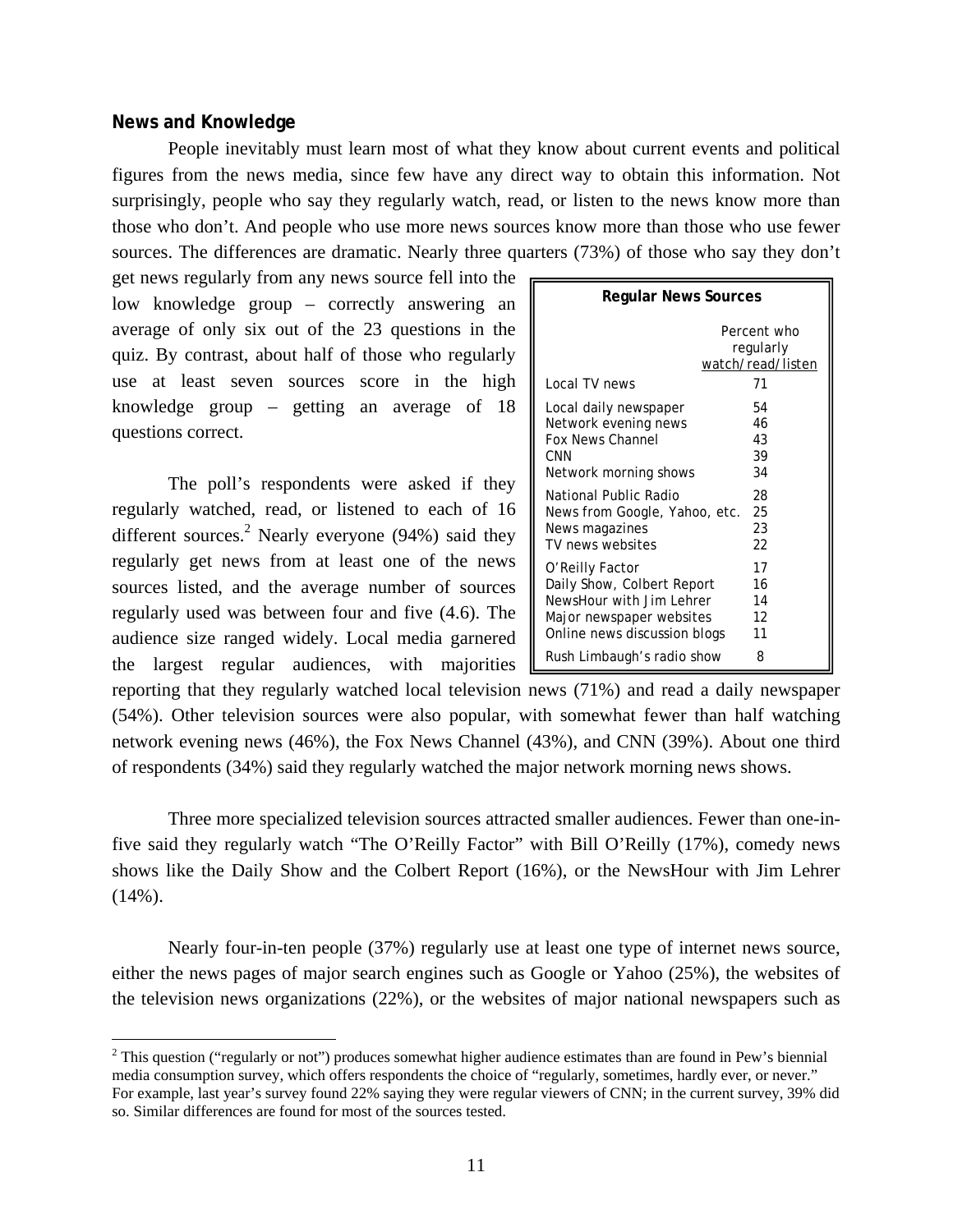the *New York Times* or USA Today (12%). Additionally, about one-in-ten (11%) read online blogs where people discuss events in the news.

Two radio sources were included in the list: 28% said they regularly listen to news from National Public Radio, and 8% are regular listeners to Rush Limbaugh's radio show.

# **Profile of Audiences**

But not all news sources are created equal. The audiences for different sources vary greatly in how much they know about what's going on, a consequence both of the kinds of people who rely on each type of medium and how much they may learn from specific sources.

Internet news sources, National Public Radio, news magazines, and Rush Limbaugh's

radio show have the best educated audiences, with each of these having at least 36% of their regular readers and listeners having graduated from college. The internet sources along with the comedy news shows attract younger-thanaverage audiences, though many older Americans regularly get news from these sources as well. The audience for the morning network news shows is disproportionately female (61%), while Limbaugh's audience is heavily male (65%). A greater than average number of men are found in the audiences for the major newspaper websites (59%), for comedy news, The O'Reilly Factor, news magazines (54% each), and the TV news websites (53% male).

Conservatives and Republicans are especially attracted to Limbaugh, while more Democrats are found among the audiences for the NewsHour, the comedy news shows, news magazines, and the websites of major newspapers.

| Audience Profiles*                                                                                                                                             |                                                                            |                 |    |  |
|----------------------------------------------------------------------------------------------------------------------------------------------------------------|----------------------------------------------------------------------------|-----------------|----|--|
| Nationwide                                                                                                                                                     | Percent who are<br>College<br>Age<br>grads<br>18-29<br>Male<br>%<br>%<br>% |                 |    |  |
| The regular audience of                                                                                                                                        | 27                                                                         | 21              | 48 |  |
| Daily Show/Colbert Report                                                                                                                                      | 31                                                                         | 26              | 54 |  |
| Major newspaper websites                                                                                                                                       | 43                                                                         | 30              | 59 |  |
| NewsHour with Jim Lehrer                                                                                                                                       | 32                                                                         | 14              | 49 |  |
| O'Reilly Factor                                                                                                                                                | 24                                                                         | 16              | 54 |  |
| Rush Limbaugh's radio show                                                                                                                                     | 36                                                                         | 12 <sup>2</sup> | 65 |  |
| National Public Radio                                                                                                                                          | 40                                                                         | 17              | 51 |  |
| News magazines                                                                                                                                                 | 36                                                                         | 20              | 54 |  |
| TV news websites                                                                                                                                               | 36                                                                         | 26              | 53 |  |
| Local daily newspaper                                                                                                                                          | 30                                                                         | 15              | 49 |  |
| News from Google, Yahoo, etc.                                                                                                                                  | 36                                                                         | 28              | 51 |  |
| CNN                                                                                                                                                            | 30                                                                         | 20              | 48 |  |
| Network evening news                                                                                                                                           | 26                                                                         | 15              | 45 |  |
| Online news discussion blogs                                                                                                                                   | 26                                                                         | 26              | 48 |  |
| <b>Fox News Channel</b>                                                                                                                                        | 22                                                                         | 21              | 49 |  |
| Local TV news                                                                                                                                                  | 26                                                                         | 18              | 48 |  |
| Network morning shows                                                                                                                                          | 25                                                                         | 21              | 39 |  |
| * Entries show the percentage of regular viewers, readers<br>or listeners of each outlet who are college graduates, who<br>are under age 30, and who are male. |                                                                            |                 |    |  |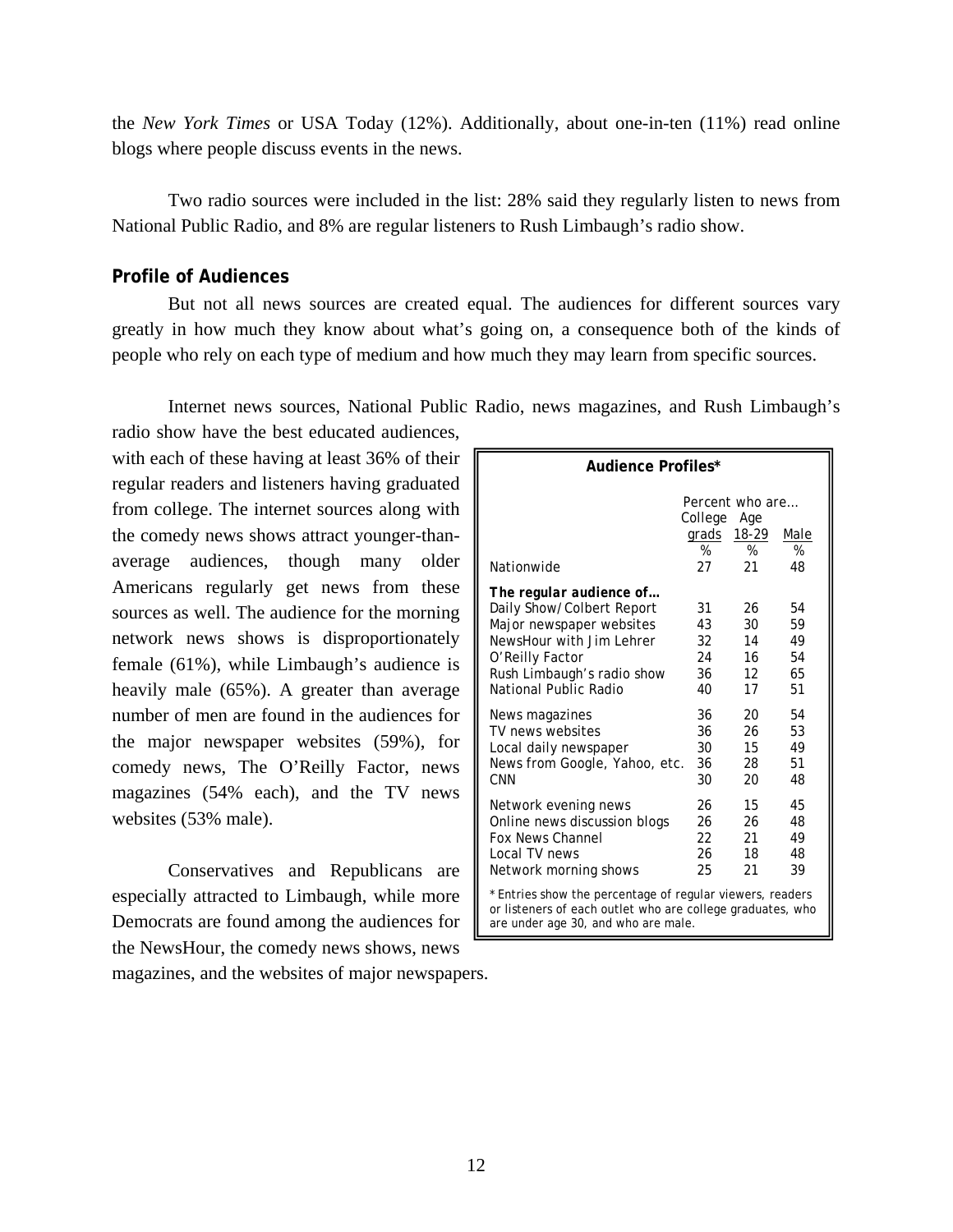# **Which Audiences Know the Most?**

Attention to the news is strongly associated with knowledge levels, but some news audiences know considerably more than others. Overall, 35% of the public was classified as having a high level of knowledge – on average, 18 correct answers out of the 23 total questions. Half or more of the audiences for six media sources scored this high: the comedy news shows

and major newspaper websites (54% in the high knowledge group), the NewsHour (53%), National Public Radio (51%) and Rush Limbaugh's radio show (50%). Regular readers of news magazines were not far behind (48%).

By contrast, the regular audiences for many other sources scored no higher than the sample average. The audiences for morning news (34% high knowledge), local TV news (35%), Fox News Channel (35%), blogs (37%), and the network evening news (38%) were not

| Knowledge Levels by News Source                                                                                                                                                                                                                                                                          |                   |                                                                           |       |       |         |
|----------------------------------------------------------------------------------------------------------------------------------------------------------------------------------------------------------------------------------------------------------------------------------------------------------|-------------------|---------------------------------------------------------------------------|-------|-------|---------|
|                                                                                                                                                                                                                                                                                                          | High<br>knowledge | ------Selected knowledge items----<br>Identify Identify US deaths<br>Name |       |       |         |
|                                                                                                                                                                                                                                                                                                          | group*            | Sunnis                                                                    | Libby | Putin | in Iraq |
|                                                                                                                                                                                                                                                                                                          | %                 | %                                                                         | %     | %     | %       |
| Nationwide                                                                                                                                                                                                                                                                                               | 35                | 32                                                                        | 29    | 36    | 55      |
| The audience of                                                                                                                                                                                                                                                                                          |                   |                                                                           |       |       |         |
| Daily Show/Colbert Report                                                                                                                                                                                                                                                                                | 54                | 50                                                                        | 44    | 52    | 59      |
| Major newspaper websites                                                                                                                                                                                                                                                                                 | 54                | 52                                                                        | 42    | 58    | 64      |
| NewsHour with Jim Lehrer                                                                                                                                                                                                                                                                                 | 53                | 46                                                                        | 45    | 54    | 67      |
| O'Reilly Factor                                                                                                                                                                                                                                                                                          | 51                | 43                                                                        | 44    | 53    | 64      |
| National Public Radio                                                                                                                                                                                                                                                                                    | 51                | 49                                                                        | 43    | 51    | 66      |
| Rush Limbaugh's radio show                                                                                                                                                                                                                                                                               | 50                | 40                                                                        | 42    | 52    | 70      |
| News magazines                                                                                                                                                                                                                                                                                           | 48                | 44                                                                        | 41    | 49    | 60      |
| TV news websites                                                                                                                                                                                                                                                                                         | 44                | 47                                                                        | 35    | 47    | 60      |
| Local daily newspaper                                                                                                                                                                                                                                                                                    | 43                | 36                                                                        | 35    | 43    | 60      |
| News from Google, Yahoo, etc.                                                                                                                                                                                                                                                                            | 41                | 44                                                                        | 33    | 44    | 60      |
| <b>CNN</b>                                                                                                                                                                                                                                                                                               | 41                | 38                                                                        | 36    | 41    | 60      |
| Network evening news                                                                                                                                                                                                                                                                                     | 38                | 31                                                                        | 33    | 37    | 61      |
| Online news discussion blogs                                                                                                                                                                                                                                                                             | 37                | 35                                                                        | 32    | 36    | 57      |
| <b>Fox News Channel</b>                                                                                                                                                                                                                                                                                  | 35                | 32                                                                        | 29    | 38    | 58      |
| Local TV news                                                                                                                                                                                                                                                                                            | 35                | 30                                                                        | 30    | 35    | 57      |
| Network morning shows                                                                                                                                                                                                                                                                                    | 34                | 30                                                                        | 30    | 35    | 57      |
| * Entries show the percentage of regular viewers, readers or listeners of each outlet<br>who fall in the high knowledge group (correctly answered at least 15 of 23 questions<br>about politics & world affairs) and the percent who correctly answered some of the<br>individual questions on the test. |                   |                                                                           |       |       |         |

significantly different from the norm for the whole sample (35%). The audiences for CNN, internet news sites such as Google and Yahoo, local newspapers, and TV news organization websites scored slightly higher (41%-44% high knowledge).

This pattern is evident on many of the individual questions in the survey. For example, 32% of the public overall could name the Sunni branch of Islam, but 52% of readers of major newspaper websites could do so, as could 50% of the regular audience for the comedy news shows and 49% of NPR's regular audience. Similarly, 29% of the general public could identify Lewis "Scooter" Libby, but 45% of the NewsHour audience and 41%-44% of the regular audiences of Bill O'Reilly, comedy news shows, NPR, Rush Limbaugh, the national newspaper websites, and news magazines could do so. On both of these questions, the audiences for morning news, local TV news, Fox News Channel, blogs, and the network evening news either matched or did only slightly better in answering correctly than did the average American.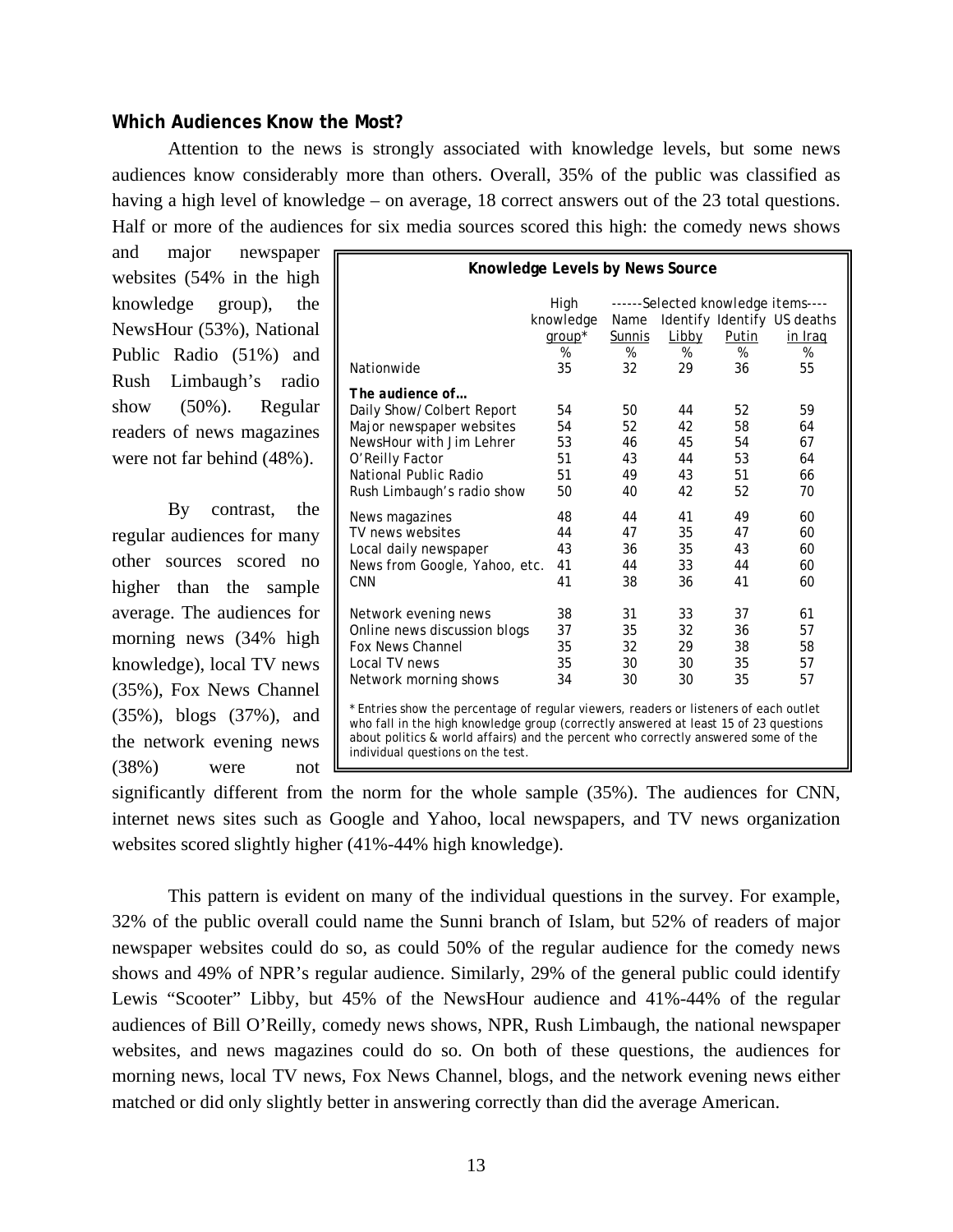The fact that a particular news source's audience is very knowledgeable does not mean that people learned all that they know from that source. As noted earlier, some news sources draw especially well-educated audiences who are keenly interested in politics. Because of their education and life experiences, these individuals have more background information and may be better able to retain what they see in the news, regardless of where they see it.

Similarly, the news-hungry public tends to visit many outlets. The audiences for sources such as major TV news websites, the comedy shows, or the O'Reilly Factor tend to be fairly omnivorous in their media consumption – an average of more than seven separate sources for the regular audiences of each of these, compared with the overall average of 4.6 sources. Wellinformed people do gravitate to particular places, but they also make use of a much wider range of news sources than do the less informed.

Still, differences in background characteristics and overall news habits do not explain all of the differences in knowledge across news audiences. Even after taking into account their overall news gathering habits and their political and demographic characteristics, the audiences for the comedy shows, The O'Reilly Factor, the web sites of national newspapers, and NPR all have significantly higher knowledge scores than the average.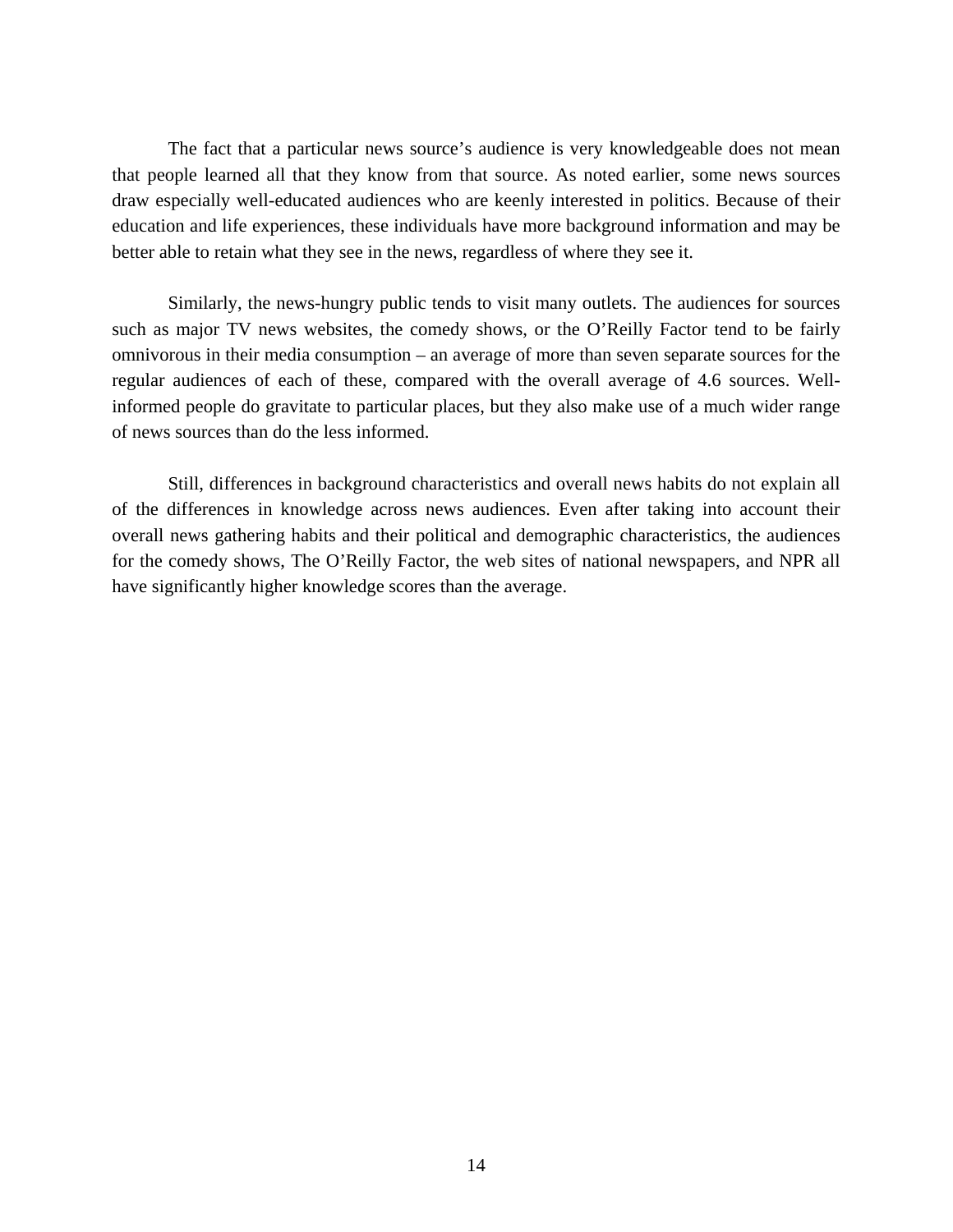#### **ABOUT THE SURVEY**

 Results for this survey are based on telephone interviews conducted under the direction of Princeton Survey Research Associates International among a nationwide sample of 1,502 adults, 18 years of age or older, from February 1-13, 2007. For results based on the total sample, one can say with 95% confidence that the error attributable to sampling is plus or minus 3 percentage points.

 Results from a separate survey in which we tested "multiple choice" versions of key questions are based on 1,017 interviews conducted March 9-12, 2007 under the direction of Opinion Research Corporation. The error attributable to sampling is plus or minus 3.5 percentage points (95% confidence) for these questions.

 In addition to sampling error, one should bear in mind that question wording and practical difficulties in conducting surveys can introduce error or bias into the findings of opinion polls.

#### **ABOUT THE CENTER**

 The Pew Research Center for the People & the Press is an independent opinion research group that studies attitudes toward the press, politics and public policy issues. We are sponsored by The Pew Charitable Trusts and are one of seven projects that make up the Pew Research Center, a nonpartisan "fact tank" that provides information on the issues, attitudes and trends shaping America and the world.

 The Center's purpose is to serve as a forum for ideas on the media and public policy through public opinion research. In this role it serves as an important information resource for political leaders, journalists, scholars, and public interest organizations. All of our current survey results are made available free of charge.

 All of the Center's research and reports are collaborative products based on the input and analysis of the entire Center staff consisting of:

 Andrew Kohut, Director Scott Keeter, Director of Survey Research Carroll Doherty and Michael Dimock, Associate Directors Carolyn Funk, Richard Wike and Kim Parker, Senior Researchers Nilanthi Samaranayake, Survey and Data Manager April Clark, Juliana Menasce Horowitz, Robert Suls, Shawn Neidorf and Daniel Cox, Research Associates James Albrittain, Executive Assistant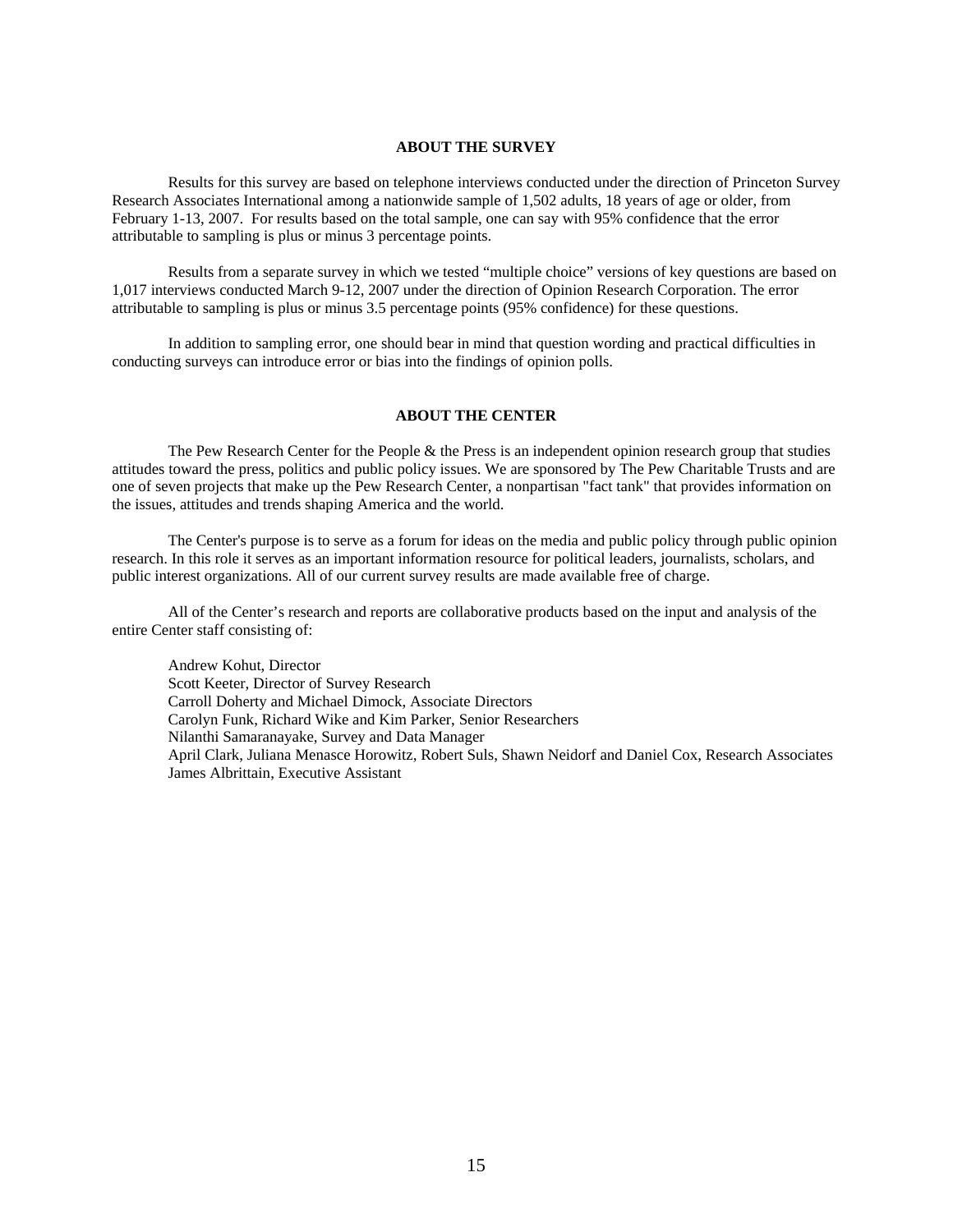# **PERCENT ANSWERING CORRECTLY**

|                         | <b>Identify Hillary</b><br>Clinton | Identify<br>Reid | Identify<br>Pelosi | Identify<br>Rice | Identify<br>Obama | (N)    |
|-------------------------|------------------------------------|------------------|--------------------|------------------|-------------------|--------|
|                         | $\%$                               | $\%$             | $\%$               | $\%$             | $\%$              |        |
| <b>TOTAL</b>            | 93                                 | 15               | 49                 | 65               | 61                | (1502) |
| <b>SEX</b>              |                                    |                  |                    |                  |                   |        |
| Male                    | 95                                 | 20               | 55                 | 69               | 66                | (737)  |
| Female                  | 91                                 | 10               | 44                 | 61               | 56                | (765)  |
| RACE                    |                                    |                  |                    |                  |                   |        |
| White                   | 94                                 | 16               | 53                 | 66               | 62                | (1217) |
| Non-White               | 92                                 | $\mathbf{9}$     | 34                 | 61               | 57                | (255)  |
| <b>Black</b>            | 93                                 | $\,$ 8 $\,$      | 35                 | 70               | 64                | (150)  |
| Hispanic*               | 86                                 | 6                | 27                 | 49               | 42                | (102)  |
| AGE                     |                                    |                  |                    |                  |                   |        |
| 18-29                   | 89                                 | $\sqrt{6}$       | 23                 | 48               | 37                | (209)  |
| 30-49                   | 94                                 | 12               | 48                 | 65               | 63                | (510)  |
| 50-64                   | 96                                 | 18               | 63                 | 73               | 71                | (402)  |
| $65+$                   | 92                                 | 25               | 61                 | 74               | 68                | (353)  |
| <b>EDUCATION</b>        |                                    |                  |                    |                  |                   |        |
| College Grad.           | 96                                 | 27               | 77                 | 85               | 85                | (514)  |
| Some College            | 94                                 | 14               | 48                 | 68               | 60                | (366)  |
| High School or Less     | 91                                 | $\,$ 8 $\,$      | 35                 | 52               | 47                | (611)  |
| <b>FAMILY INCOME</b>    |                                    |                  |                    |                  |                   |        |
| $$100,000+$             | 97                                 | 23               | 66                 | 83               | 78                | (271)  |
| \$75,000-\$100,000      | 97                                 | 16               | 61                 | 73               | 78                | (181)  |
| \$50,000-\$74,999       | 96                                 | 14               | 51                 | 68               | 65                | (240)  |
| \$30,000-\$49,999       | 96                                 | 16               | 49                 | 64               | 57                | (270)  |
| \$20,000-\$29,999       | 90                                 | $\bf 8$          | 36                 | 52               | 48                | (130)  |
| $<$ \$20,000            | 88                                 | $\sqrt{6}$       | $27\,$             | 52               | 42                | (187)  |
| <b>PARTY ID</b>         |                                    |                  |                    |                  |                   |        |
| Republican              | 94                                 | 17               | 55                 | 69               | 61                | (408)  |
| Democrat                | 95                                 | 14               | 50                 | 69               | 69                | (514)  |
| Independent             | 92                                 | 16               | 50                 | 61               | 58                | (428)  |
| <b>Registered Voter</b> |                                    |                  |                    |                  |                   |        |
| Yes                     | 95                                 | $18\,$           | 59                 | $72\,$           | 69                | (1186) |
| $\rm No$                | 87                                 | $\overline{4}$   | 22                 | 44               | 39                | (316)  |

\* The designation Hispanic is unrelated to the white-black categorization.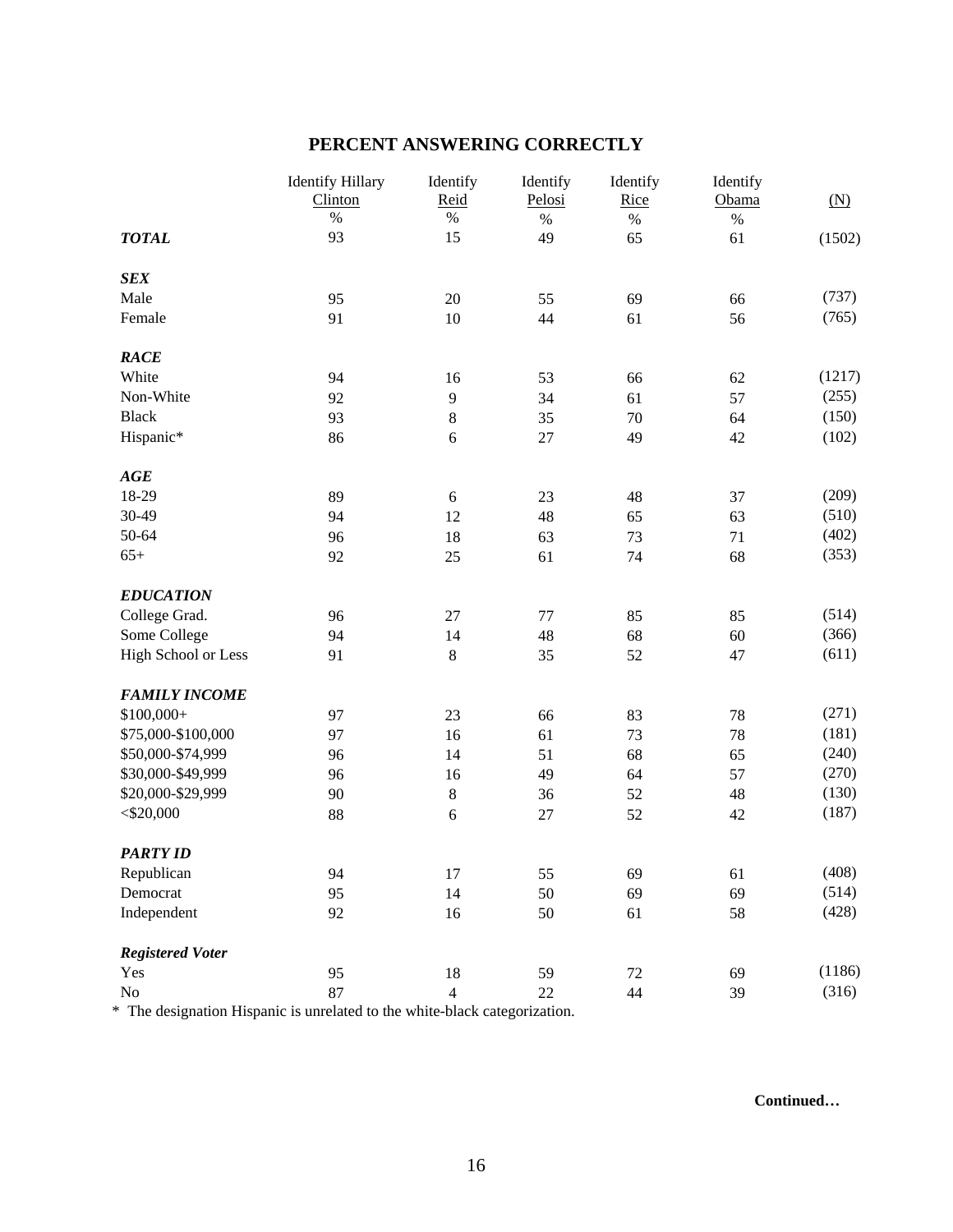|  |  | PERCENT ANSWERING CORRECTLY |
|--|--|-----------------------------|
|--|--|-----------------------------|

|                         | Identify       | Identify            | Identify | Name       | Name          |        |
|-------------------------|----------------|---------------------|----------|------------|---------------|--------|
|                         | Schwarzenegger | <b>Robert Gates</b> | Libby    | Vice Pres. | Russian Pres. | (N)    |
|                         | $\%$           | $\%$                | $\%$     | $\%$       | $\%$          |        |
| <b>TOTAL</b>            | 93             | 21                  | 29       | 69         | 36            | (1502) |
| <b>SEX</b>              |                |                     |          |            |               |        |
| Male                    | 94             | 27                  | 35       | 75         | 47            | (737)  |
| Female                  | 93             | 15                  | 23       | 63         | 26            | (765)  |
| <b>RACE</b>             |                |                     |          |            |               |        |
| White                   | 94             | 21                  | 31       | 74         | 40            | (1217) |
| Non-White               | 90             | 18                  | 20       | 51         | 24            | (255)  |
| <b>Black</b>            | 87             | 17                  | 22       | 49         | 19            | (150)  |
| Hispanic*               | 94             | 7                   | 11       | 53         | 17            | (102)  |
| AGE                     |                |                     |          |            |               |        |
| 18-29                   | 95             | 9                   | 11       | 61         | 18            | (209)  |
| 30-49                   | 96             | 19                  | 28       | 70         | 35            | (510)  |
| 50-64                   | 94             | 28                  | 37       | 78         | 48            | (402)  |
| $65+$                   | 85             | 30                  | 40       | 63         | 44            | (353)  |
| <b>EDUCATION</b>        |                |                     |          |            |               |        |
| College Grad.           | 98             | 36                  | 49       | 86         | 59            | (514)  |
| Some College            | 96             | 19                  | 28       | 72         | 33            | (366)  |
| High School or Less     | 89             | 13                  | 18       | 58         | 25            | (611)  |
| <b>FAMILY INCOME</b>    |                |                     |          |            |               |        |
| $$100,000+$             | 98             | 29                  | 41       | 85         | 52            | (271)  |
| \$75,000-\$100,000      | 96             | 26                  | 33       | 83         | 50            | (181)  |
| \$50,000-\$74,999       | 97             | 22                  | 31       | 74         | 35            | (240)  |
| \$30,000-\$49,999       | 96             | 20                  | 34       | 70         | 34            | (270)  |
| \$20,000-\$29,999       | 88             | 11                  | 15       | 57         | 21            | (130)  |
| $<$ \$20,000            | 85             | 12                  | 15       | 47         | 19            | (187)  |
| <b>PARTY ID</b>         |                |                     |          |            |               |        |
| Republican              | 98             | 21                  | $28\,$   | 79         | $40\,$        | (408)  |
| Democrat                | 91             | 23                  | 32       | 71         | 35            | (514)  |
| Independent             | 93             | 20                  | 31       | 64         | 38            | (428)  |
| <b>Registered Voter</b> |                |                     |          |            |               |        |
| Yes                     | 95             | 24                  | 35       | $76\,$     | 42            | (1186) |
| $\rm No$                | 90             | $11\,$              | 12       | 48         | 21            | (316)  |

\* The designation Hispanic is unrelated to the white-black categorization.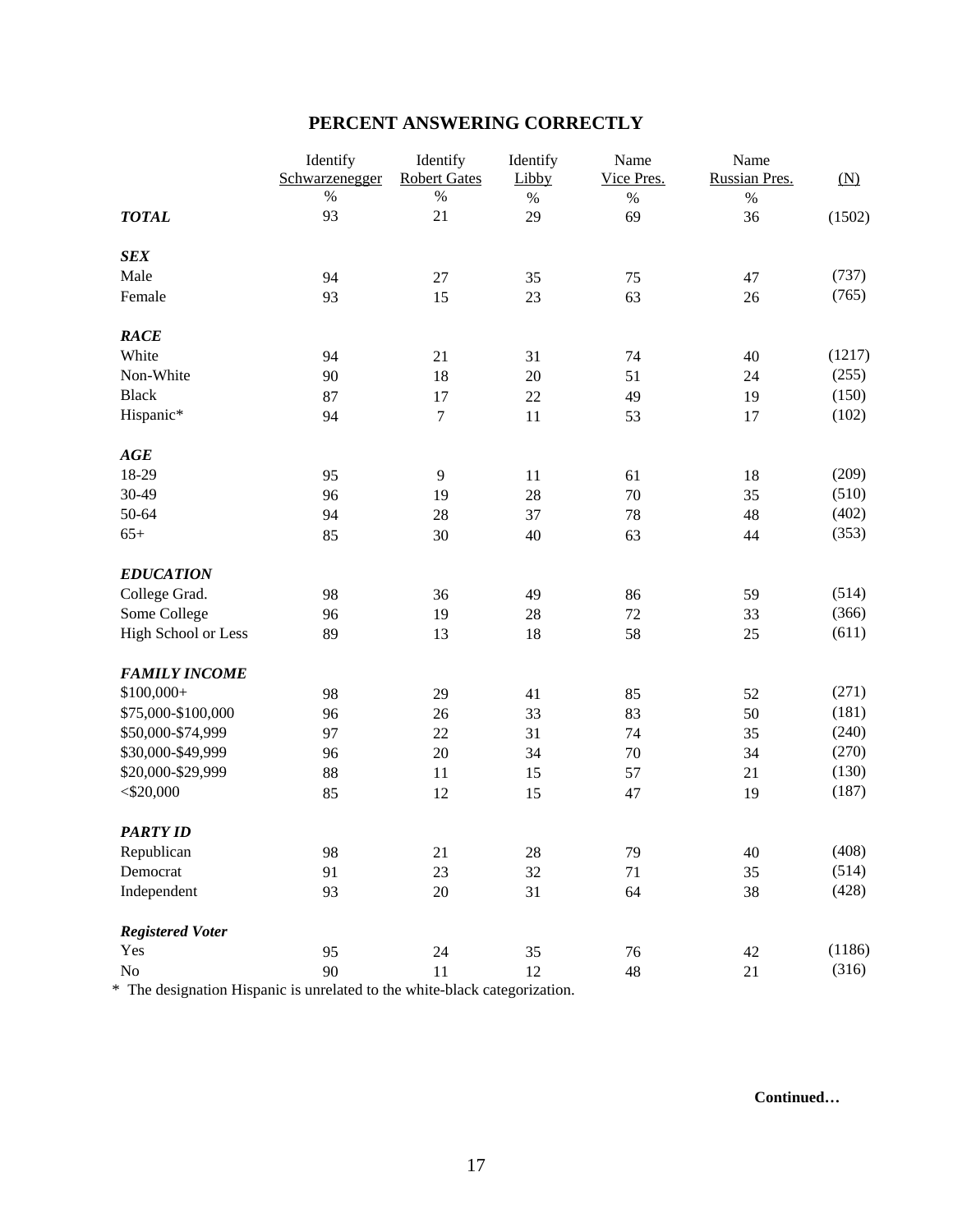# **PERCENT ANSWERING CORRECTLY**

|                         |                        | Sunni as other                |                           | Democrats              | <b>Both houses</b>       |        |
|-------------------------|------------------------|-------------------------------|---------------------------|------------------------|--------------------------|--------|
|                         | Name their<br>Governor | Islam branch<br>besides Shi'a | U.S. has<br>trade deficit | hold House<br>majority | passed min.<br>wage hike |        |
|                         | $\%$                   | $\%$                          | $\%$                      | $\%$                   | $\%$                     | (N)    |
| <b>TOTAL</b>            | 66                     | 32                            | 68                        | 76                     | 24                       | (1502) |
| <b>SEX</b>              |                        |                               |                           |                        |                          |        |
| Male                    | 68                     | 41                            | 76                        | 81                     | 28                       | (737)  |
| Female                  | 63                     | 24                            | 61                        | 71                     | 21                       | (765)  |
| <b>RACE</b>             |                        |                               |                           |                        |                          |        |
| White                   | 68                     | 35                            | 72                        | 80                     | 24                       | (1217) |
| Non-White               | 56                     | 22                            | 53                        | 64                     | 24                       | (255)  |
| <b>Black</b>            | 53                     | 18                            | 48                        | 63                     | 29                       | (150)  |
| Hispanic*               | 56                     | 12                            | 47                        | 59                     | 18                       | (102)  |
| AGE                     |                        |                               |                           |                        |                          |        |
| 18-29                   | 55                     | 26                            | 63                        | 61                     | 24                       | (209)  |
| 30-49                   | 69                     | 30                            | 71                        | 77                     | $22\,$                   | (510)  |
| 50-64                   | 70                     | 39                            | 76                        | 86                     | 28                       | (402)  |
| $65+$                   | 66                     | 35                            | 60                        | 78                     | 23                       | (353)  |
| <b>EDUCATION</b>        |                        |                               |                           |                        |                          |        |
| College Grad.           | 80                     | 55                            | 82                        | 93                     | 31                       | (514)  |
| Some College            | 71                     | 33                            | 74                        | 79                     | 21                       | (366)  |
| High School or Less     | 55                     | 19                            | 58                        | 65                     | 21                       | (611)  |
| <b>FAMILY INCOME</b>    |                        |                               |                           |                        |                          |        |
| $$100,000+$             | 80                     | 46                            | 79                        | 88                     | 25                       | (271)  |
| \$75,000-\$100,000      | 67                     | 43                            | 81                        | 90                     | 27                       | (181)  |
| \$50,000-\$74,999       | 69                     | 35                            | 76                        | 82                     | 26                       | (240)  |
| \$30,000-\$49,999       | 70                     | 33                            | 73                        | 79                     | 25                       | (270)  |
| \$20,000-\$29,999       | 53                     | 18                            | 67                        | 60                     | 22                       | (130)  |
| $<$ \$20,000            | 49                     | 18                            | 44                        | 63                     | 23                       | (187)  |
| <b>PARTY ID</b>         |                        |                               |                           |                        |                          |        |
| Republican              | 73                     | 31                            | 71                        | 83                     | 24                       | (408)  |
| Democrat                | 67                     | 31                            | 68                        | 79                     | 27                       | (514)  |
| Independent             | 61                     | 39                            | 71                        | 75                     | $22\,$                   | (428)  |
| <b>Registered Voter</b> |                        |                               |                           |                        |                          |        |
| Yes                     | $72\,$                 | 37                            | 74                        | 83                     | $26\,$                   | (1186) |
| $\rm No$                | 48                     | 20                            | 54                        | 58                     | 18                       | (316)  |

\* The designation Hispanic is unrelated to the white-black categorization.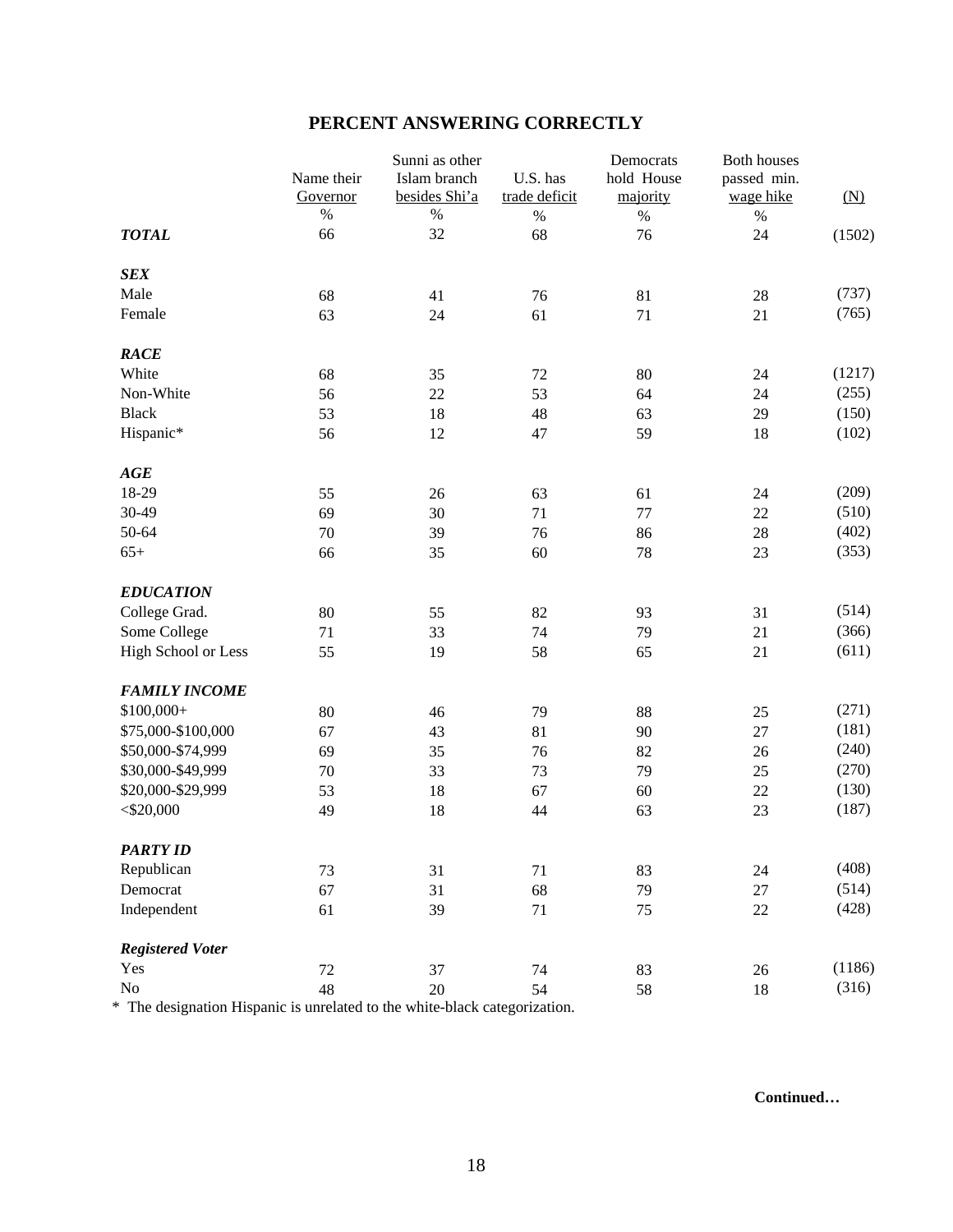# **PERCENT ANSWERING CORRECTLY**

|                         | New min.<br>wage would<br>be \$7.25 | John Roberts<br>considered<br>"conservative" | <b>Hillary Clinton</b><br>running<br>for president | Giuliani<br>running for<br>president | Roughly 3,000<br>U.S. Troop<br>deaths in Iraq | $(\underline{N})$ |
|-------------------------|-------------------------------------|----------------------------------------------|----------------------------------------------------|--------------------------------------|-----------------------------------------------|-------------------|
|                         | $\%$                                | $\%$                                         | $\%$                                               | $\%$                                 | $\%$                                          |                   |
| <b>TOTAL</b>            | 34                                  | 37                                           | 73                                                 | 62                                   | 55                                            | (1502)            |
| <b>SEX</b>              |                                     |                                              |                                                    |                                      |                                               |                   |
| Male                    | 42                                  | 41                                           | 74                                                 | 67                                   | 62                                            | (737)             |
| Female                  | 27                                  | 33                                           | 72                                                 | 57                                   | 48                                            | (765)             |
| <b>RACE</b>             |                                     |                                              |                                                    |                                      |                                               |                   |
| White                   | 36                                  | 39                                           | 74                                                 | 66                                   | 57                                            | (1217)            |
| Non-White               | 30                                  | 29                                           | $72\,$                                             | 49                                   | 48                                            | (255)             |
| <b>Black</b>            | 35                                  | 28                                           | 76                                                 | 48                                   | 52                                            | (150)             |
| Hispanic*               | 25                                  | 29                                           | 63                                                 | 42                                   | 41                                            | (102)             |
| AGE                     |                                     |                                              |                                                    |                                      |                                               |                   |
| 18-29                   | 30                                  | 29                                           | 63                                                 | 49                                   | 40                                            | (209)             |
| 30-49                   | 35                                  | 39                                           | $72\,$                                             | 63                                   | 56                                            | (510)             |
| 50-64                   | 38                                  | 41                                           | 78                                                 | 72                                   | 61                                            | (402)             |
| $65+$                   | 33                                  | 35                                           | 79                                                 | 61                                   | 61                                            | (353)             |
| <b>EDUCATION</b>        |                                     |                                              |                                                    |                                      |                                               |                   |
| College Grad.           | 43                                  | 61                                           | 80                                                 | 82                                   | 64                                            | (514)             |
| Some College            | 34                                  | 38                                           | 74                                                 | 69                                   | 52                                            | (366)             |
| High School or Less     | 29                                  | 23                                           | 69                                                 | 48                                   | 51                                            | (611)             |
| <b>FAMILY INCOME</b>    |                                     |                                              |                                                    |                                      |                                               |                   |
| $$100,000+$             | 44                                  | 53                                           | 73                                                 | 78                                   | 64                                            | (271)             |
| \$75,000-\$100,000      | 42                                  | 48                                           | 74                                                 | 75                                   | 59                                            | (181)             |
| \$50,000-\$74,999       | 36                                  | 38                                           | 75                                                 | 65                                   | 56                                            | (240)             |
| \$30,000-\$49,999       | 34                                  | 37                                           | 74                                                 | 66                                   | 59                                            | (270)             |
| \$20,000-\$29,999       | 32                                  | 22                                           | 74                                                 | 50                                   | 52                                            | (130)             |
| $<$ \$20,000            | 24                                  | 23                                           | 67                                                 | 37                                   | 42                                            | (187)             |
| <b>PARTY ID</b>         |                                     |                                              |                                                    |                                      |                                               |                   |
| Republican              | 36                                  | 39                                           | 72                                                 | 68                                   | 54                                            | (408)             |
| Democrat                | 37                                  | 37                                           | 77                                                 | 61                                   | 56                                            | (514)             |
| Independent             | 32                                  | 38                                           | $72\,$                                             | 62                                   | 58                                            | (428)             |
| <b>Registered Voter</b> |                                     |                                              |                                                    |                                      |                                               |                   |
| Yes                     | 37                                  | 42                                           | 76                                                 | 69                                   | $60\,$                                        | (1186)            |
| $\rm No$                | $27\,$                              | 21                                           | 65                                                 | 43                                   | 42                                            | (316)             |

\* The designation Hispanic is unrelated to the white-black categorization.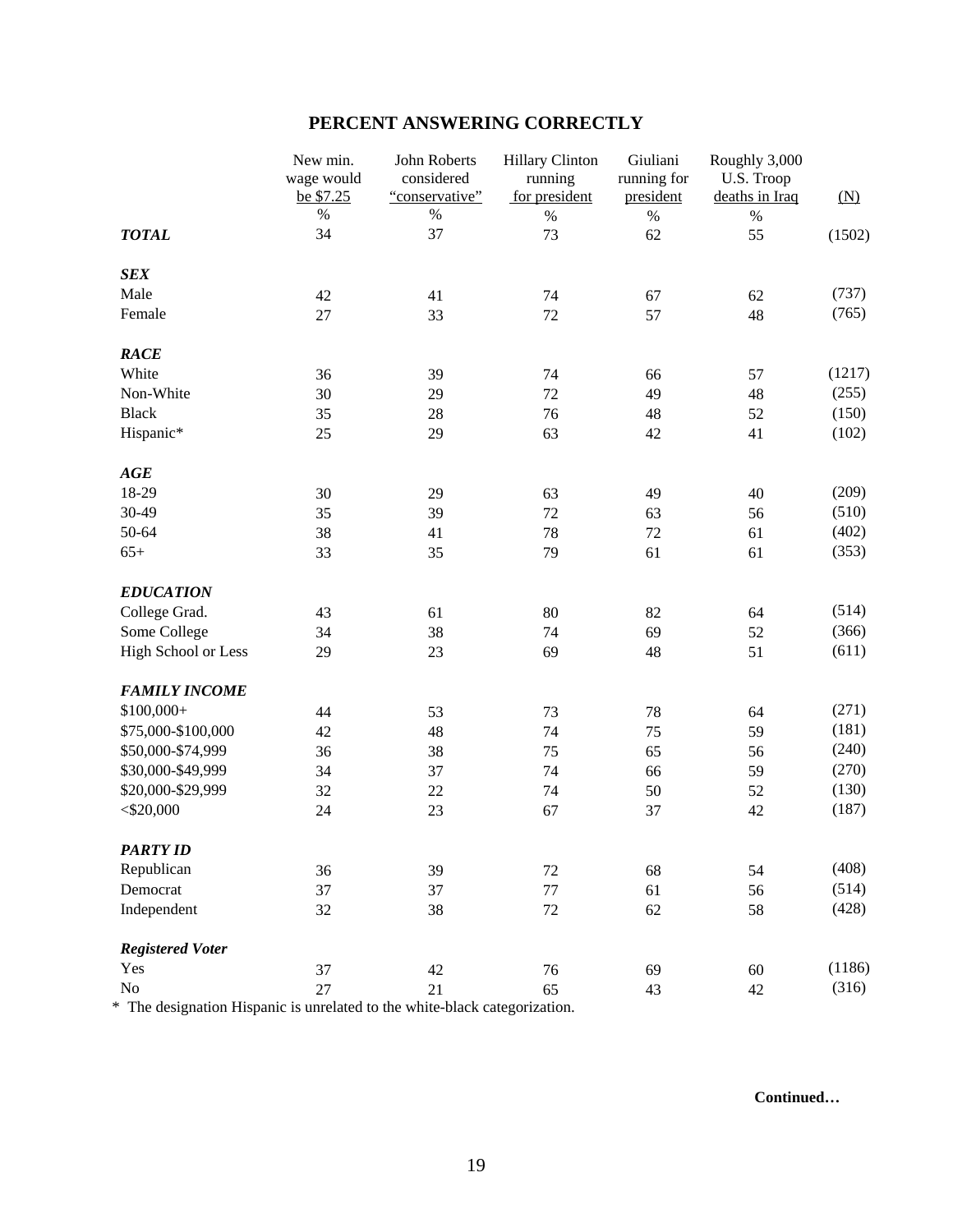| PERCENT ANSWERING CORRECTLY |  |  |
|-----------------------------|--|--|
|-----------------------------|--|--|

|                         | More civilians |                | No Senate  |        |
|-------------------------|----------------|----------------|------------|--------|
|                         | than U.S.      | Bush's "surge" | resolution |        |
|                         | troops have    | plan is about  | against    |        |
|                         | died in Iraq   | 20,000 troops  | "surge"    | (N)    |
|                         | %              | $\%$           | $\%$       |        |
| <b>TOTAL</b>            | 69             | 61             | 24         | (1502) |
| <b>SEX</b>              |                |                |            |        |
| Male                    | 78             | 71             | 28         | (737)  |
| Female                  | 61             | 52             | 21         | (765)  |
| <b>RACE</b>             |                |                |            |        |
| White                   | 71             | 64             | 24         | (1217) |
| Non-White               | 62             | 51             | 25         | (255)  |
| <b>Black</b>            | 62             | 50             | 27         | (150)  |
| Hispanic*               | 58             | 40             | 23         | (102)  |
| AGE                     |                |                |            |        |
| 18-29                   | 59             | 46             | 19         | (209)  |
| 30-49                   | 73             | 60             | 20         | (510)  |
| 50-64                   | 73             | 74             | 30         | (402)  |
| $65+$                   | 69             | 63             | 31         | (353)  |
| <b>EDUCATION</b>        |                |                |            |        |
| College Grad.           | 87             | 76             | 30         | (514)  |
| Some College            | 75             | 64             | 24         | (366)  |
| High School or Less     | 57             | 51             | 21         | (611)  |
| <b>FAMILY INCOME</b>    |                |                |            |        |
| $$100,000+$             | 81             | 69             | 31         | (271)  |
| \$75,000-\$100,000      | 84             | 73             | 27         | (181)  |
| \$50,000-\$74,999       | 74             | 70             | 24         | (240)  |
| \$30,000-\$49,999       | 71             | 66             | 23         | (270)  |
| \$20,000-\$29,999       | 65             | 53             | 24         | (130)  |
| $<$ \$20,000            | 50             | 40             | 20         | (187)  |
| <b>PARTY ID</b>         |                |                |            |        |
| Republican              | 75             | 59             | 24         | (408)  |
| Democrat                | 72             | 66             | 26         | (514)  |
| Independent             | 68             | 62             | 27         | (428)  |
| <b>Registered Voter</b> |                |                |            |        |
| Yes                     | 75             | 68             | 27         | (1186) |
| N <sub>o</sub>          | 53             | 43             | 18         | (316)  |

\* The designation Hispanic is unrelated to the white-black categorization.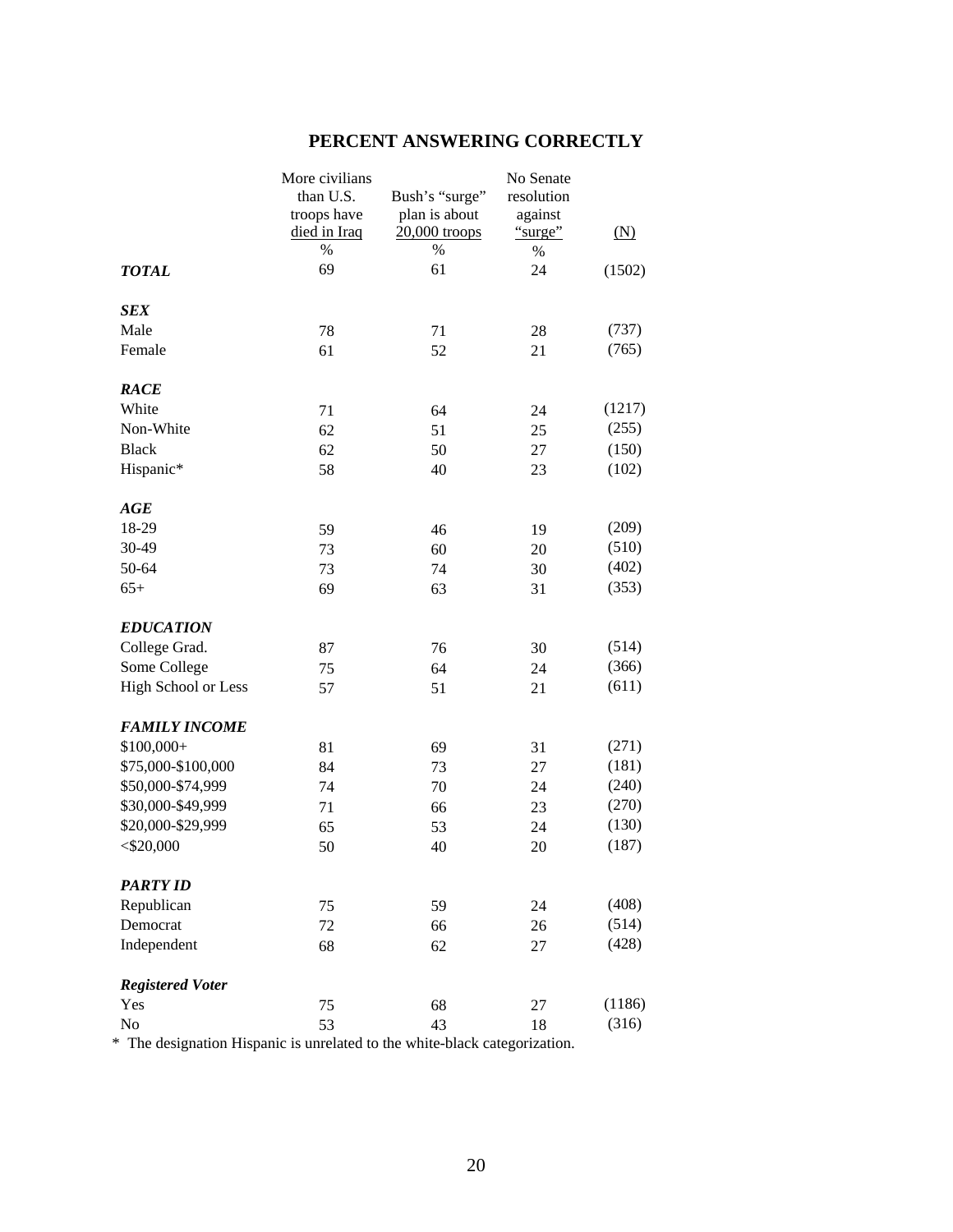# **PEW RESEARCH CENTER FOR THE PEOPLE AND THE PRESS NEWS SAVVY PROJECT FINAL TOPLINE February 1-13, 2007 N= 1502**

Q.1 All in all, are you satisfied or dissatisfied with the way things are going in this country today?

|                       | Satis- | Dis-      | Don't      |                              | Satis- | Dis-      | Don't      |
|-----------------------|--------|-----------|------------|------------------------------|--------|-----------|------------|
|                       | fied   | satisfied | know       |                              | fied   | satisfied | know       |
| February, 2007        | 30     | 61        | $9=100$    | September, 2000              | 51     | 41        | $8=100$    |
| Mid-January, 2007     | 32     | 61        | $7 = 100$  | June, 2000                   | 47     | 45        | $8=100$    |
| Early January, 2007   | 30     | 63        | $7 = 100$  | April, 2000                  | 48     | 43        | $9=100$    |
| December, 2006        | 28     | 65        | $7 = 100$  | August, 1999                 | 56     | 39        | $5=100$    |
| Mid-November, 2006    | 28     | 64        | $8=100$    | January, 1999                | 53     | 41        | $6=100$    |
| Early October, 2006   | 30     | 63        | $7 = 100$  | November, 1998               | 46     | 44        | $10=100$   |
| July, 2006            | 30     | 65        | $5 = 100$  | Late August, 1998            | 55     | 41        | $4=100$    |
| May, 2006             | 29     | 65        | $6=100$    | Early August, 1998           | 50     | 44        | $6=100$    |
| March, 2006           | 32     | 63        | $5=100$    | February, 1998               | 59     | 37        | $4=100$    |
| January, 2006         | 34     | 61        | $5 = 100$  | January, 1998                | 46     | 50        | $4=100$    |
| Late November, 2005   | 34     | 59        | $7 = 100$  | September, 1997              | 45     | 49        | $6=100$    |
| Early October, 2005   | 29     | 65        | $6=100$    | August, 1997                 | 49     | 46        | $5=100$    |
| July, 2005            | 35     | 58        | $7 = 100$  | January, 1997                | 38     | 58        | $4=100$    |
| Late May, 2005        | 39     | 57        | $4 = 100$  | July, 1996                   | 29     | 67        | $4=100$    |
| February, 2005        | 38     | 56        | $6=100$    | March, 1996                  | 28     | 70        | $2=100$    |
| January, 2005         | 40     | 54        | $6=100$    | October, 1995                | 23     | 73        | $4 = 100$  |
| December, 2004        | 39     | 54        | $7 = 100$  | June, 1995                   | 25     | 73        | $2=100$    |
| Mid-October, 2004     | 36     | 58        | $6=100$    | April, 1995                  | 23     | 74        | $3=100$    |
| July, 2004            | 38     | 55        | $7 = 100$  | July, 1994                   | 24     | 73        | $3=100$    |
| May, 2004             | 33     | 61        | $6=100$    | March, 1994                  | 24     | 71        | $5=100$    |
| Late February, 2004   | 39     | 55        | $6 = 100$  | October, 1993                | 22     | 73        | $5=100$    |
| Early January, 2004   | 45     | 48        | $7 = 100$  | September, 1993              | 20     | 75        | $5 = 100$  |
| December, 2003        | 44     | 47        | $9=100$    | May, 1993                    | 22     | 71        | $7 = 100$  |
| October, 2003         | 38     | 56        | $6=100$    | January, 1993                | 39     | 50        | $11 = 100$ |
| August, 2003          | 40     | 53        | $7 = 100$  | January, 1992                | 28     | 68        | $4 = 100$  |
| April 8, 2003         | 50     | 41        | $9 = 100$  | November, 1991               | 34     | 61        | $5 = 100$  |
| January, 2003         | 44     | 50        | $6=100$    | Late February, 1991 (Gallup) | 66     | 31        | $3=100$    |
| November, 2002        | 41     | 48        | $11 = 100$ | August, 1990                 | 47     | 48        | $5=100$    |
| September, 2002       | 41     | 55        | $4 = 100$  | May, 1990                    | 41     | 54        | $5 = 100$  |
| Late August, 2002     | 47     | 44        | $9=100$    | January, 1989                | 45     | 50        | $5=100$    |
| May, 2002             | 44     | 44        | $12=100$   | September, 1988 (RVs)        | 50     | 45        | $5=100$    |
| March, 2002           | 50     | 40        | $10=100$   | May, 1988                    | 41     | 54        | $5=100$    |
| Late September, 2001  | 57     | 34        | $9=100$    | January, 1988                | 39     | 55        | $6=100$    |
| Early September, 2001 | 41     | 53        | $6=100$    |                              |        |           |            |
| June, 2001            | 43     | 52        | $5 = 100$  |                              |        |           |            |
| March, 2001           | 47     | 45        | $8=100$    |                              |        |           |            |
| February, 2001        | 46     | 43        | $11 = 100$ |                              |        |           |            |
| January, 2001         | 55     | 41        | $4 = 100$  |                              |        |           |            |
| October, 2000 $(RVs)$ | 54     | 39        | $7 = 100$  |                              |        |           |            |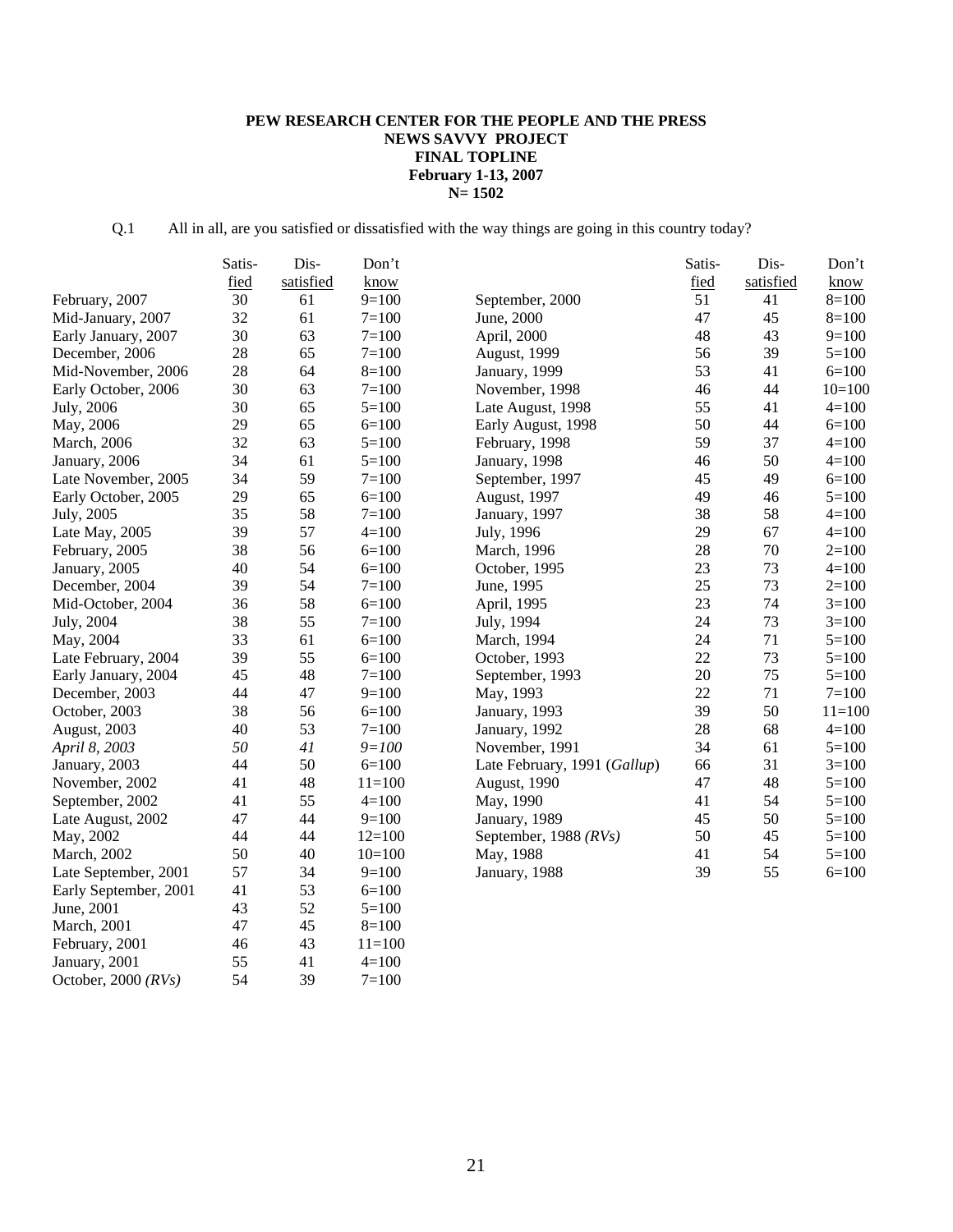#### Q.2 Do you approve or disapprove of the way George W. Bush is handling his job as president? **[IF DK ENTER AS DK. IF DEPENDS PROBE ONCE WITH:** Overall do you approve or disapprove of the way George W. Bush is handling his job as president? **IF STILL DEPENDS ENTER AS DK]**

|                      | App- | Dis-    | Don't      |                        | App- | Dis-    | Don't      |
|----------------------|------|---------|------------|------------------------|------|---------|------------|
|                      | rove | approve | know       |                        | rove | approve | know       |
| February, 2007       | 33   | 57      | $10=100$   | October, 2003          | 50   | 42      | $8=100$    |
| Mid-January, 2007    | 33   | 59      | $8=100$    | September, 2003        | 55   | 36      | $9=100$    |
| Early January, 2007  | 33   | 57      | $10=100$   | Mid-August, 2003       | 56   | 32      | $12=100$   |
| December, 2006       | 32   | 57      | $11 = 100$ | Early August, 2003     | 53   | 37      | $10=100$   |
| Mid-November, 2006   | 32   | 58      | $10=100$   | Mid-July, 2003         | 58   | 32      | $10=100$   |
| Early October, 2006  | 37   | 53      | $10=100$   | Early July, 2003       | 60   | 29      | $11 = 100$ |
| September, 2006      | 37   | 53      | $10=100$   | June, 2003             | 62   | 27      | $11=100$   |
| August, 2006         | 37   | 54      | $9=100$    | May, 2003              | 65   | 27      | $8=100$    |
| July, 2006           | 36   | 57      | $7 = 100$  | April 10-16, 2003      | 72   | 22      | $6 = 100$  |
| June, 2006           | 36   | 54      | $10=100$   | April 9, 2003          | 74   | 20      | $6 = 100$  |
| April, 2006          | 33   | 56      | $11 = 100$ | April 2-7, 2003        | 69   | 25      | $6 = 100$  |
| Early April, 2006    | 35   | 55      | $10=100$   | March 28-April 1, 2003 | 71   | 23      | $6 = 100$  |
| March, 2006          | 33   | 57      | $10=100$   | March 25-27, 2003      | 70   | 24      | $6 = 100$  |
| February, 2006       | 40   | 52      | $8=100$    | March 20-24, 2003      | 67   | 26      | $7 = 100$  |
| January, 2006        | 38   | 54      | $8=100$    | March 13-16, 2003      | 55   | 34      | $11 = 100$ |
| December, 2005       | 38   | 54      | $8=100$    | February, 2003         | 54   | 36      | $10=100$   |
| Early November, 2005 | 36   | 55      | $9=100$    | January, 2003          | 58   | 32      | $10=100$   |
| Late October, 2005   | 40   | 52      | $8=100$    | December, 2002         | 61   | 28      | $11 = 100$ |
| Early October, 2005  | 38   | 56      | $6=100$    | Late October, 2002     | 59   | 29      | $12=100$   |
| September 8-11, 2005 | 40   | 52      | $8=100$    | Early October, 2002    | 61   | 30      | $9=100$    |
| September 6-7, 2005  | 40   | 52      | $8=100$    | Mid-September, 2002    | 67   | 22      | $11=100$   |
| July, 2005           | 44   | 48      | $8=100$    | Early September, 2002  | 63   | 26      | $11 = 100$ |
| June, 2005           | 42   | 49      | $9=100$    | Late August, 2002      | 60   | 27      | $13=100$   |
| Late May, 2005       | 42   | 48      | $10=100$   | August, 2002           | 67   | 21      | $12=100$   |
| Mid-May, 2005        | 43   | 50      | $7=100$    | Late July, 2002        | 65   | 25      | $10=100$   |
| Late March, 2005     | 49   | 46      | $5=100$    | July, 2002             | 67   | 21      | $12=100$   |
| Mid-March, 2005      | 45   | 46      | $9=100$    | June, 2002             | 70   | 20      | $10=100$   |
| February, 2005       | 46   | 47      | $7=100$    | April, 2002            | 69   | 18      | $13=100$   |
| January, 2005        | 50   | 43      | $7 = 100$  | Early April, 2002      | 74   | 16      | $10=100$   |
| December, 2004       | 48   | 44      | $8=100$    | February, 2002         | 78   | 13      | $9=100$    |
| Mid-October, 2004    | 44   | 48      | $8=100$    | January, 2002          | 80   | 11      | $9=100$    |
| August, 2004         | 46   | 45      | $9=100$    | Mid-November, 2001     | 84   | 9       | $7 = 100$  |
| July, 2004           | 46   | 46      | $8=100$    | Early October, 2001    | 84   | $8\,$   | $8=100$    |
| June, 2004           | 48   | 43      | $9=100$    | Late September, 2001   | 86   | $\tau$  | $7 = 100$  |
| May, 2004            | 44   | 48      | $8=100$    | Mid-September, 2001    | 80   | 9       | $11=100$   |
| Late April, 2004     | 48   | 43      | $9=100$    | Early September, 2001  | 51   | 34      | $15=100$   |
| Early April, 2004    | 43   | 47      | $10=100$   | August, 2001           | 50   | 32      | $18=100$   |
| Late March, 2004     | 47   | 44      | $9=100$    | July, 2001             | 51   | 32      | $17=100$   |
| Mid-March, 2004      | 46   | 47      | $7=100$    | June, 2001             | 50   | 33      | $17=100$   |
| February, 2004       | 48   | 44      | $8 = 100$  | May, 2001              | 53   | 32      | $15=100$   |
| Mid-January, 2004    | 56   | 34      | $10=100$   | April, 2001            | 56   | 27      | $17=100$   |
| Early January, 2004  | 58   | 35      | $7=100$    | March, 2001            | 55   | 25      | $20=100$   |
| December, 2003       | 57   | 34      | $9=100$    | February, 2001         | 53   | 21      | $26=100$   |
| November, 2003       | 50   | 40      | $10=100$   |                        |      |         |            |
|                      |      |         |            |                        |      |         |            |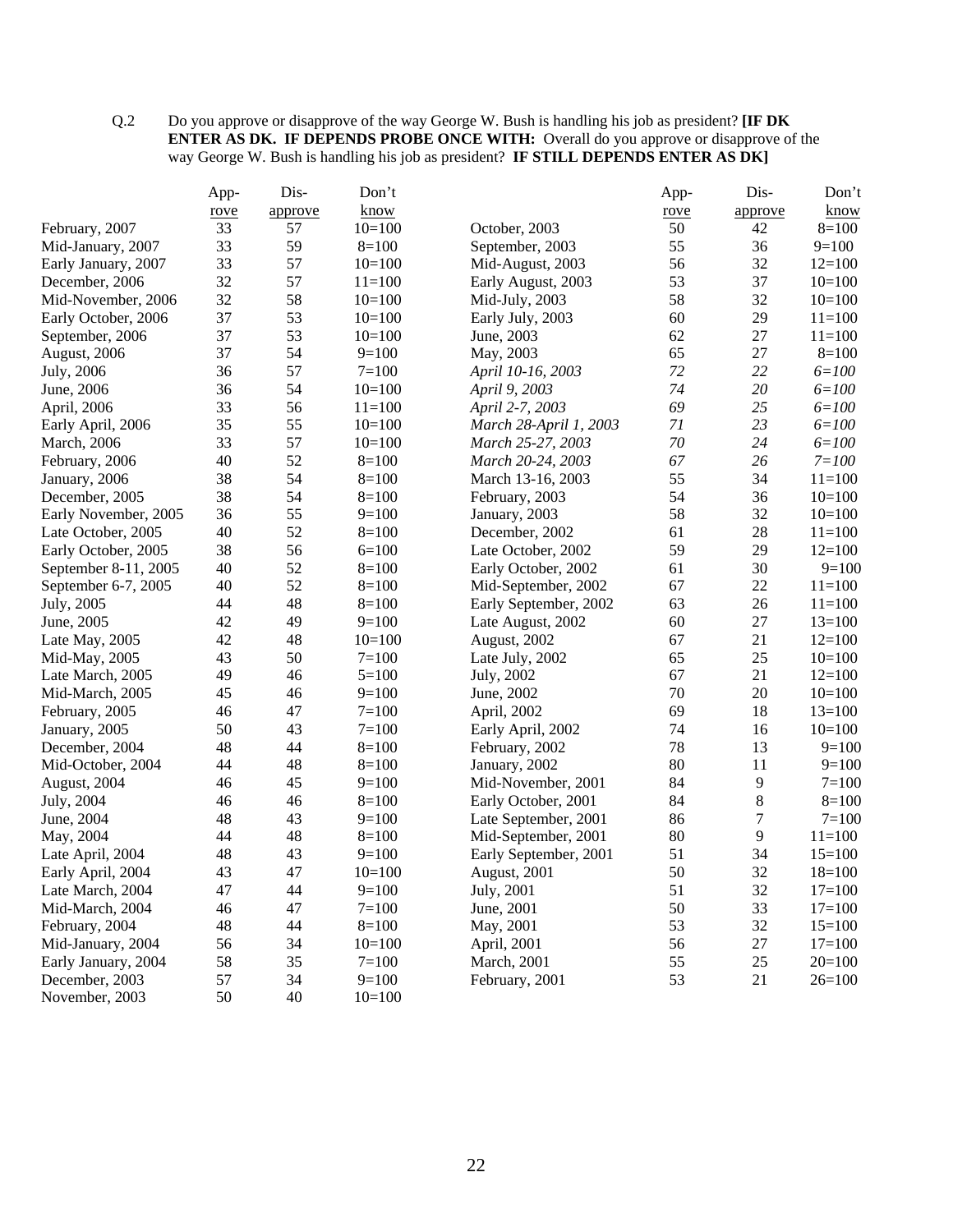|    |                                                   |                       |                         | (VOL)             |                |
|----|---------------------------------------------------|-----------------------|-------------------------|-------------------|----------------|
|    |                                                   | Answered<br>correctly | Answered<br>incorrectly | Never<br>heard of | DK/<br>Refused |
| a. | Hillary Rodham Clinton                            | 93                    | 3                       | 2                 | $\overline{2}$ |
| b. | Harry Reid                                        | 15                    | $\overline{4}$          | 44                | 37             |
| c. | Nancy Pelosi<br>July, 1989 <sup>3</sup>           | 49<br>14              | $\overline{4}$<br>10    | 20<br>n/a         | 27<br>76       |
| d. | Condoleezza Rice                                  | 65                    | 8                       | 9                 | 18             |
| e. | Barack Obama                                      | 61                    | 3                       | 18                | 18             |
| f. | Arnold Schwarzenegger                             | 93                    | $\overline{4}$          | 1                 | $\overline{2}$ |
| g. | Peyton Manning                                    | 62                    | $\overline{2}$          | 19                | 17             |
| h. | <b>Beyonce Knowles</b>                            | 64                    | 1                       | 20                | 15             |
| i. | <b>Robert Gates</b><br>May, 1989 <sup>4</sup>     | 21<br>13              | 16<br>14                | 26<br>n/a         | 37<br>73       |
| j. | Lewis "Scooter" Libby<br>April, 1990 <sup>5</sup> | 29<br>60              | $\overline{4}$<br>24    | 34<br>n/a         | 33<br>16       |

Q.3 Now I would like to ask you about some people who have been in the news recently. Not everyone will have heard of them. If you don't know who someone is, just tell me and I'll move on. Can you tell me who **[INSERT ITEM; RANDOMIZE]** is? **[INTERVIEWER: DO NOT READ TEXT IN PARENTHESES]** 

#### Q.4 Will you tell me who the Vice-President of the United States is? **(DO NOT READ)**

|     |                                                  |           |             |      | ----Al Gore---- | ---Quayle---<br><b>Political</b> |
|-----|--------------------------------------------------|-----------|-------------|------|-----------------|----------------------------------|
|     |                                                  | May       | Mid-Nov     | July | Feb             | <b>Knowledge Survey</b>          |
|     |                                                  | $2005^6$  | <u>2001</u> | 1994 | 1994            | <b>May 1989</b>                  |
| 69  | Yes, Dick Cheney/Richard Cheney (Correct)        | 61        | 67          | 65   | 70              | 74                               |
|     | Yes, names someone else                          | 4         |             |      | h               |                                  |
| 29  | No, can't name the Vice President of U.S./DK/Ref | <u>35</u> | 26          | 32   | 24              | $\underline{24}$                 |
| 100 |                                                  | 100       | 100         | 100  | 100             | 100                              |

<sup>&</sup>lt;sup>2</sup><br>3 In July 1989 the question asked about former Speaker of the House of Representatives Tom Foley.<br>In May 1989 the question asked about Secretary of Defense Richard B. Cheney

In May 1989 the question asked about Beerstary of Defense Richard B. Cheney 3 In April 1990 the question asked about Admiral John Poindexter, the former official on trial for his role in the Iran-Contra scandal.

<sup>4</sup> From July 2005 through February 1994 the question was worded: "Can you tell me the name of the current Vice-President of the United States?" In May 1989 the question was worded: "Will you tell me who the Vice-President of the United States is?"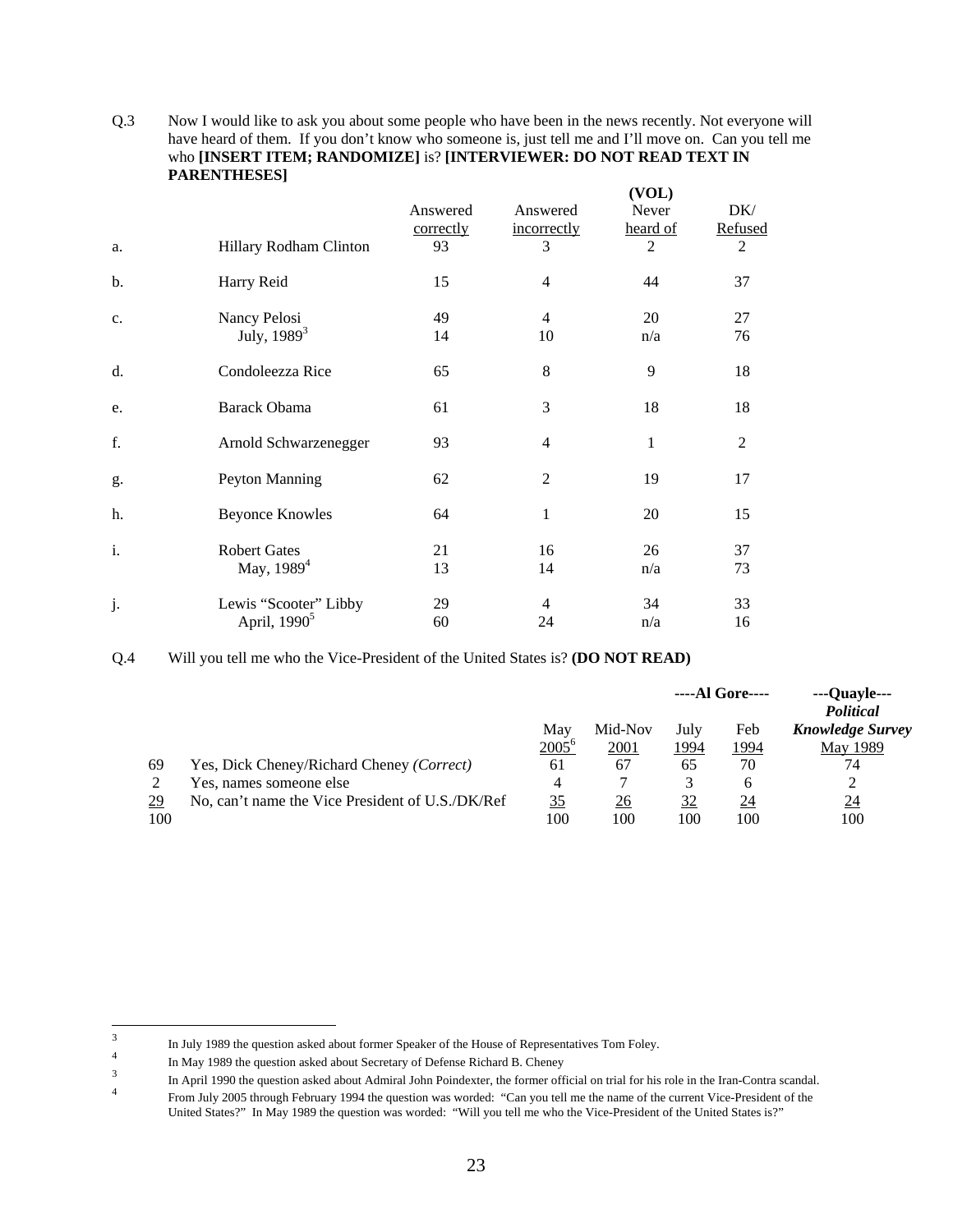Q.5 Can you tell me the name of the President of Russia? **(DO NOT READ)**

|           |                            |           | Late | Early |      | --------Boris Yeltsin-------- |      |      |                   |
|-----------|----------------------------|-----------|------|-------|------|-------------------------------|------|------|-------------------|
|           |                            | April     | Oct  | Sept  | Sept | June                          | July | Feb  | Jan               |
|           |                            | 2006      | 2005 | 2001  | 1997 | 1995                          | 1994 | 1994 | 1994 <sup>.</sup> |
| 36        | Vladimir Putin (Correct)   | 32        | 37   | 23    | 47   | 44                            | 46   | 47   | 50                |
| <u>64</u> | Anything else/Other/DK/Ref | <u>68</u> | 63   |       | 53   | 56                            | 54   | 53   | 50                |
| 100       |                            | 100       | 100  | 100   | 100  | 100                           | 100  | 100  | 100               |

## **ASK ALL STATES EXCLUDING DISTRICT OF COLUMBIA:**

Q.6 Can you tell me the name of the current Governor of your state? **(DO NOT READ)** 

#### **ASK IF DISTRICT OF COLUMBIA:**

Q.6a Can you tell me the name of the current Mayor of your city? **(DO NOT READ)**

|           |                                                                    | <b>Political</b>        |
|-----------|--------------------------------------------------------------------|-------------------------|
|           |                                                                    | <b>Knowledge Survey</b> |
|           | <b>BASED ON TOTAL:</b>                                             | May                     |
|           |                                                                    |                         |
| 66        | Yes, correct name                                                  | 74                      |
|           | Yes, names someone else                                            |                         |
|           | No, can't name current Governor $(3 \text{ in } 0.6)$ or Mayor for |                         |
| <u>29</u> | D.C. residents (3 in Q.6a)/DK/Refused                              | 21                      |
| 100       |                                                                    | 100                     |

# **ASK ALL:**

#### Just in general…

Q.7 How much do you enjoy keeping up with the news – a lot, some, not much, or not at all?

|     |                          | April | April | May  | April | April | April | June | Feb  |
|-----|--------------------------|-------|-------|------|-------|-------|-------|------|------|
|     |                          | 2006  | 2004  | 2002 | 2002  | 2000  | 1998  | 1995 | 1994 |
| 40  | A lot                    | 52    | 52    | 52   | 48    | 45    | 50    | 54   | 53   |
| 34  | Some                     | 34    | 37    | 37   | 36    | 40    | 37    | 34   | 35   |
|     | Not much                 | 9     |       |      | 11    | 12    |       | 8    |      |
| 8   | Not at all               | 4     |       |      | 4     |       |       |      |      |
|     | Don't know/Refused (VOL) |       |       |      |       | ∗     | ∗     |      |      |
| 100 |                          | 100   | 100   | 100  | 100   | 100   | 100   | 100  | 100  |

Q.8 Do you agree or disagree with the following statement: Most issues discussed in Washington DON'T affect me personally?

**IF 'AGREE' OR 'DISAGREE' PROBE:** Do you COMPLETELY (agree/disagree) or MOSTLY (agree/disagree)?

- 6 Completely agree
- 19 Mostly agree<br>45 Mostly disagr
- 45 Mostly disagree<br>24 Completely disa
- Completely disagree
- 6 Don't know/Refused **(VOL.)**
- 100

 $\sqrt{5}$ <sup>5</sup> In January 1994 the question was worded: "Who is the President of Russia?"

<sup>8</sup> In May 1989 the survey did not ask a separate question for residents of Washington, DC.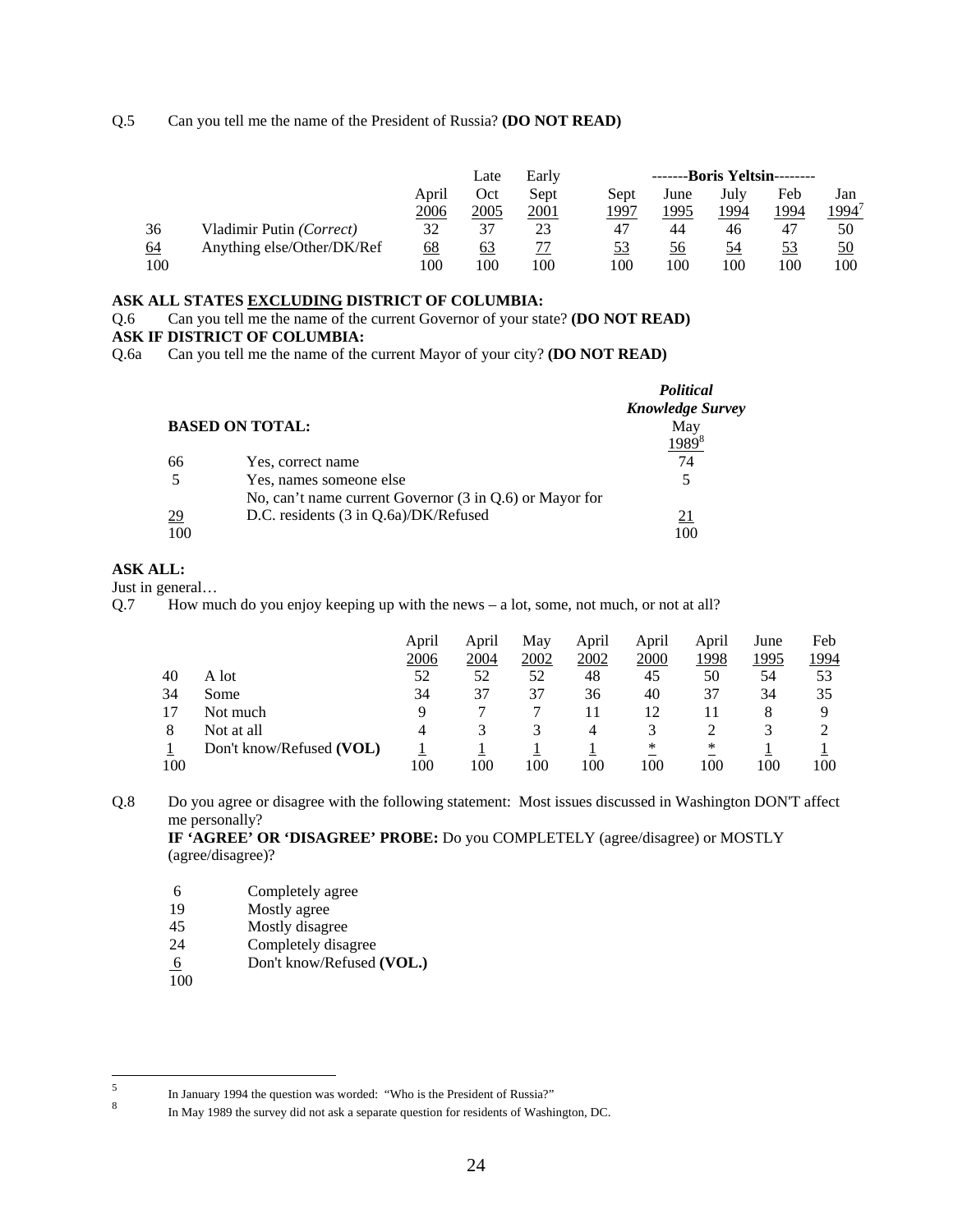Next I would like to ask about some things that have been in the news. Not everyone will have heard about them...

- Q.9 Followers of the two major branches of Islam are seeking political control in Iraq. One branch is the Shi'a, **(PRONOUNCED: SHEE-ah)** whose members are known as Shiites **(PRONOUNCED: SHEE-ites)**. Can you name the other one?
	- 32 Sunni/Sunnis *(Correct)*
	- Other response
	- 60 Don't know/Refused **(VOL.)**
	- 100
- Q.10 In the past few years, have people in the U.S. bought more foreign goods than we have sold to people overseas, or have we sold more to them than we have bought, or has it pretty much balanced out?

|     |                                                        | <i>Political</i><br><b>Knowledge Survey</b> |
|-----|--------------------------------------------------------|---------------------------------------------|
|     |                                                        | May                                         |
|     |                                                        | 1989                                        |
| 68  | Bought more foreign goods than sold ( <i>Correct</i> ) | 81                                          |
|     | Sold more overseas than bought                         | 5                                           |
| 9   | Balanced out                                           | 6                                           |
| 16  | Don't know/No answer (VOL.)                            | 8                                           |
| 100 |                                                        |                                             |

## **NO QUESTION 11**

Q.12 Do you happen to know which political party has a majority in the U.S. House of Representatives?

|                                                   |           |             | DK/     |
|---------------------------------------------------|-----------|-------------|---------|
|                                                   | Democrats | Republicans | Refused |
| February, 2007                                    | 76        | 10          | 14      |
| Late October, 2006                                | 4         | 58          | 38      |
| April, 2006                                       | 6         | 64          | 30      |
| April, 2004                                       | 8         | 56          | 36      |
| June, 2001                                        | 34        | 31          | 35      |
| August, 1999                                      | 8         | 55          | 37      |
| December, 1998                                    | 11        | 56          | 33      |
| June, 1997                                        | 6         | 50          | 44      |
| April, 1996                                       | 8         | 70          | 22      |
| June, 1995                                        | 5         | 73          | 22      |
| July, 1994                                        | 60        | 18          | 22      |
| February, 1994                                    | 58        | 42          | n/a     |
| September, 1992                                   | 46        | 9           | 45      |
| June, 1992                                        | 44        | 12          | 44      |
| May, 1992                                         | 49        | 12          | 39      |
| May, 1989 <sup>9</sup> Political Knowledge Survey | 68        | 16          | 16      |

#### **Correct answers for each trend highlighted in bold**

-<br>9

In May, 1989 the question was worded: "As a result of the election last year which party now has the most members in the U.S. House of Representatives in Washington?"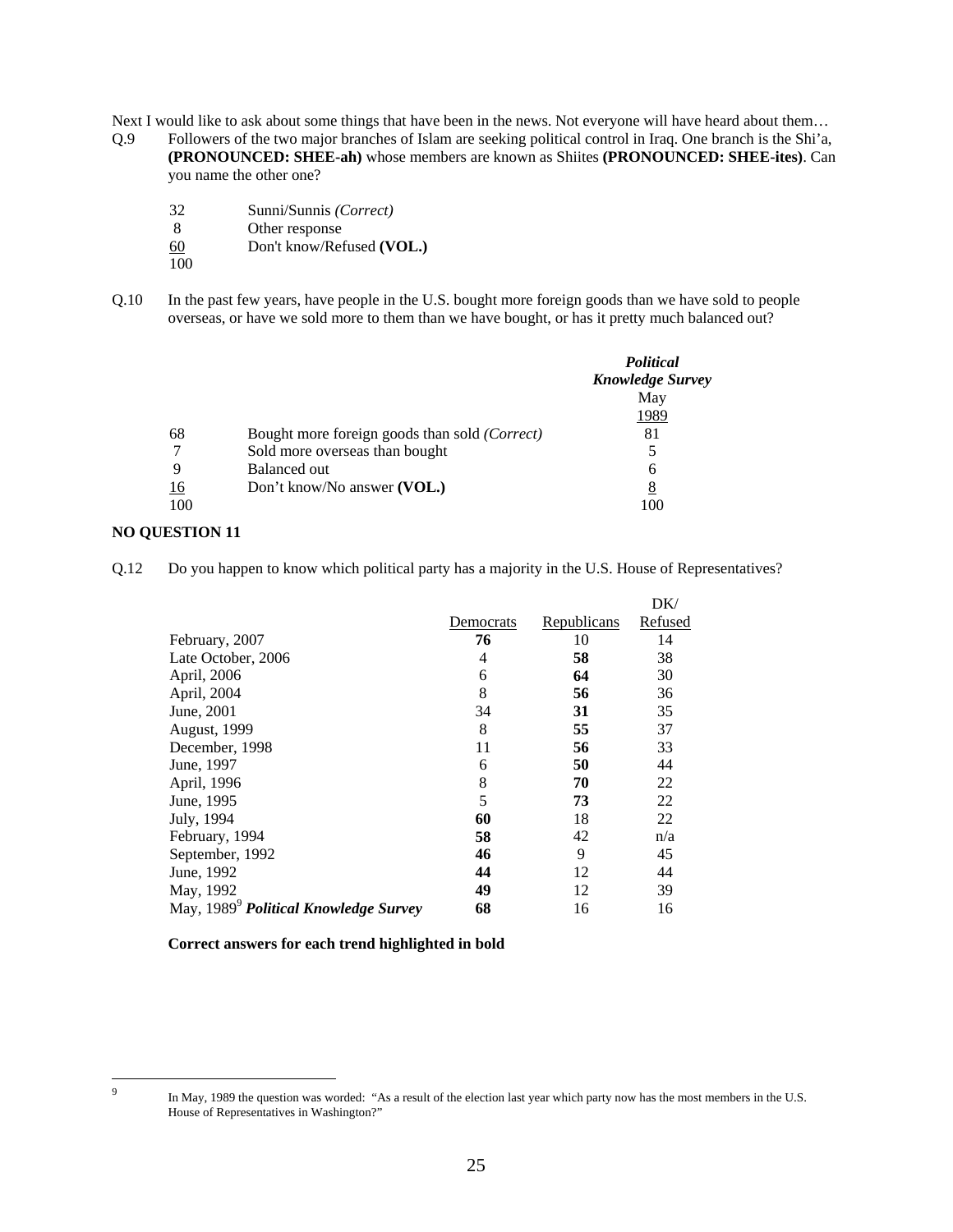- Q.13 Has the (U.S. House of Representatives) or the (Senate) passed legislation this term to increase the minimum wage? **[IF "YES" PROBE:** Was it the House, the Senate, or both?**] (ROTATE ITEMS IN PARENTHESES)** 
	- 19 Yes, the House of Representatives
	- 9 Yes, the Senate
	- 21 Yes, both
	- 16 No, did not pass legislation
	- 35 Don't know/Refused **(VOL.)**

100

# **NET 24% ANSWERING Q.13 CORRECTLY<sup>10</sup>**

#### **IF 'YES' (1-3 IN Q.13) ASK:**

Q.14 From what you know, did the House vote to raise the minimum wage to \$5.25 an hour, \$6.25 an hour, \$7.25 an hour or \$8.25 an hour?

#### **BASED ON TOTAL:**

- 1 \$5.25
- 6 \$6.25
- 34 \$7.25 *(Correct)*
- $\frac{3}{1000}$  \$8.25
- Voted to set different amounts **(VOL.)**
- 3 Don't know/Refused **(VOL.)**
- 2 Undesignated $11$
- 51 Legislation Not Passed **(No, DK in Q.13)**
- 100

#### **ASK ALL:**

Q.15 The Chief Justice of the Supreme Court is John Roberts. Can you tell me if he is generally considered a liberal, a moderate, or a conservative?

|                 |                           | ---Rehnquist---<br>Political |
|-----------------|---------------------------|------------------------------|
|                 |                           | <b>Knowledge Survey</b>      |
|                 |                           | May 1989                     |
| 6               | Liberal                   | 11                           |
| 9               | Moderate                  |                              |
| 37              | Conservative (Correct)    | 30                           |
| $\overline{48}$ | Don't know/Refused (VOL.) | 50                           |
| 100             |                           | 100                          |

#### **NO QUESTION 16**

- Q.17 Has Hillary Rodham Clinton announced that she is running for president in 2008, or has she not announced that she is a candidate?
	- 73 Yes, has announced *(Correct)*
	- 15 No, has NOT announced
	- 12 Don't know/Refused **(VOL.)**
	- 100

 $10<sup>10</sup>$ The correct answer changed during the survey field period. The Senate also passed legislation on the evening of February 1, 2007 – the first night of interviewing, when "Yes, the House of Representatives" and "Yes, both (volunteered)" are considered correct answers. On all subsequent nights of interviewing, "Yes, both" was read as a response option and is considered the only correct answer.

Respondents from the first night of interviewing who volunteered "Yes, both" but did not receive Q.14 follow-up question.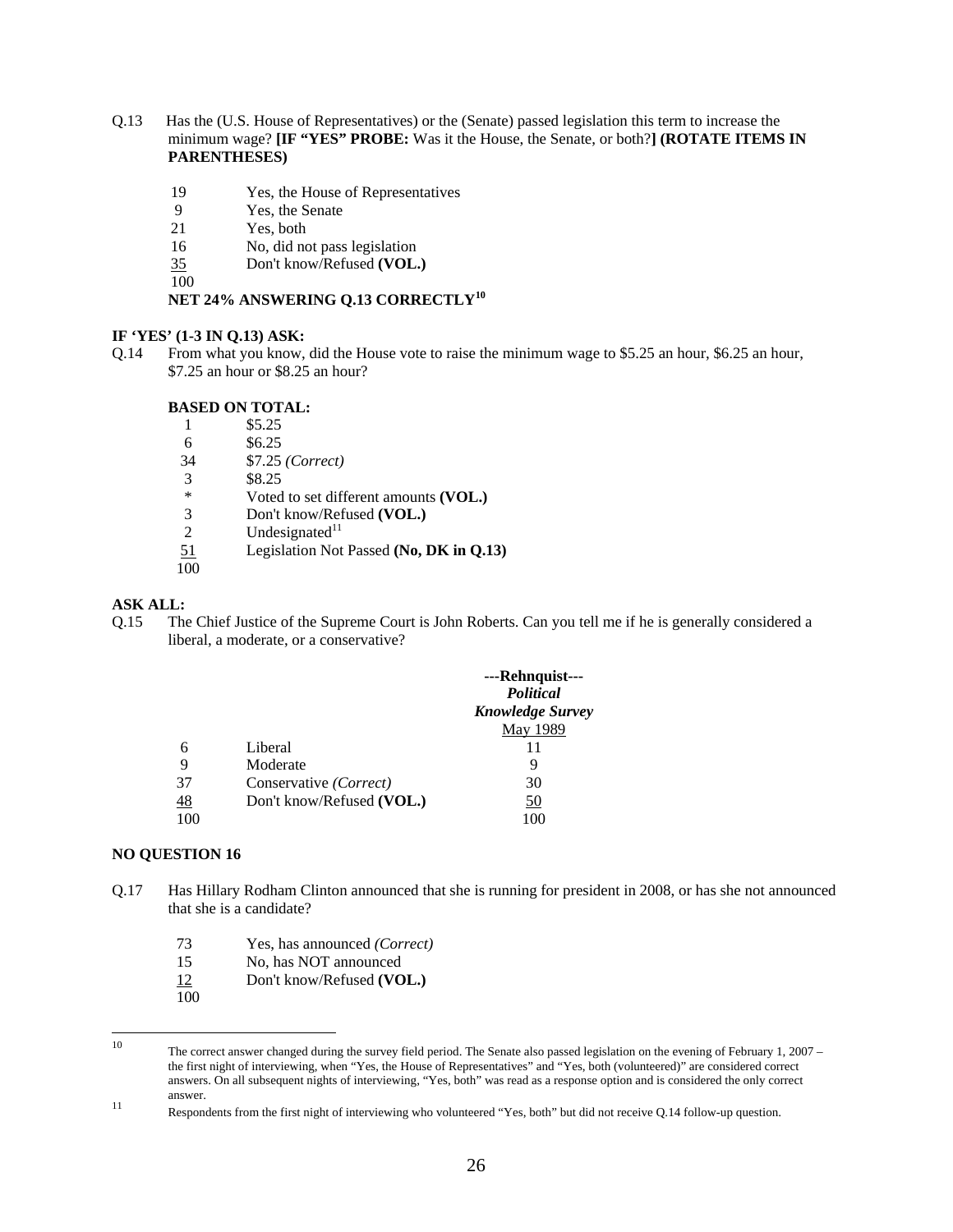- Q.18 And now please tell me, what is the name of the former mayor of New York City who is being mentioned as a possible Republican presidential candidate in 2008?
	- 62 Rudy Giuliani *(Correct)*
	- 3 Names someone else
	- 35 Don't know/Refused **(VOL.)**  $\frac{35}{100}$
	-

# **NO QUESTION 19**

Turning to another subject …

Q.20 Do you think the U.S. made the right decision or the wrong decision in using military force against Iraq?

|                       | Right    | Wrong    |            |
|-----------------------|----------|----------|------------|
|                       | decision | decision | DK/Ref     |
| February, 2007        | 39       | 50       | $11 = 100$ |
| Mid-January, 2007     | 40       | 51       | $9=100$    |
| Early January, 2007   | 40       | 53       | $7 = 100$  |
| December, 2006        | 42       | 51       | $7 = 100$  |
| Mid-November, 2006    | 41       | 51       | $8=100$    |
| Late October, 2006    | 43       | 47       | $10=100$   |
| Early October, 2006   | 45       | 47       | $8=100$    |
| Early September, 2006 | 49       | 43       | $8=100$    |
| August, 2006          | 45       | 46       | $9=100$    |
| July, 2006            | 44       | 50       | $6=100$    |
| June, 2006            | 49       | 44       | $7=100$    |
| April, 2006           | 47       | 46       | $7 = 100$  |
| March, 2006           | 45       | 49       | $6=100$    |
| February, 2006        | 51       | 44       | $5=100$    |
| January, 2006         | 45       | 47       | $8=100$    |
| December, 2005        | 47       | 48       | $5 = 100$  |
| Late October, 2005    | 48       | 45       | $7 = 100$  |
| Early October, 2005   | 44       | 50       | $6=100$    |
| Mid-September, 2005   | 49       | 44       | $7 = 100$  |
| July, 2005            | 49       | 44       | $7 = 100$  |
| June, 2005            | 47       | 45       | $8=100$    |
| February, 2005        | 47       | 47       | $6=100$    |
| January, 2005         | 51       | 44       | $5=100$    |
| December, 2004        | 49       | 44       | $7 = 100$  |
| November, 2004 (RVs)  | 48       | 41       | $11=100$   |
| Mid-October, 2004     | 46       | 42       | $12=100$   |
| Early October, 2004   | 50       | 39       | $11=100$   |
| Early September, 2004 | 53       | 39       | $8=100$    |
| August, 2004          | 53       | 41       | $6=100$    |
| July, 2004            | 52       | 43       | $5 = 100$  |
| June, 2004            | 55       | 38       | $7=100$    |
| May, 2004             | 51       | 42       | $7 = 100$  |
| Late April, 2004      | 54       | 37       | $9=100$    |
| Early April, 2004     | 57       | 35       | $8=100$    |
| Mid-March, 2004       | 55       | 39       | $6=100$    |
| Late February, 2004   | 60       | 32       | $8=100$    |
| Early February, 2004  | 56       | 39       | $5=100$    |
| Mid-January, 2004     | 65       | 30       | $5=100$    |
| Early January, 2004   | 62       | 28       | $10=100$   |
| December, 2003        | 67       | 26       | $7 = 100$  |
| October, 2003         | 60       | 33       | $7=100$    |
| September, 2003       | 63       | 31       | $6=100$    |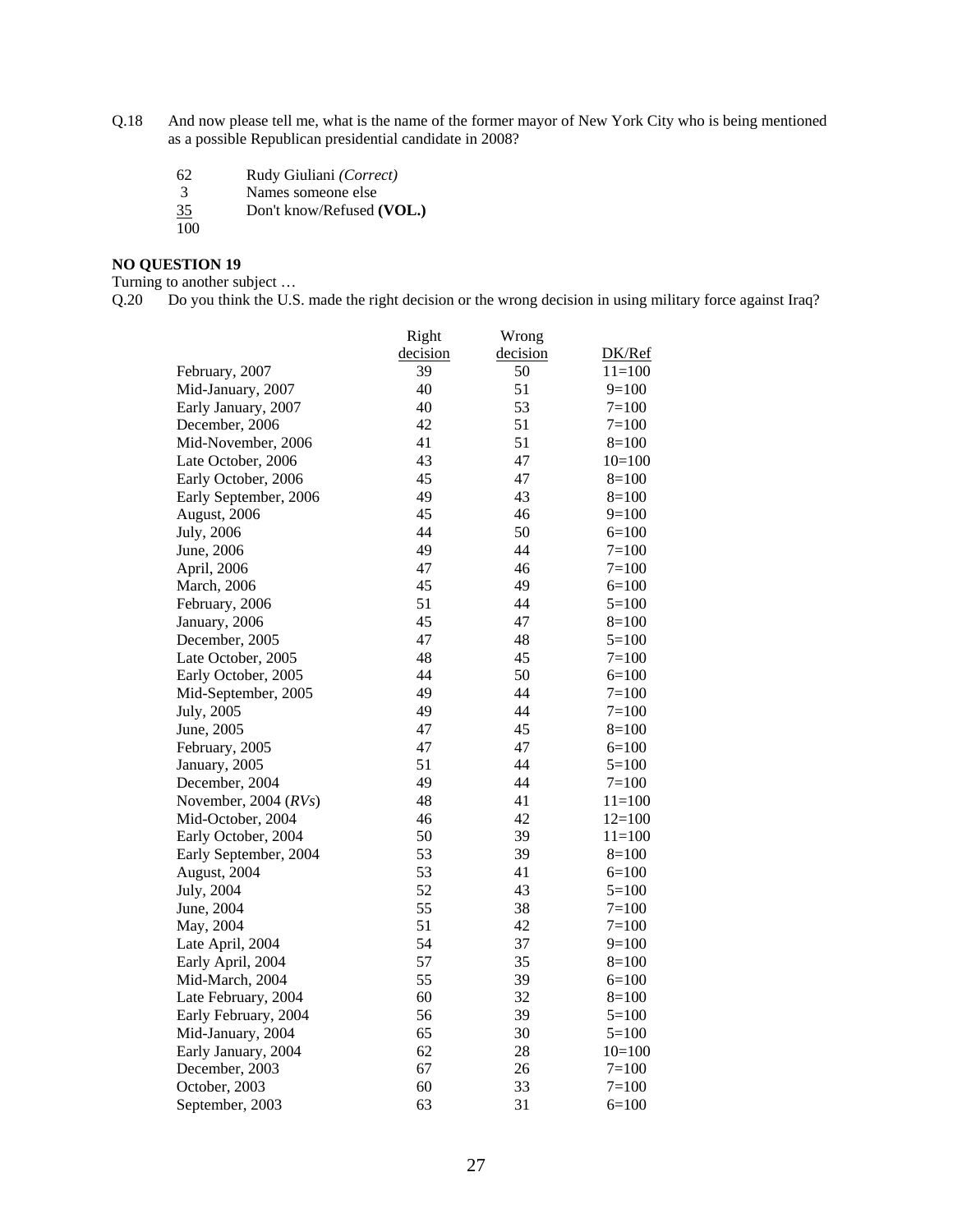| Q.20 CONTINUED         | Right    | Wrong    |           |
|------------------------|----------|----------|-----------|
|                        | decision | decision | DK/Ref    |
| <b>August, 2003</b>    | 63       | 30       | $7 = 100$ |
| Early July, 2003       | 67       | 24       | $9=100$   |
| May, 2003              | 74       | 20       | $6=100$   |
| April 10-16, 2003      | 74       | 19       | $7 = 100$ |
| April 8-9, 2003        | 74       | 19       | $7 = 100$ |
| April 2-7, 2003        | 72       | 20       | $8 = 100$ |
| March 28-April 1, 2003 | 69       | 25       | $6 = 100$ |
| March 25-27, 2003      | 74       | 21       | $5 = 100$ |
| March 23-24, 2003      | 74       | 21       | $5 = 100$ |
| March 20-22, 2003      | 71       | 22       | $7 = 100$ |
| Late January, 1991     | 77       | 15       | $8=100$   |

Q.21 Since the start of military action in Iraq, about how many U.S. soldiers have been killed? To the best of your knowledge, have there been around 1,000, around 2,000, around 3,000, or around 4,000 military deaths in Iraq?

|     | Dec  |              | April       |              | Oct            |              | June                     | April          |                 |
|-----|------|--------------|-------------|--------------|----------------|--------------|--------------------------|----------------|-----------------|
|     | 2006 |              | <u>2006</u> |              | 2005           |              | 2005                     | 2004           |                 |
|     | 6    | Around 1,000 | 4           | Around 500   | 5              | Around 500   | 4                        | 28             | Under 500       |
| 17  | 24   | Around 2,000 | 16          | Around 1,500 | 23             | Around 1,000 | 13                       | 55             | 500 to 1,000    |
| 55  | 47   | Around 3,000 | 53          | Around 2,500 | 48             | Around 2,000 | 54                       | 6              | 1,000 to 2,000  |
| 17  | 16   | Around 4,000 | 19          | Around 3,500 | 19             | Around 3,000 | 24                       | $\overline{4}$ | More than 2,000 |
|     |      | Other (VOL.) |             | Other (VOL.) |                | Other (VOL.) | $\overline{\phantom{a}}$ | $--$           | Other (VOL.)    |
|     | 6    | DK/Ref       |             | DK/Ref       | $\overline{4}$ | DK/Ref       |                          |                | DK/Ref          |
| 100 | 100  |              | 100         |              | 100            |              | 100                      | 100            |                 |

#### **Correct answers for each trend highlighted in bold**

- Q.22 In 2006, were more (Iraqi civilians) or more (U.S. soldiers) killed as a result of the fighting in Iraq? **(ROTATE ITEMS IN PARENTHESES)** 
	- 69 More Iraqi civilians *(Correct)*
	- More U.S. soldiers
	- 2 About equal/same **(VOL.)**<br>14 Don't know/Refused **(VOL**
	- Don't know/Refused **(VOL.)**
	- 100
- Q.23 As part of his new strategy in Iraq, does Bush plan to increase or decrease the number of U.S. military forces in Iraq, or doesn't he plan to change the number of troops there?
	- 88 Increase *(Correct)*
	- 3 Decrease
	- 2 No change
	- 7 Don't know/Refused **(VOL.)**
	- 100

# **NO QUESTION 25**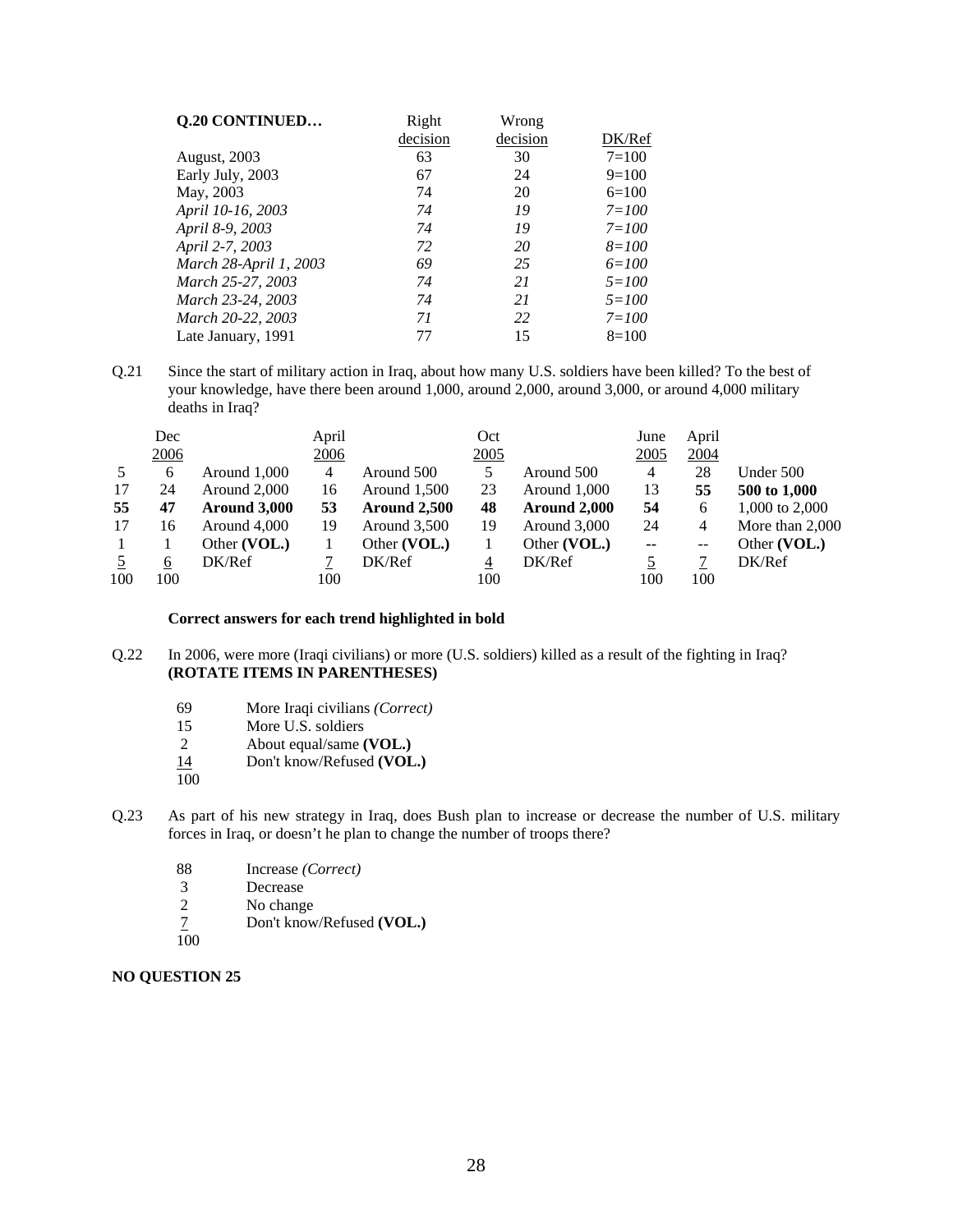#### **IF 'INCREASE' (Q.23=1) ASK:**

Q.24 How many additional troops does Bush plan to send to Iraq? **[READ]** 

- 9 Around 5,000
- 61 Around 20,000 *(Correct)*
- 5 Around 50,000
- 2 Around 80,000
- \* More than 80,000 **[VOL. DO NOT READ]**
- 11 Don't know/Refused **[VOL. DO NOT READ]**
- 88%

#### **ASK ALL:**

- Q.26 Is the violence in Iraq these days mostly due to fighting between opposing (MUSLIM RELIGIOUS groups) or opposing (ETHNIC groups) in the country? **(ROTATE ITEMS IN PARENTHESES)** 
	- 50 Muslim Religious groups *(Correct)*
	- 23 Ethnic groups
	- 5 Both **(VOL.)**
	- 1 Neither **(VOL.)**
	- 21 Don't know/Refused
	- 100
- Q.27 Did the Senate recently pass a resolution opposing Bush's plan to send additional troops into Iraq?
	- 41 Yes, PASSED resolution opposing Bush plan
	- 24 No, DID NOT PASS resolution *(Correct)*
	- 35 Don't know/Refused **(VOL.)**
	- 100

#### **IF 'YES PASSED RESOLUTION' (Q.27=1) ASK [N=612]:**

- Q.28a From what you know, does this mean that Bush CANNOT send additional troops to Iraq, OR that Bush CAN still send more troops if he decides to?
	- 7 Means Bush CANNOT send additional troops
	- 84 Means Bush CAN still send more troops *(Correct)*
	- 9 Don't know/Refused **(VOL.)**
	- 100

# **IF 'NO DIDN'T PASS RESOLUTION' (Q.27=2) ASK [N=395]:**

- Q.28b From what you know, if the Senate passes such a resolution, does it mean that Bush CANNOT send additional troops to Iraq, OR that Bush CAN still send more troops if he decides to?
	- 10 Means Bush CANNOT send additional troops
	- 81 Means Bush CAN still send more troops *(Correct)*
	- 9 Don't know/Refused **(VOL.)**
	- 100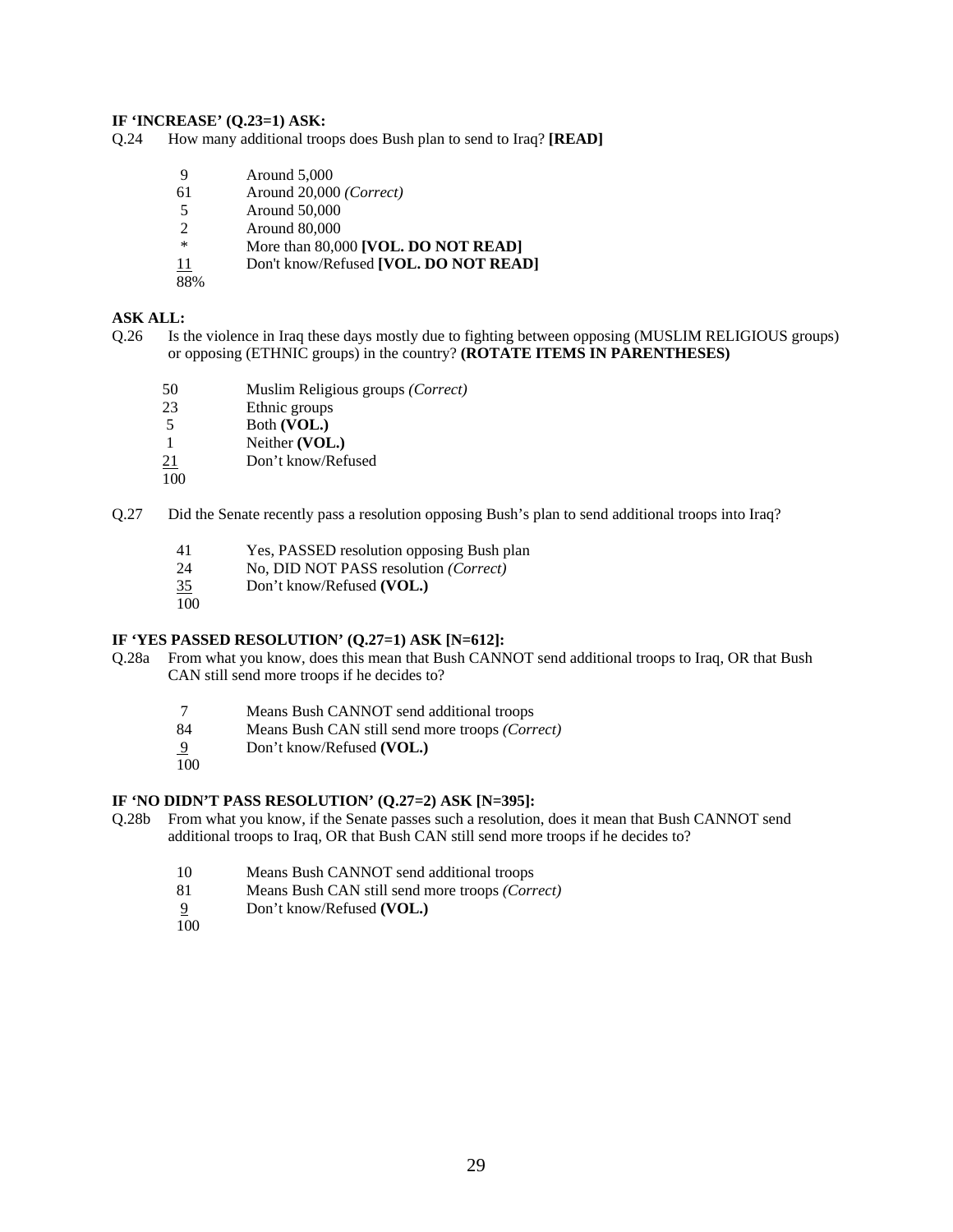# **ASK ALL:**

Q.29 Now I'd like to know how often you watch, listen to, or read some different news sources. (First) Do you **[READ AND RANDOMIZE CATEGORIES (a-h, i-j, k-p) AND RANDOMIZE ITEMS WITHIN CATEGORIES]** regularly, or not?

|      |                                                                                                                                                    | Yes | $\underline{No}$ | DK/Refused |
|------|----------------------------------------------------------------------------------------------------------------------------------------------------|-----|------------------|------------|
|      | Watch the national nightly network news on CBS, ABC or NBC?<br>a.<br>This is different from local news shows about the area where you live         | 46  | 53               | $1 = 100$  |
|      | b. Watch Cable News Network (CNN)                                                                                                                  | 39  | 61               | $* = 100$  |
|      | c. Watch the Fox News CABLE Channel                                                                                                                | 43  | 57               | $* = 100$  |
|      | d. Watch the local news about your viewing area which usually come on<br>before or after the national news in the evening and again later at night | 71  | 29               | $* = 100$  |
|      | Watch the NewsHour with Jim Lehrer<br>e.                                                                                                           | 14  | 85               | $1 = 100$  |
|      | f. Watch the Today Show, Good Morning America or The Early Show                                                                                    | 34  | 65               | $1 = 100$  |
|      | Watch The O'Reilly Factor with Bill O'Reilly<br>g.                                                                                                 | 17  | 83               | $* = 100$  |
|      | h. Watch shows like the Colbert Report or The Daily Show with Jon<br><b>Stewart</b>                                                                | 16  | 84               | $* = 100$  |
|      | i. Listen to National Public Radio (NPR)                                                                                                           | 28  | 72               | $* = 100$  |
|      | j. Listen to Rush Limbaugh's radio show                                                                                                            | 8   | 92               | $* = 100$  |
|      | k. Read news magazines such as Time, U.S. News, or Newsweek                                                                                        | 23  | 77               | $* = 100$  |
|      | 1. Read a daily newspaper                                                                                                                          | 55  | 45               | $0=100$    |
|      | m. Read Internet news websites such as Google News or Yahoo News                                                                                   | 25  | 75               | $* = 100$  |
|      | Read Network TV news websites such as CNN.com or MSNBC.com<br>n.                                                                                   | 22  | 78               | $* = 100$  |
|      | Read the websites of major national newspapers such as USA<br>О.<br>Today.com, New York Times.com, or the Wall Street Journal online               | 12  | 88               | $* = 100$  |
|      | p. Read Online blogs where people discuss events in the news                                                                                       | 11  | 88               | $1 = 100$  |
| Q.30 | Do you ever go online to access the internet or to send and receive email?                                                                         |     |                  |            |
|      |                                                                                                                                                    |     |                  |            |

|                           | <u>Yes</u> | <u>No</u> | DK/Ref    |
|---------------------------|------------|-----------|-----------|
| February, 2007            | 63         | 37        | $0=100$   |
| Early January, 2007       | 70         | 30        | $0=100$   |
| April, $2006^{12}$        | 67         | 33        | $* = 100$ |
| June, 2005                | 69         | 31        | $* = 100$ |
| April, 2004 <sup>13</sup> | 66         | 34        | $* = 100$ |
| March 2004                | 68         | 32        | $* = 100$ |
|                           |            |           |           |

 $12\,$ 

Equining in 2006, the online use question no longer asked about the "Internet or World Wide Web."<br>Beginning in 2004, the online use question is asked of all respondents (in previous years it was asked only of those who id themselves as computer users). This modification was made to adjust to changes in technology and means of access to the Internet, and increases the percent who are classified as Internet users by 1-2 percentage points.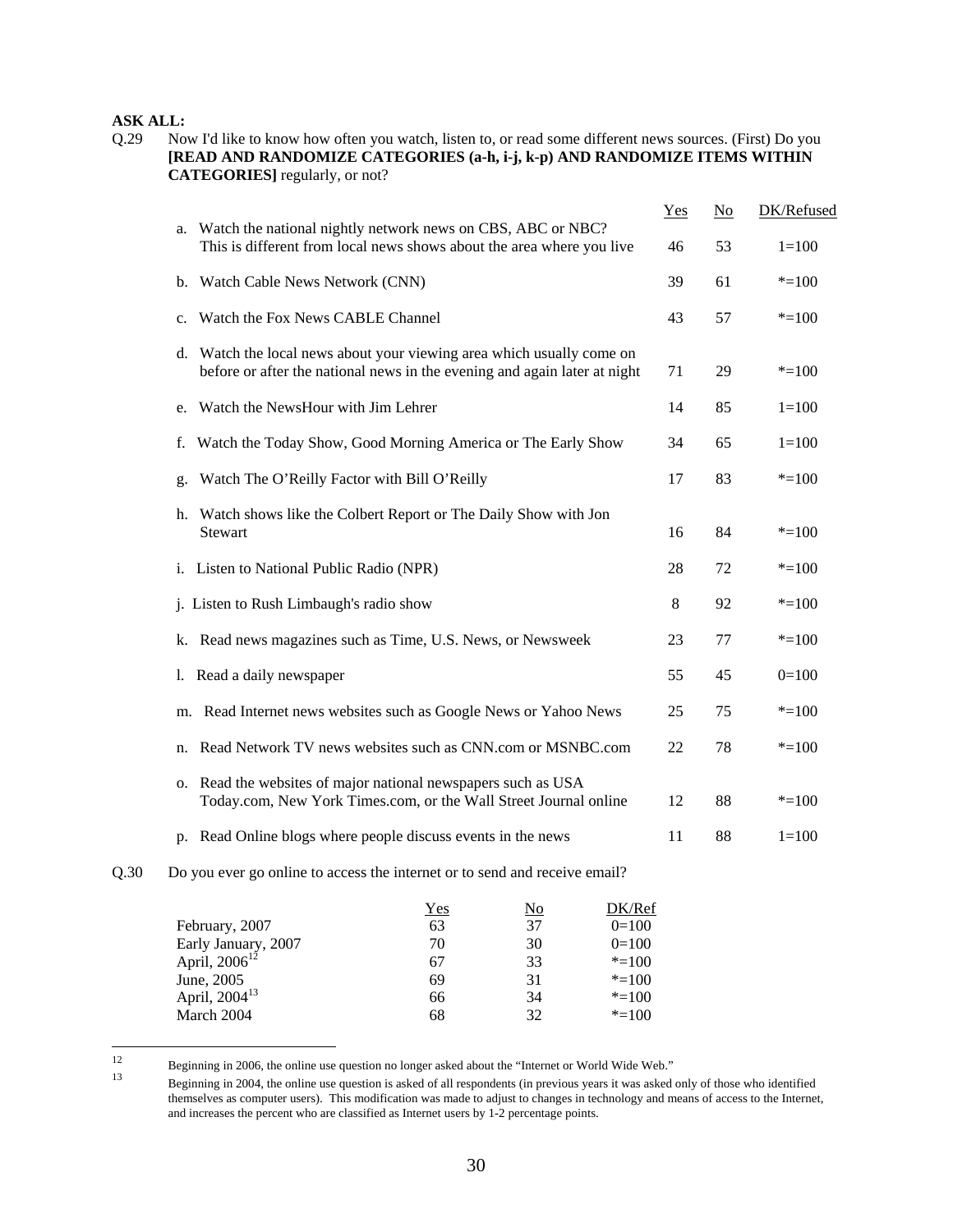## **Q.30 CONTINUED…**

|                           | <u>Yes</u> | <u>No</u> | DK/Ref    |
|---------------------------|------------|-----------|-----------|
| August 2003               | 67         | 33        | $* = 100$ |
| April, 2002               | 62         | 38        | $0=100$   |
| April, 2000 <sup>14</sup> | 54         | 46        | $* = 100$ |
| October, 1999             | 50         | 50        | $0=100$   |
| Late September 1999       | 52         | 48        | $* = 100$ |
| August, 1999              | 52         | 48        | $0=100$   |
| July, 1999                | 49         | 51        | $0=100$   |
| June, 1999                | 50         | 50        | $* = 100$ |
| Early December, 1998      | 42         | 58        | $0=100$   |
| November, 1998            | 37         | 63        | $* = 100$ |
| Early September, 1998     | 42         | 58        | $* = 100$ |
| April, 1998               | 36         | 64        | $0=100$   |
| April, 1996               | 21         | 79        | $* = 100$ |
| June, $1995^{15}$         | 14         | 86        | $* = 100$ |

#### **IF "YES" (Q.30=1) ASK:**

Q.31 Do you have access to the internet from home? **[IF YES:]** Does the modem you use at home use a dial-up connection through a standard telephone line or do you have a high-speed internet connection such as a cable or DSL line?

# **BASED ON TOTAL:**

|                |                                       | Early Jan       | March | Aug    |
|----------------|---------------------------------------|-----------------|-------|--------|
|                |                                       | 2007            | 2004  | 2003   |
| 13             | Yes, dial-up standard telephone line  | 16              | 31    | 36     |
| 44             | Yes, high-speed connection            | 45              | 26    | 23     |
| $\ast$         | Yes, other/don't know (VOL.)          |                 |       | $\ast$ |
|                | No internet access at home            |                 | 10    | 8      |
|                | Don't know/Refused (VOL.)             |                 | ∗     | $\ast$ |
| $\frac{37}{2}$ | Not an Internet User (No, DK in Q.30) | 30              | 32    | 33     |
| 100            |                                       | 00 <sub>1</sub> | 100   | 100    |

#### **ASK ALL:**

PARTY In politics TODAY, do you consider yourself a Republican, Democrat, or Independent?

| 25             | Republican           |
|----------------|----------------------|
| 35             | Democrat             |
| 28             | Independent          |
| 6              | No preference (VOL.) |
| 1              | Other party (VOL.)   |
| $\overline{5}$ | Don't know/Refused   |
|                |                      |

 $14$ 

<sup>&</sup>lt;sup>14</sup> In March 2000, "or anywhere else" was added to the question wording.<br><sup>15</sup> The 1995 figure combines responses from two separate questions: (1) Do you or anyone in your household ever use a modem to connect to any computer bulletin boards, information services such as CompuServe or Prodigy, or other computers at other locations? (IF YES, PROBE: Is that you, someone else or both?) (2) Do you, yourself, ever use a computer at (work) (school) (work or school) to connect with computer bulletin boards, information services such as America Online or Prodigy, or other computers over the Internet?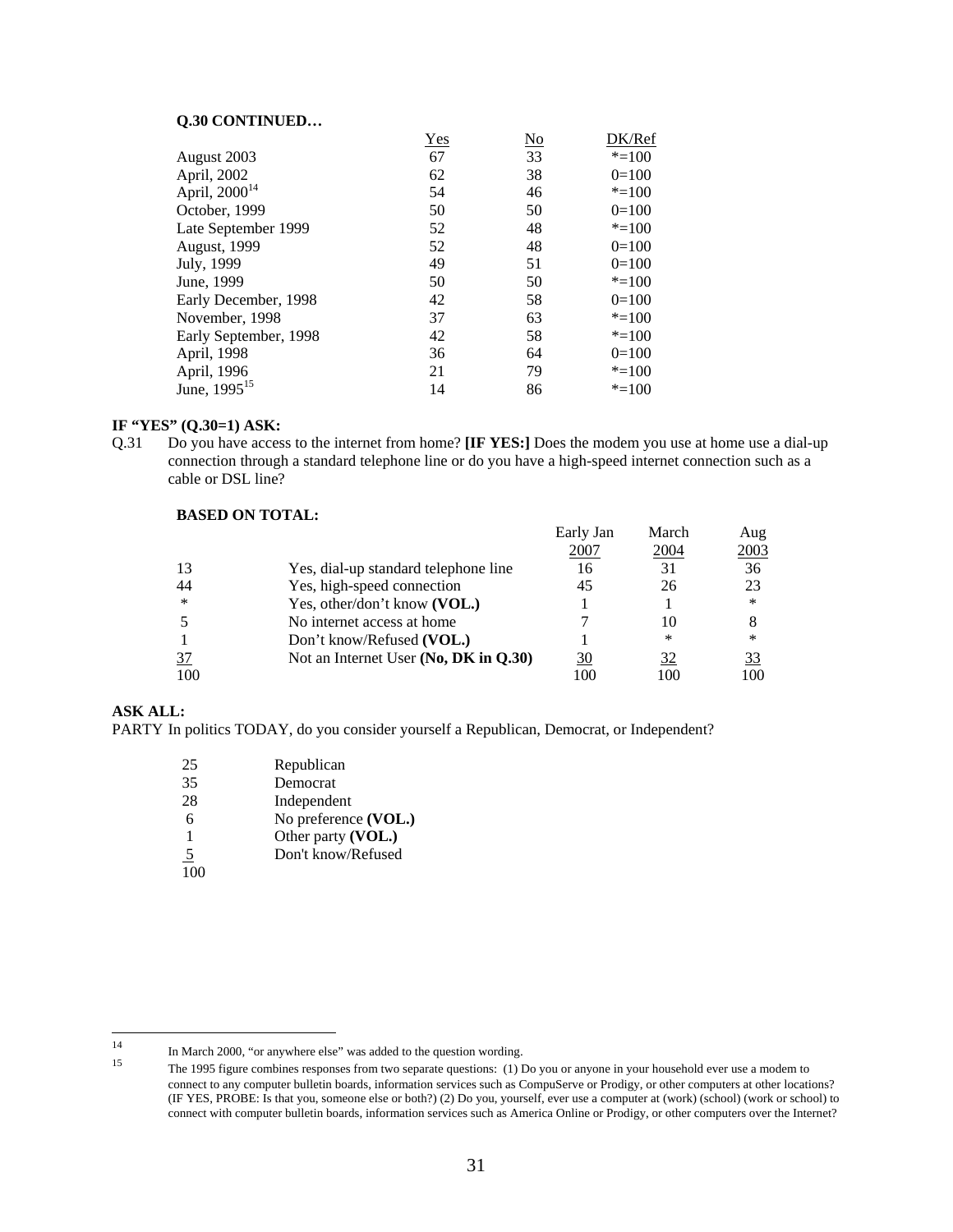# **IF ANSWERED 3, 4, 5 OR 9 IN PARTY, ASK:**<br>PARTYLN As of today do you lean more to the

As of today do you lean more to the Republican Party or more to the Democratic Party?

- 9 Republican
- 14 Democrat
- 17 Refused to lean

40%